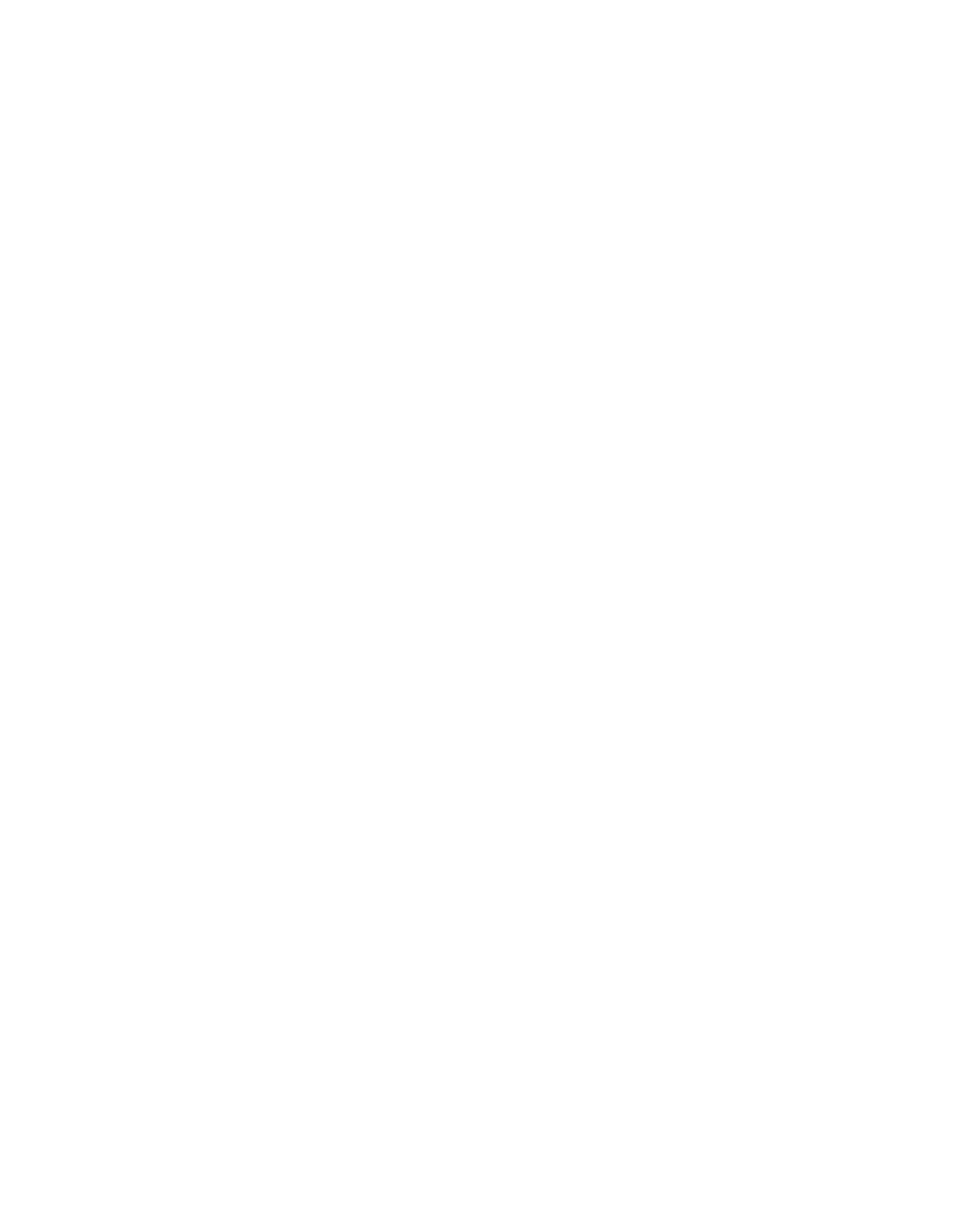# **Development of Energy Production Systems from Heat Produced in Deuterated Metals: Volume 2**

**TR-107843-V2**

Final Report, November 1999

EPRI Project Managers A. Machiels T. O. Passell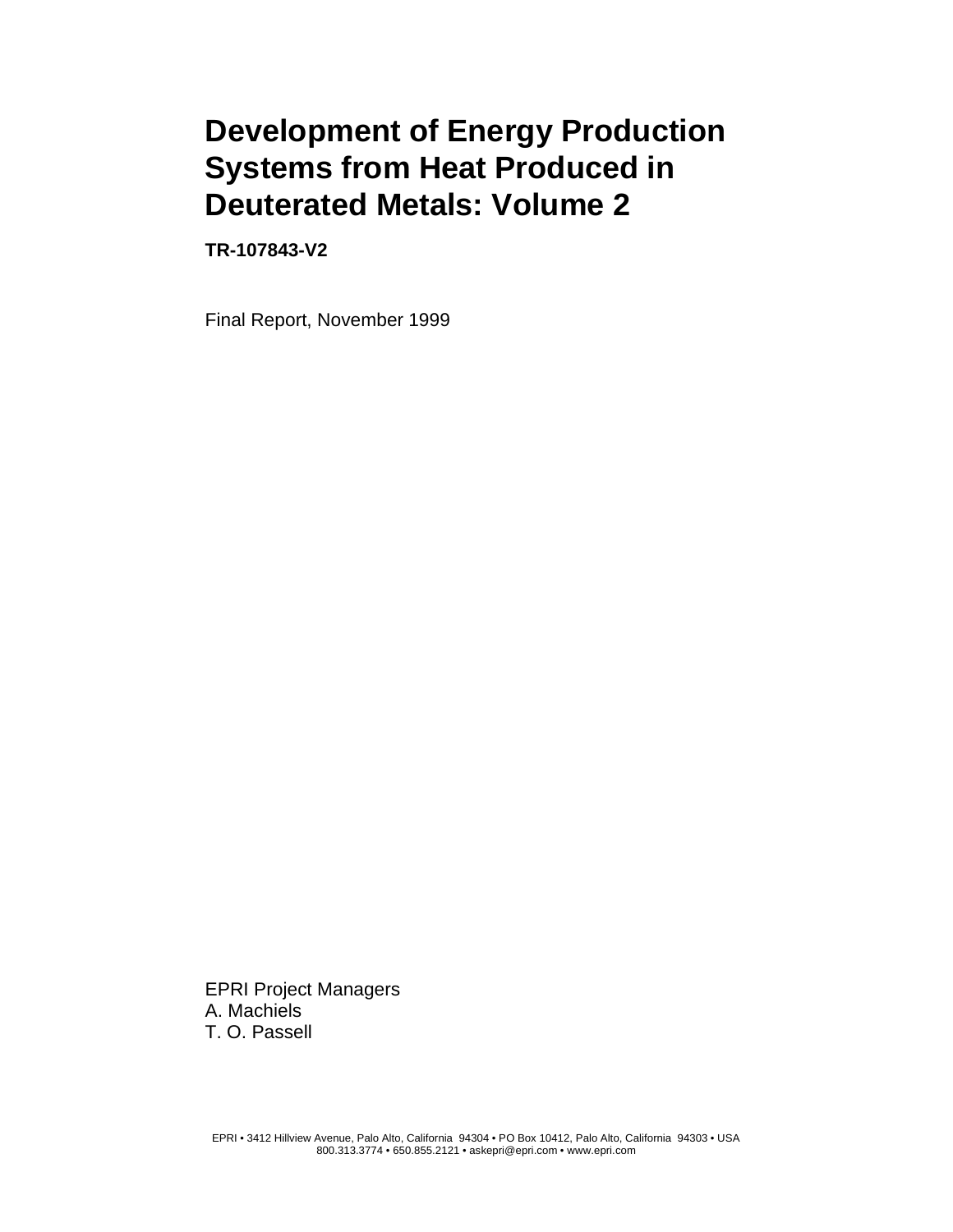#### **DISCLAIMER OF WARRANTIES AND LIMITATION OF LIABILITIES**

THIS DOCUMENT WAS PREPARED BY THE ORGANIZATION(S) NAMED BELOW AS AN ACCOUNT OF WORK SPONSORED OR COSPONSORED BY THE ELECTRIC POWER RESEARCH INSTITUTE, INC. (EPRI). NEITHER EPRI, ANY MEMBER OF EPRI, ANY COSPONSOR, THE ORGANIZATION(S) BELOW, NOR ANY PERSON ACTING ON BEHALF OF ANY OF THEM:

(A) MAKES ANY WARRANTY OR REPRESENTATION WHATSOEVER, EXPRESS OR IMPLIED, (I) WITH RESPECT TO THE USE OF ANY INFORMATION, APPARATUS, METHOD, PROCESS, OR SIMILAR ITEM DISCLOSED IN THIS DOCUMENT, INCLUDING MERCHANTABILITY AND FITNESS FOR A PARTICULAR PURPOSE, OR (II) THAT SUCH USE DOES NOT INFRINGE ON OR INTERFERE WITH PRIVATELY OWNED RIGHTS, INCLUDING ANY PARTY'S INTELLECTUAL PROPERTY, OR (III) THAT THIS DOCUMENT IS SUITABLE TO ANY PARTICULAR USER'S CIRCUMSTANCE; OR

(B) ASSUMES RESPONSIBILITY FOR ANY DAMAGES OR OTHER LIABILITY WHATSOEVER (INCLUDING ANY CONSEQUENTIAL DAMAGES, EVEN IF EPRI OR ANY EPRI REPRESENTATIVE HAS BEEN ADVISED OF THE POSSIBILITY OF SUCH DAMAGES) RESULTING FROM YOUR SELECTION OR USE OF THIS DOCUMENT OR ANY INFORMATION, APPARATUS, METHOD, PROCESS, OR SIMILAR ITEM DISCLOSED IN THIS DOCUMENT.

ORGANIZATION(S) THAT PREPARED THIS DOCUMENT

**SRI International Lockheed Martin Company**

#### **ORDERING INFORMATION**

Requests for copies of this report should be directed to the EPRI Distribution Center, 207 Coggins Drive, P.O. Box 23205, Pleasant Hill, CA 94523, (800) 313-3774.

Electric Power Research Institute and EPRI are registered service marks of the Electric Power Research Institute, Inc. EPRI. POWERING PROGRESS is a service mark of the Electric Power Research Institute, Inc.

Copyright © 1999 Electric Power Research Institute, Inc. All rights reserved.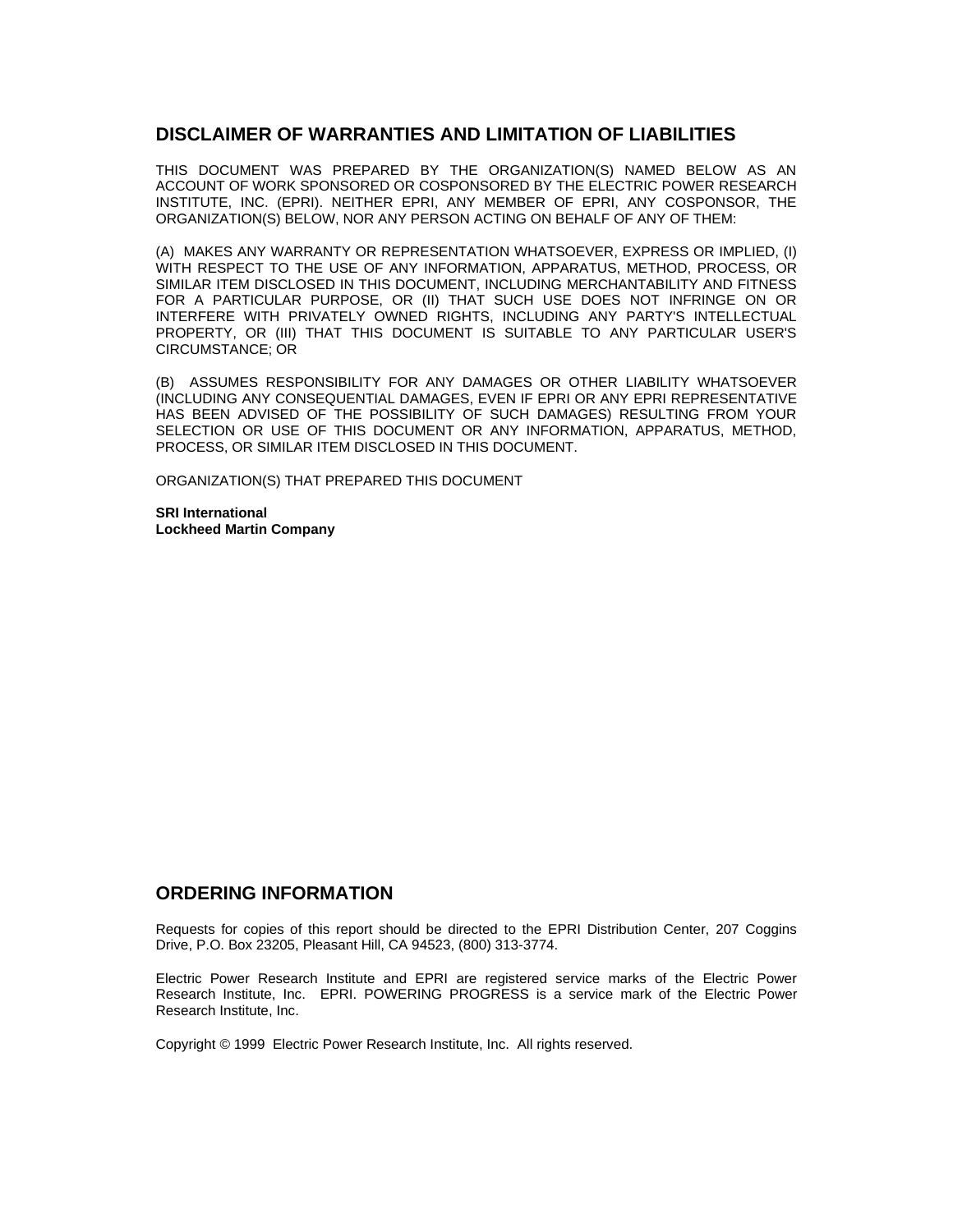# **CITATIONS**

This report was prepared by

SRI International 333 Ravenswood Avenue Menlo Park, California 94025-3493

Lockheed Martin Company 3251 Hanover Street Palo Alto, California 94304-1191

Principal Investigators N. Jevtic J. Pronko M.C.H. McKubre S. Crouch-Baker F. Tanzella B. Bush M. Williams S. Wing

This report describes research sponsored by EPRI.

The report is a corporate document that should be cited in the literature in the following manner:

*Development of Energy Production Systems from Heat Produced in Deuterated Metals: Volume 2,* EPRI, Palo Alto, CA: 1999. TR-107843-V2.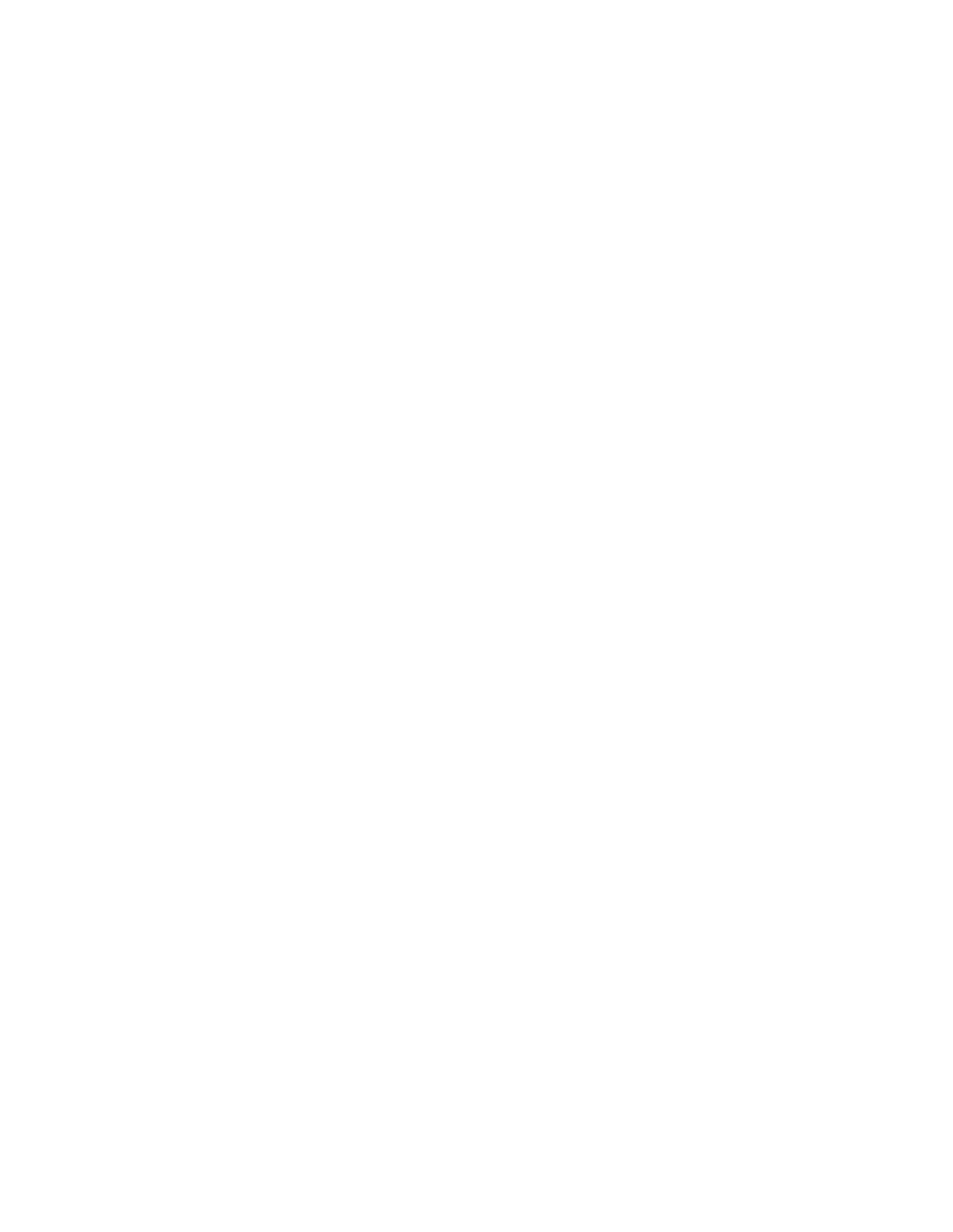# **REPORT SUMMARY**

EPRI sponsored an experimental program to investigate the idea that heat and possibly nuclear reaction products could be created electrolytically in palladium lattices. Excess heat—which occurred in a number of cases when certain criteria were satisfied—was too large to result from any chemical or metallurgical transformation in so small a mass of material. By inference, some type of nuclear reaction was the hypothesized heat source. This report details the search for "signature" emissions of possible nuclear reactions associated with heat production.

#### **Background**

Palladium (Pd) cathodes electrochemically charged with deuterium (D) to unusually high D/Pd atomic ratios have exhibited episodes of excess heat beyond all inputs. To confirm the suspicion of a possible nuclear reaction producing the excess heat, investigators instrumented operating cells to observe common emissions expected from such reactions, namely gamma rays and neutrons. Volume 1 of this report documents attempts to measure stable helium-4, also a prime suspect among possible nuclear reaction products.

#### **Objectives**

- To measure suspected low levels of gamma rays and neutrons during the episodes of excess heat production.
- To confirm these emissions as signatures of possible nuclear reactions associated with excess heat production.

#### **Approach**

The project team designed a set of electrochemical cells that could be simultaneously measured for excess heat production and gamma ray emissions using calorimetry and gamma spectroscopy, respectively. They also built a neutron detection system for observing low level neutron emissions from possible nuclear reactions. However, they implemented only the gamma ray monitoring of active cells.

#### **Results**

No definitive emissions of gamma rays were detected during attempts to induce excess heat episodes in the detection chamber of the gamma ray spectrometer, possibly because the excess heat episodes did not occur during the gamma ray observation period. The only result of note occurred following a loss of electrolyte incident in which the highly loaded palladium cathode was exposed to the vapor phase of the calorimeter cell. This event resulted in rapid deloading of the exposed part of the cathode accompanied by a rise in temperature from recombination of electrolysis gases at the cathode surface. In this case, a gamma ray of 342 keV associated with the nuclide Ag-111 appeared at a level just above the background.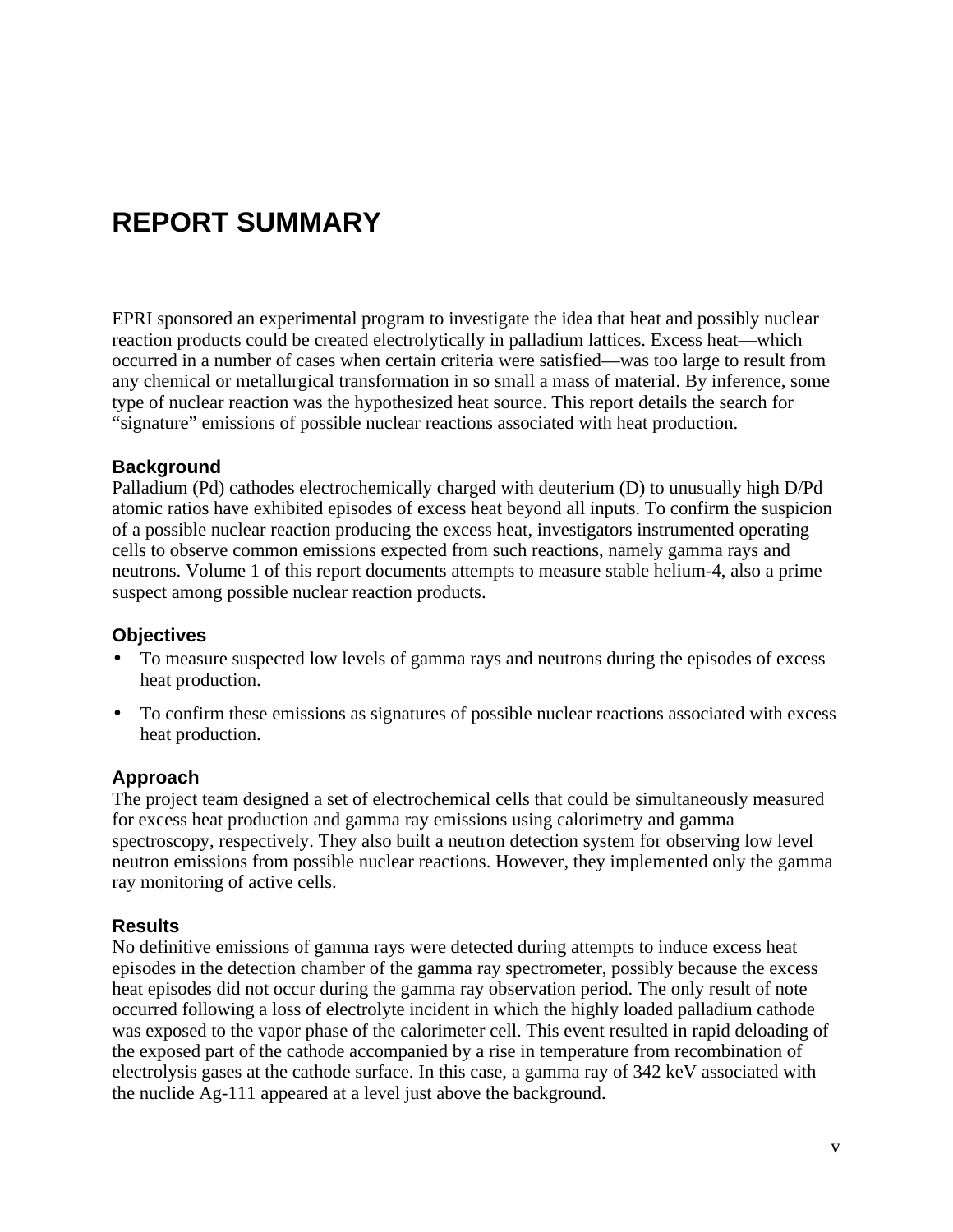#### **EPRI Perspective**

The conflicting requirements of measuring low level gamma ray emissions and assuring precise calorimetry of operating electrochemical cells appears to have defeated the attempt at a simultaneous measurement of gamma rays and excess heat. Gamma emission from radioactive nuclides, reported to EPRI privately by K. Wolf (Cyclotron Institute, Texas A&M), suggested that investigators might observe similar events, though not associated with episodes of excess heat. The appearance of Ag-111 may be such an instance. It is curious, however, that Wolf observed the gamma rays following a temperature transient purposely induced in the electrochemical cell and simultaneously noted low levels of neutron emission. Still, it appears that the correlation of excess heat and a nuclear signature awaits the reliable reproduction of excess heat of sufficient magnitude to justify and warrant a nuclear source. Related EPRI reports address the Development of Advanced Concepts for Nuclear Processes in Deuterated Metals (TR-104195) and Cavitation-Induced Excess Heat in Deuterated Metals (TR-108474). Also available are Proceedings: Fourth International Conference on Cold Fusion (TR-104188, Vols. 1-4).

#### **TR-107843-V2**

#### **Keywords**

Electrochemical power generation Palladium Heavy water Deuterium Cold fusion Heat source independent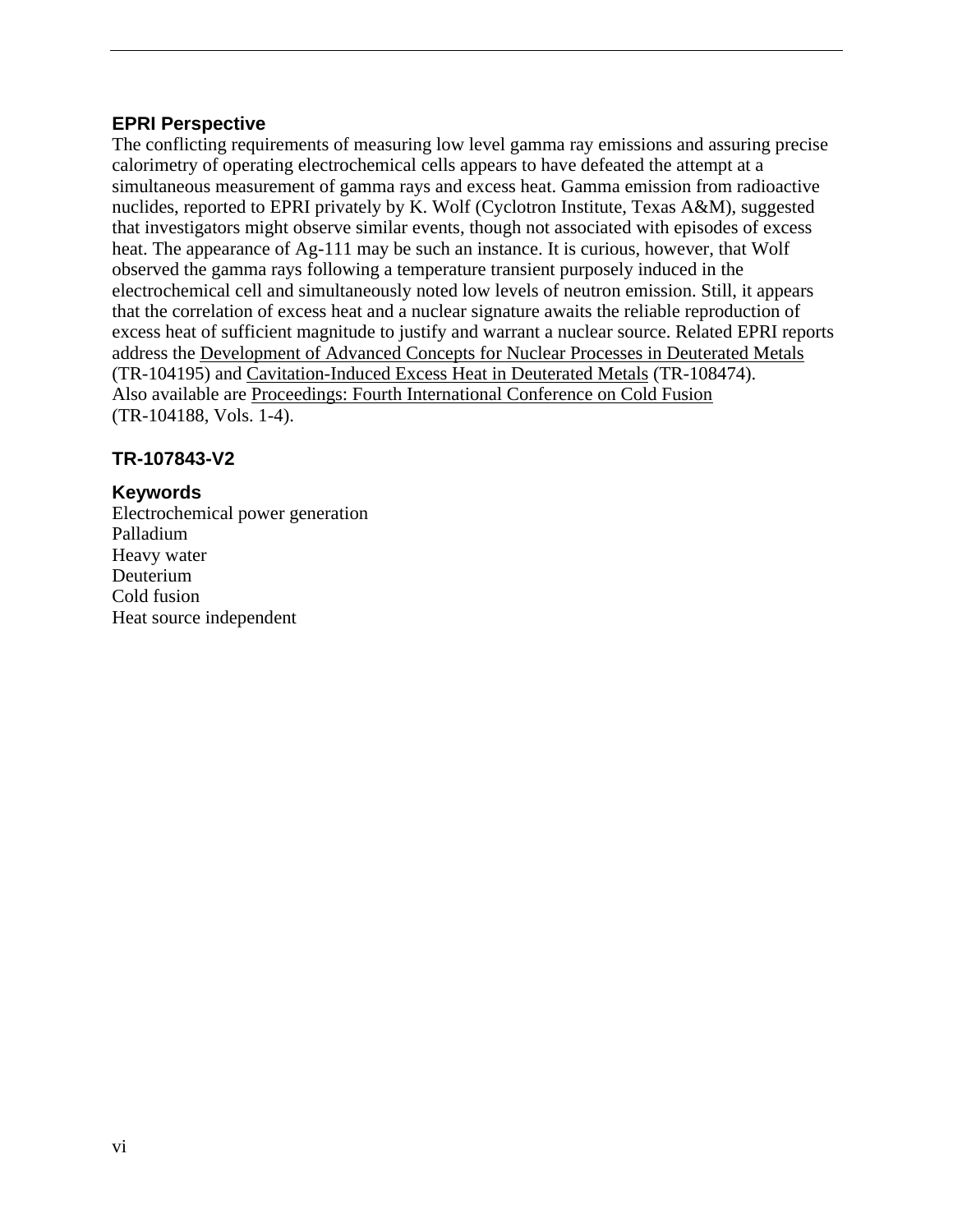# **ABSTRACT**

Since the 1989 announcement of the appearance of excess heat in palladium cathodes electrolyzed in heavy water electrolyte, the research has been plagued by intense controversy. The idea that fusion of deuterium could be performed in such a simple room-temperature experiment violated the rules of nuclear physics learned over the past 60 years. The excess heat observed in this work (detailed in Volume 1) was subjected to monitoring of expected products of nuclear reactions, namely gamma rays and neutrons. As it turned out, only the gamma ray monitoring of active cells was implemented. The constraints of the demands of gamma counting and precision calorimetry were too great for a successful outcome in this work. However, an apparent appearance of a radioactive species, Ag-111, detectable by its 342 keV gamma ray, may be similar to emissions observed by Wolf in 1992. In both these cases, heat, if being produced, was not being monitored at the time.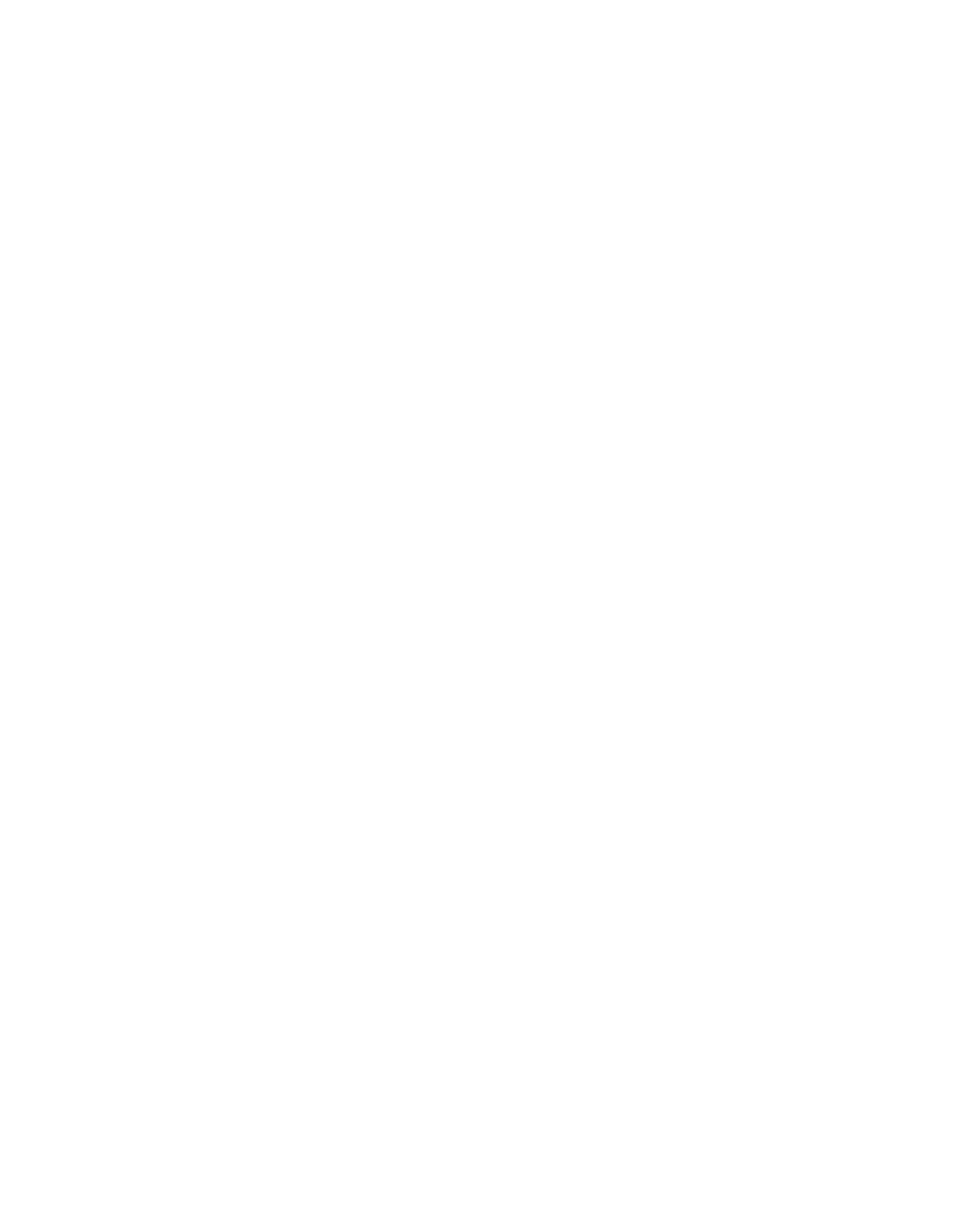# **CONTENTS**

| Nal(TI) Round Compton Suppression Annulus and Nal(TI) Plug Detector 2-7 |  |
|-------------------------------------------------------------------------|--|
|                                                                         |  |
|                                                                         |  |
|                                                                         |  |
| Detection System Configuration, NIM Electronics and Power Supplies 2-8  |  |
|                                                                         |  |
|                                                                         |  |
|                                                                         |  |
|                                                                         |  |
|                                                                         |  |
|                                                                         |  |
|                                                                         |  |
|                                                                         |  |
|                                                                         |  |
|                                                                         |  |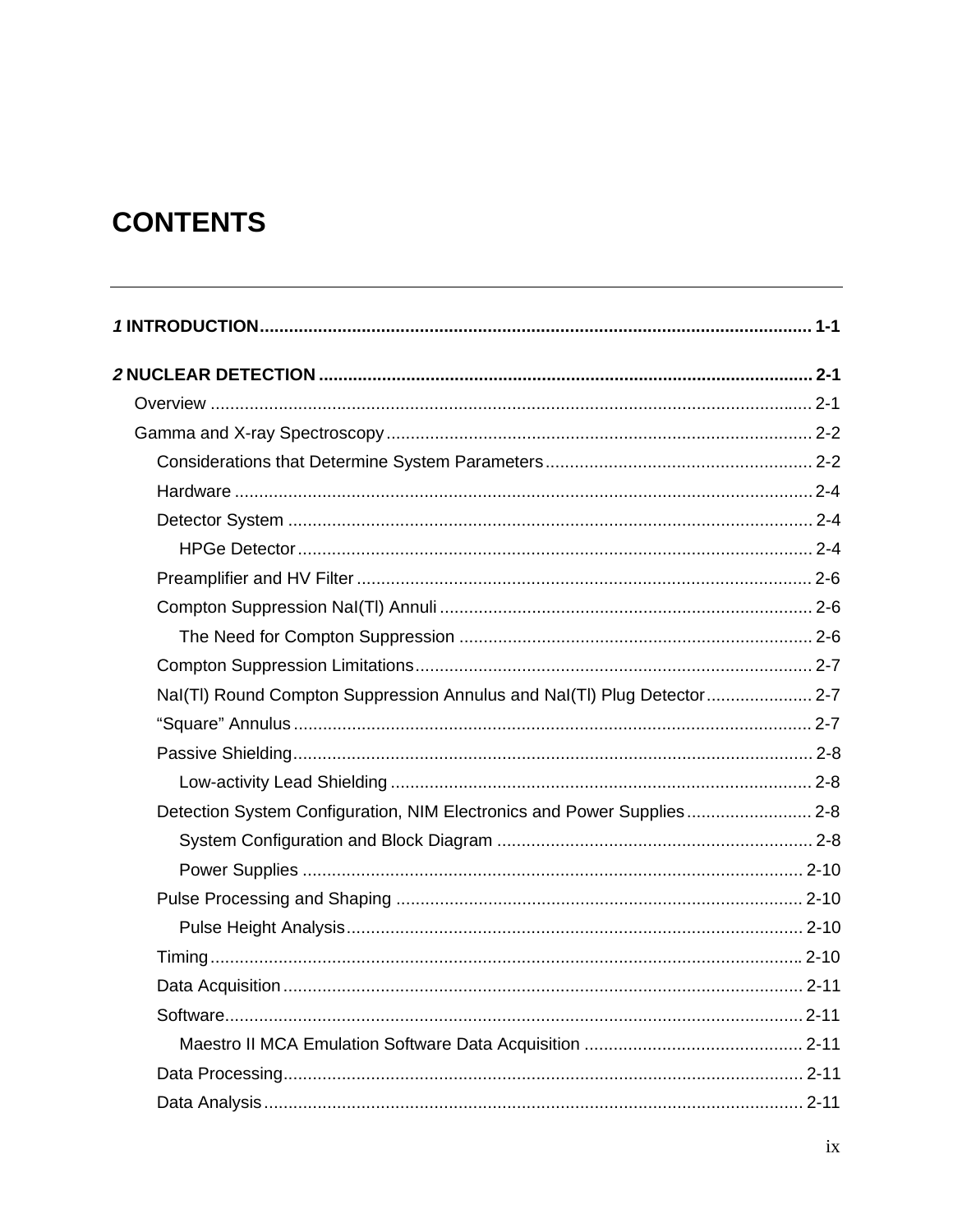| Omnigam Advanced Gamma-Ray Spectrum Analysis Software 2-12                         |  |
|------------------------------------------------------------------------------------|--|
|                                                                                    |  |
|                                                                                    |  |
|                                                                                    |  |
|                                                                                    |  |
|                                                                                    |  |
|                                                                                    |  |
|                                                                                    |  |
|                                                                                    |  |
|                                                                                    |  |
|                                                                                    |  |
|                                                                                    |  |
|                                                                                    |  |
|                                                                                    |  |
|                                                                                    |  |
|                                                                                    |  |
|                                                                                    |  |
|                                                                                    |  |
|                                                                                    |  |
|                                                                                    |  |
|                                                                                    |  |
|                                                                                    |  |
|                                                                                    |  |
|                                                                                    |  |
| At the Position of a Cathode in a Live Calorimeter for On-Line Active Calorimeter- |  |
|                                                                                    |  |
| Non-Compton Suppressed Operation vs. Compton Suppressed Operation  2-19            |  |
|                                                                                    |  |
|                                                                                    |  |
|                                                                                    |  |
|                                                                                    |  |
|                                                                                    |  |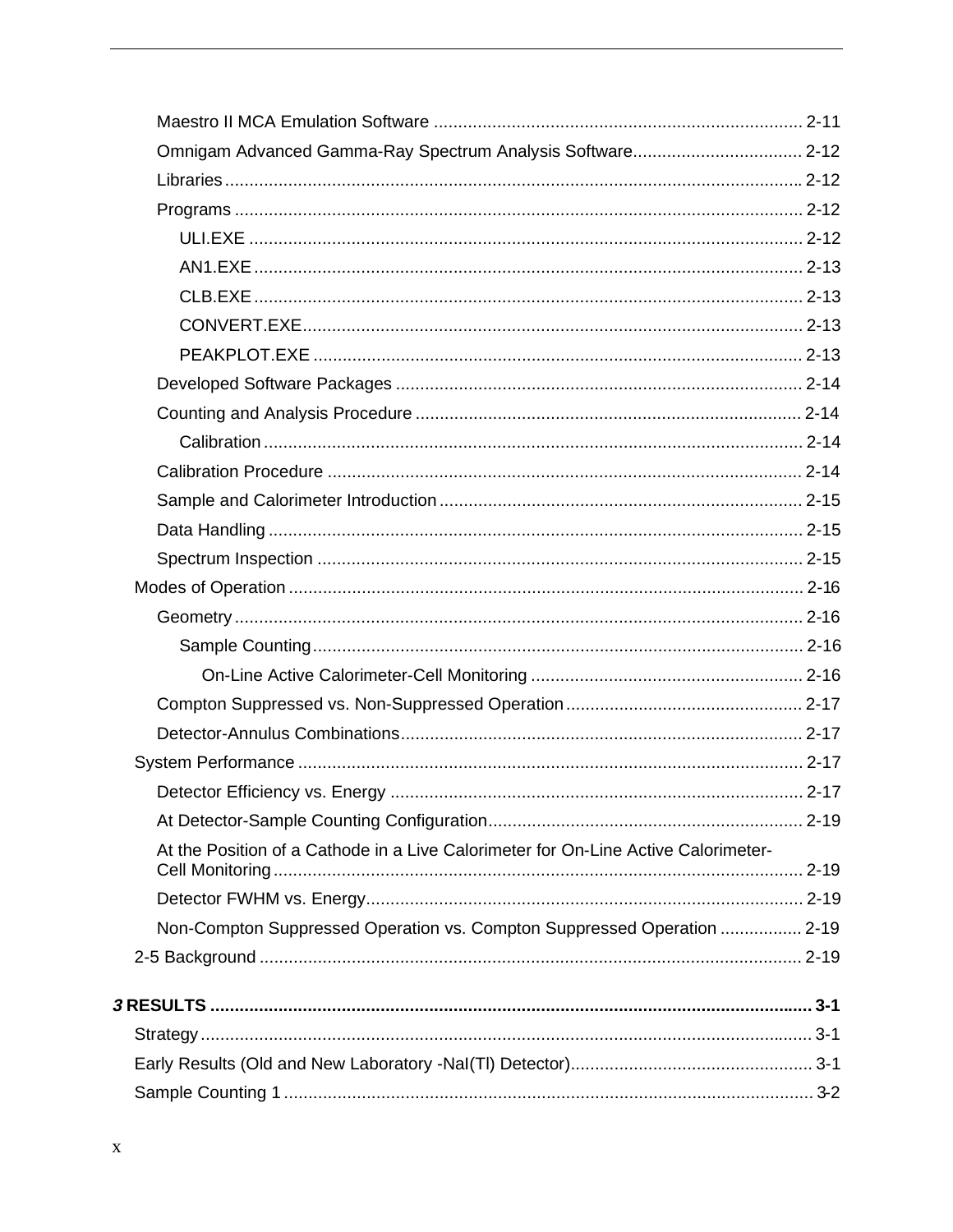| A APPENDIX A: SUMMARY OF THE OBSERVATIONS AT TEXAS A&M BY KEVIN |  |
|-----------------------------------------------------------------|--|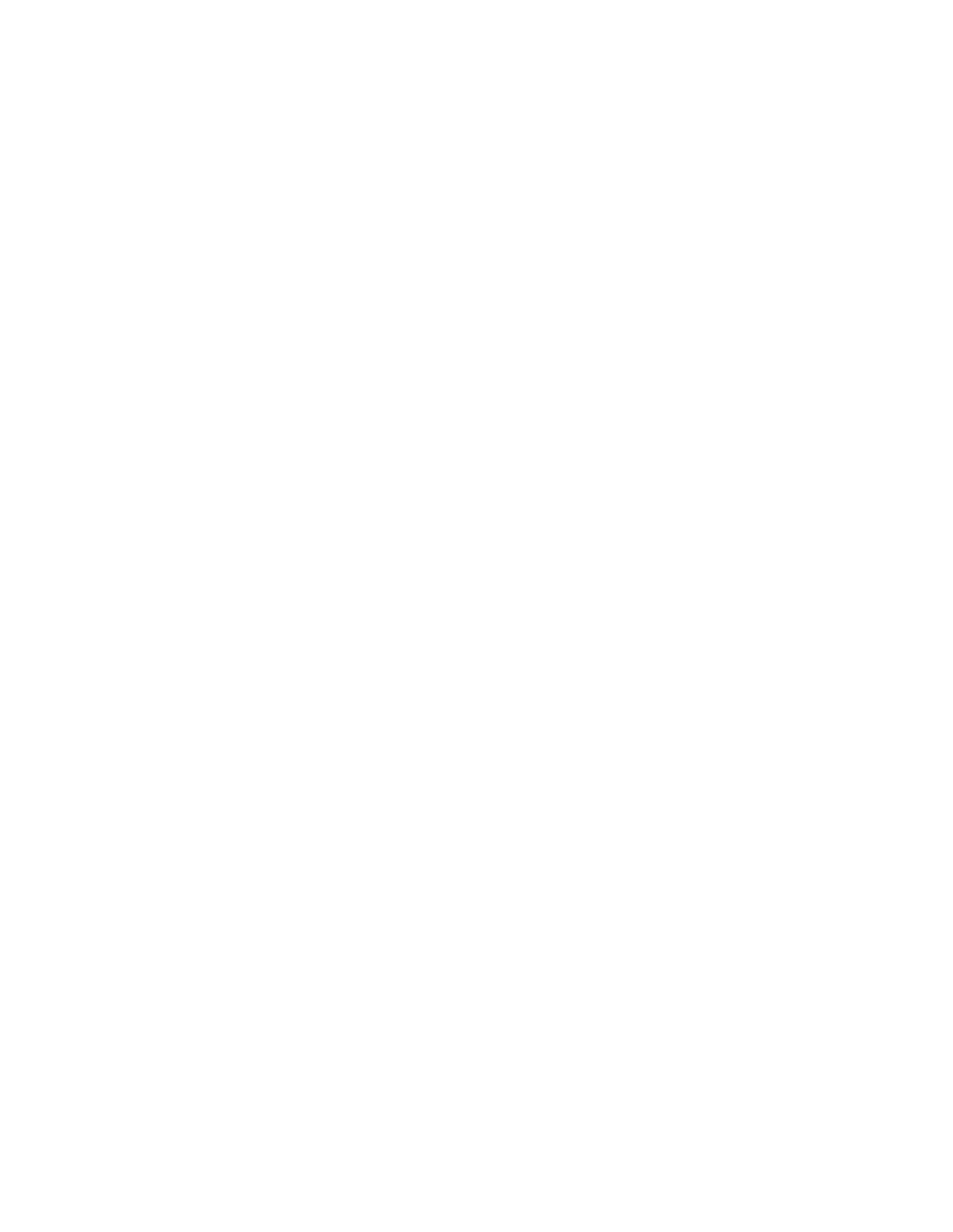# **LIST OF FIGURES**

| Figure 2-2 Compton-Suppressed Gamma Ray Spectrometer Block Diagram2-9 |  |
|-----------------------------------------------------------------------|--|
|                                                                       |  |
|                                                                       |  |
|                                                                       |  |
|                                                                       |  |
|                                                                       |  |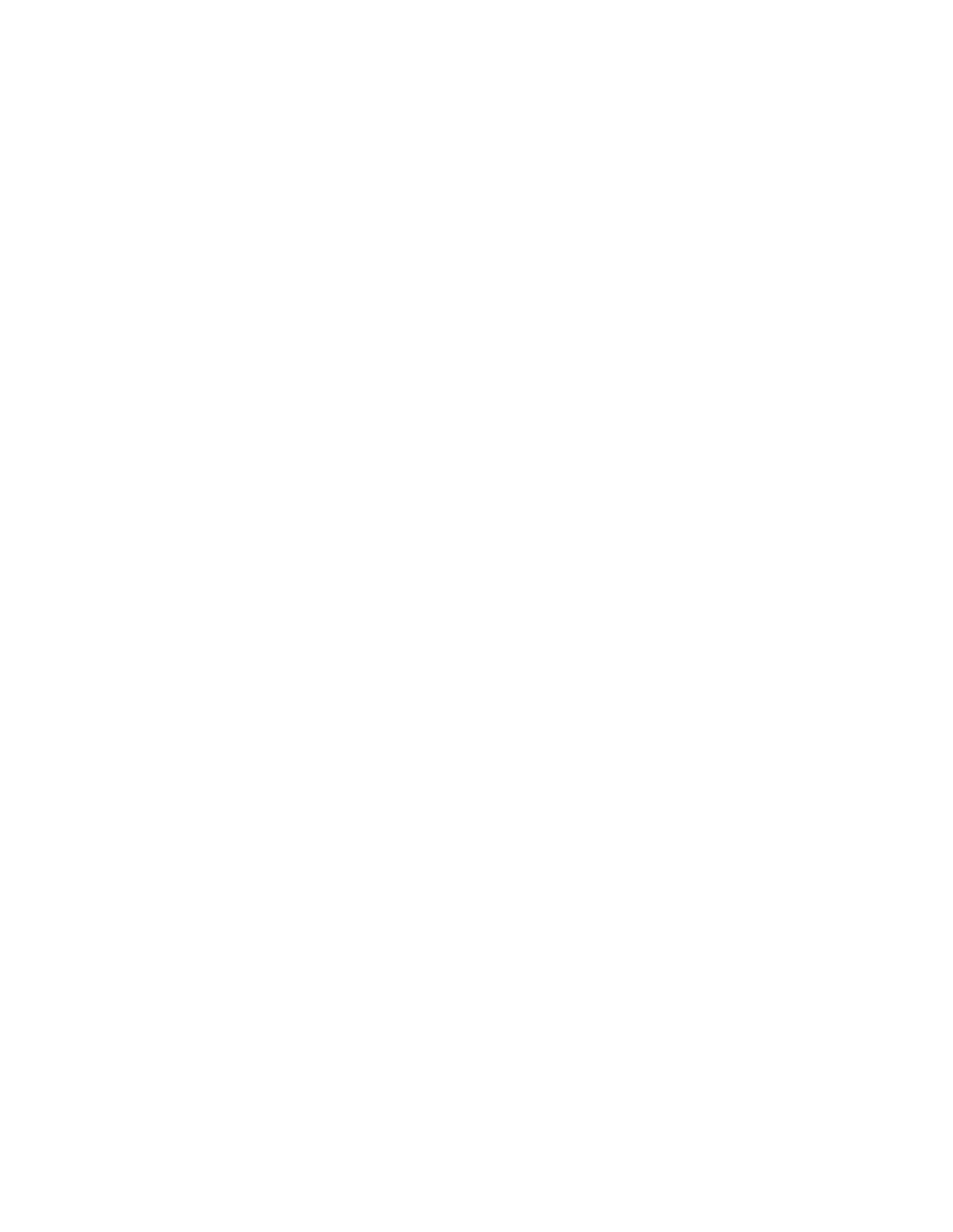# **LIST OF TABLES**

| Table 2-1 Manufacturer Specifications for the HPGe Detector when Operated with a |  |
|----------------------------------------------------------------------------------|--|
|                                                                                  |  |
|                                                                                  |  |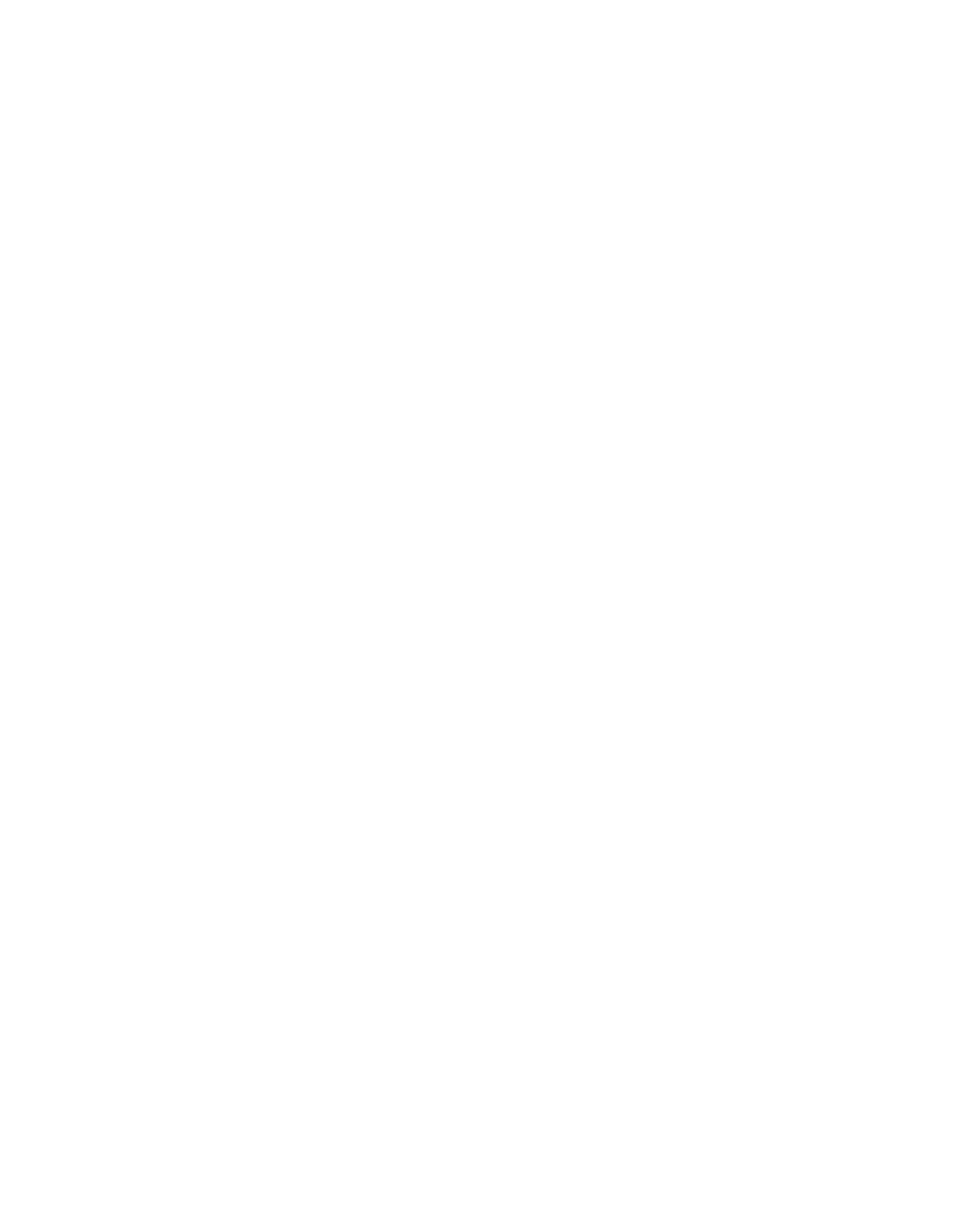# **1 INTRODUCTION**

An experimental program sponsored by EPRI was undertaken at SRI International to investigate the idea that heat, and possibly nuclear reaction products, could be created in palladium (Pd) lattices under conditions achievable in electrolytic cell experiments. Several types of experiments were performed to determine the factors controlling the extent of deuterium (D) loading in the Pd lattice on the implicit assumption that extremely high loading was essential to the appearance of excess heat and nuclear reaction products.

Following the results reported in 1989 by Fleischmann, Pons, and Hawkins (1-1), considerable effort has been expended to test the hypothesis that the electrochemical loading of deuterium into palladium lattices leads to the production of more energy than is predicted to arise from known chemical or electrochemical phenomena. In the period 1989 to 1992, work was performed at SRI International to confirm the reality of excess heat production. The results of that study have been previously reported (1-2).

In brief, this earlier study confirmed the observations of Fleischmann Pons and Hawkins in that excess heat was observed in amounts far larger than any known chemical process within so small a mass of material. However, the excess heat was observed only when certain criteria were met: deuterium loadings in excess of 0.9 atoms of D per Pd atom; cathodic currents above a threshold value; and satisfaction of an "incubation" time of several hundred hours. A fourth condition discovered later was the apparent need for a flux of deuterium atoms across the cathode surface above a threshold value.

We were unable to account for the excess heat by any artifact known to us and were forced to conclude that the source of the excess power is a property of the D/Pd system. Further, we could not account for the measured excess energy by any chemical or metallurgical process with which we were familiar.

Encouraged by the calorimetric results obtained during the period 1989-1992, it was decided to continue the investigation. However the emphasis for further work was upon attempting to measure directly any species that could be the result of heat-producing nuclear reactions. This report describes the effort applied to observe gamma rays that might be emitted during such nuclear reactions. Attempts to measure stable helium-4, also a prime suspect among possible nuclear reaction products, is described in the first volume of this two-volume final report (1-3).

The approach used in this study was to attempt simultaneous measurement of excess heat and gamma rays. In addition, cell cathodes and electrolytes were analyzed ex situ for tritium and any radioactivity that might emit gamma rays. Although a neutron detection system was built, early termination of the project prevented its use in a significant experiment.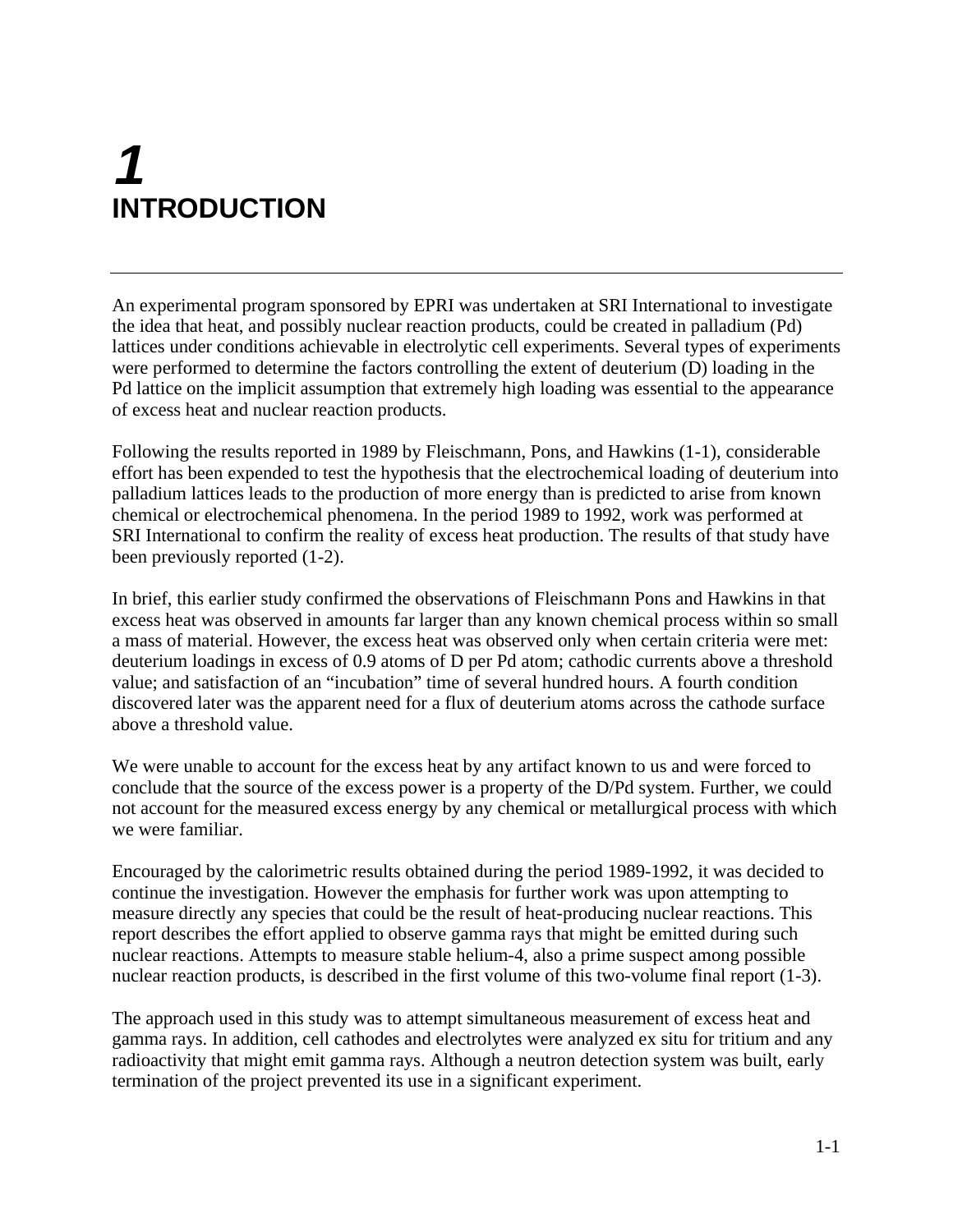#### *Introduction*

The experiments were carried out in a purpose-built laboratory. This facility was constructed to enable experiments involving potentially explosive mixtures of deuterium and oxygen to be carried out safely and efficiently.

- 1-1. M. Fleischmann, S. Pons and M. Hawkins, "Electrochemically Induced Nuclear Fusion of Deuterium", J. Electroanalytical Chemistry, 261, (1989) p. 301 and errata 263, (1989) p. 87.
- 1-2. McKubre, M., Crouch-Baker, S., Tanzella, F., Smedley, S., Williams, M., Wing, S., Maly-Schreiber, M., Rocha-Filho, R., Searson, P., Pronko, J., and Kohler, D., "Development of Energy Production Systems from Heat Produced in Deuterated Metals", EPRI Report TR-104195, September 1994.
- 1-3. McKubre, M., Crouch-Baker, S., Hauser, A., Jevtic, N., Smedley, S., Tanzella, F., Williams, M., Wing, S., Bush, B., McMahon, F., Srinivasan, M., Wark, A., and Warren, D., "Energy Production Processes in Deuterated Metals", EPRI Report TR-107843, Volume 1, June, 1998.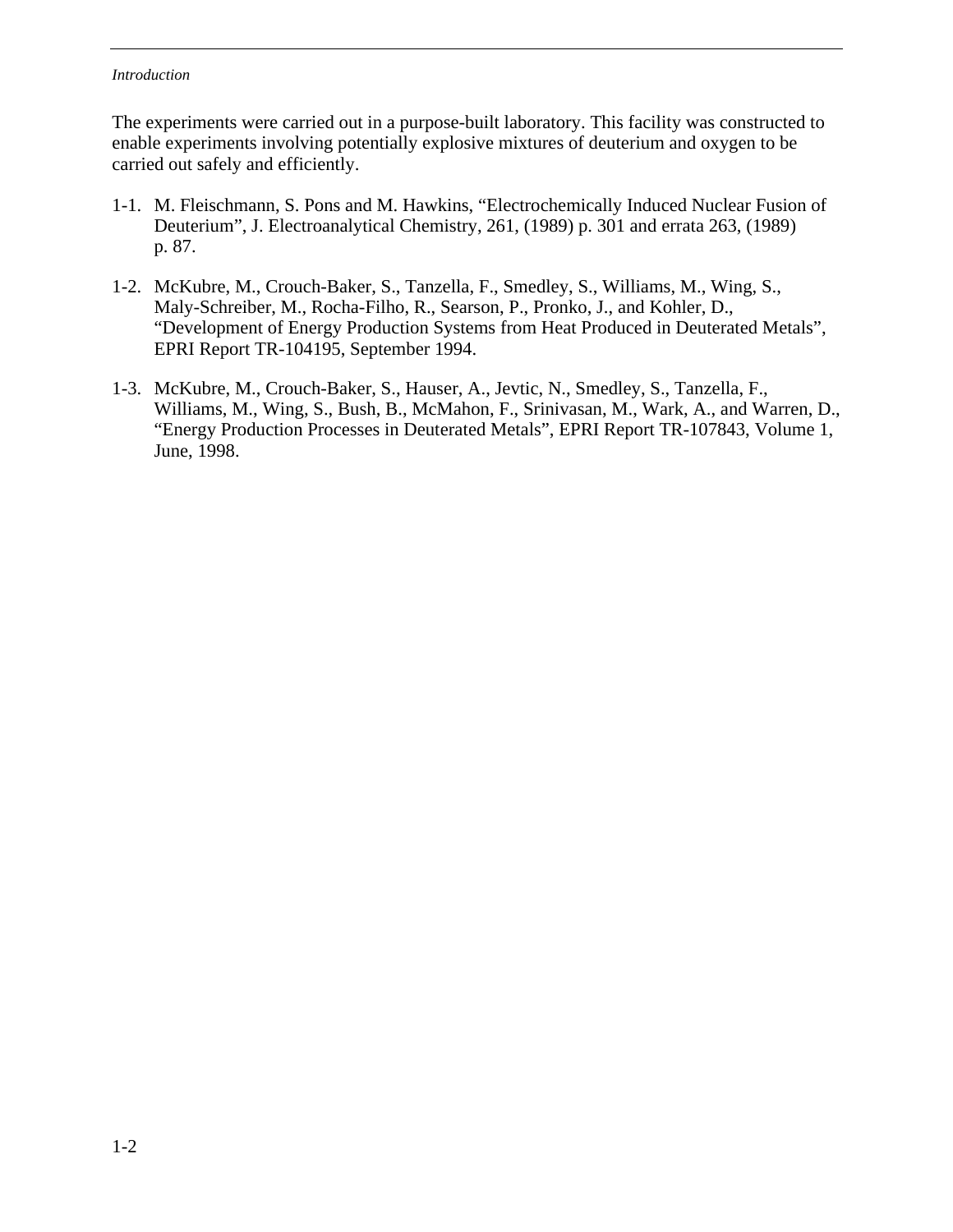# **2 NUCLEAR DETECTION**

# **Overview**

Since the initial Pons and Fleischmann announcement, considerable effort has been expended to investigate the possible link between the reported excess heat and its possible nuclear origin. Approaches with the highest probability of success in such a search are determined by the probability of emission of a certain type of radiation and the ease and reliability of detection.

Gamma rays are ubiquitous in nuclear reactions and due to the sophistication of gamma ray detection equipment and the ease with which gamma rays traverse matter, they are a natural choice in the search for the link between excess heat and a nuclear signature.

Neutrons are a signature of many nuclear reactions, including D+D and D+T fusion reactions, and are a primary nuclear product to search for in any situation where fusion by these two reactions and possibly others is expected to occur.

Thus, our initial strategy in the search for a nuclear signature of cold fusion placed the focus on gamma-ray/X-ray and neutron detection. However first priority was given to gamma ray detection since others had pursued the neutron detection method and shown the levels to be extremely low.

Thus, a new nuclear laboratory was equipped and instrumented at SRI with a primary function of establishing a correlation between observed excess heat and a nuclear signature. Two major systems, a Compton suppressed high-purity intrinsic germanium (HPGe)-based gamma-ray spectrometer and an actively and passively shielded fast-neutron spectrometer have been built. In addition, we acquired a stand-alone NaI(Tl) detector based gamma spectrometer which allows for the monitoring of whole baths and smaller bench-top experiments.

The HPGe based gamma-ray spectrometer and the fast neutron spectrometers were designed primarily to observe radiation from on-line live electrolytic cells that are simultaneously monitored for excess power. The NaI(Tl) system with its poorer energy resolution is primarily used to screen and monitor standard mass flow calorimeters in baths or for bench-top work. Two approaches were adopted:

- 1. off-line screening of many cathodes prior to and after calorimetric experiments for potential induced radioactivity.
- 2. in-situ operation of calorimeters designed to be run within high-efficiency, high-resolution, low-background detectors.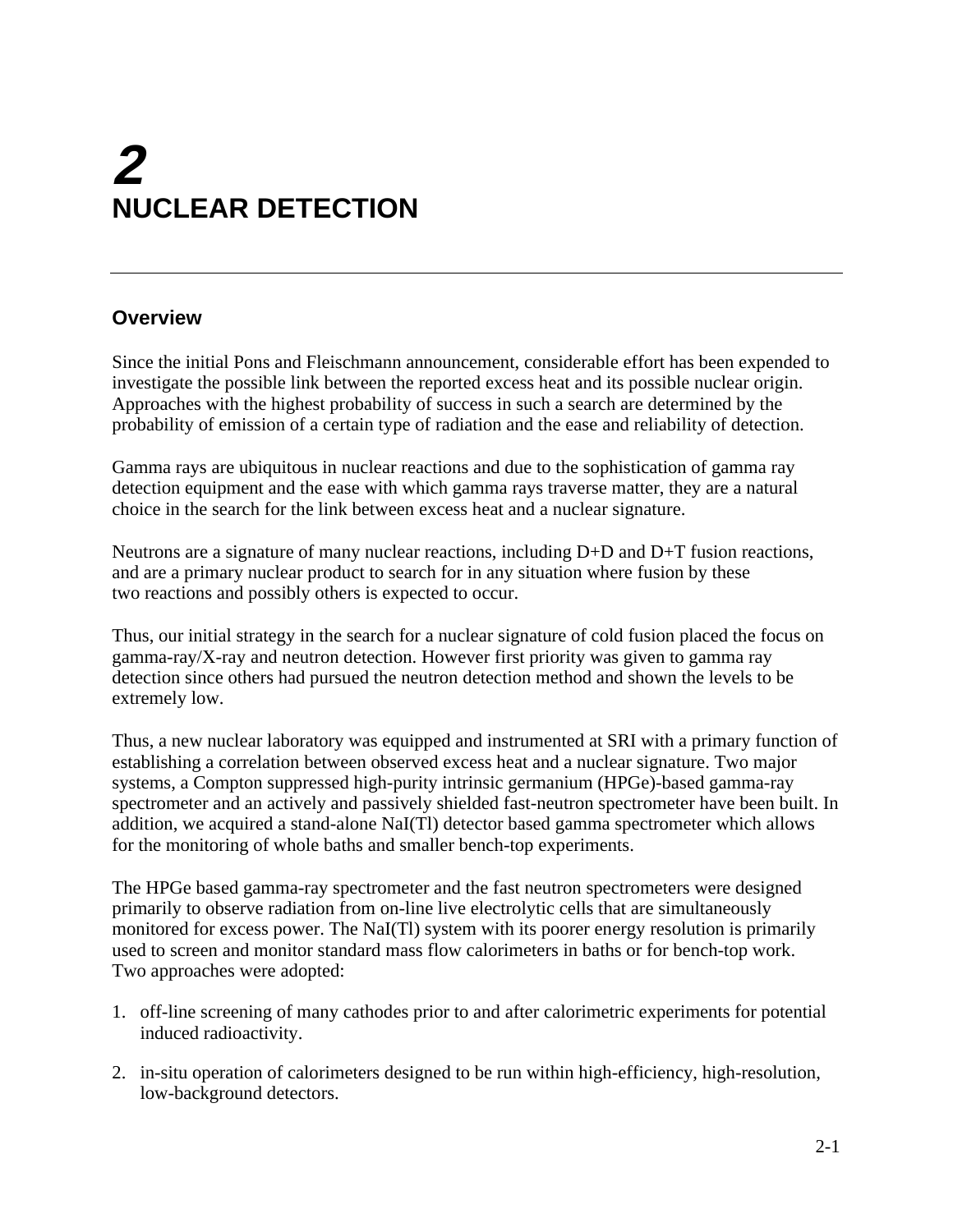#### *Nuclear Detection*

To date, in view of the fact that the nuclear effort on site started some three years after the calorimetry, a large number of cathodes were collected that were never counted with such a sophisticated system for induced radioactivity. As a result, the counting of used cathodes represents a considerable fraction of the operating time of the germanium-detection system. Many cathodes supplied by other laboratories were included in this counting effort. A prime motivation of this effort was the result achieved by Wolf (2-1) at Texas A&M. Wolf observed some seven different isotopes of silver and rhodium after electrolyzing three cathodes for some 21 days in August and September, 1992. A summary of those results, never officially published, is presented in Appendix A.

For greater efficiency, live cell monitoring and post experiment cathode counting were interleaved. Cathode counting was given lower priority. This resulted in the almost 100% utilization of the capability of the gamma-ray spectrometer.

# **Gamma and X-ray Spectroscopy**

## **Considerations that Determine System Parameters**

Any attempt to detect the nuclear signature of cold fusion, in view of the very enigmatic nature of the phenomenon, must by definition be very broad based. The unknown scale of events both in terms of the energy range over which the search is to be conducted and the nature of the nuclear signature are decisive in the planning of a strategy of the attempt to identify and quantify a nuclear signature with precision.

The reported intermittent nature of the effect necessitates the use of reliable methods of high accuracy, precision and sensitivity. These are a function of both the efficiency and resolution of the system and the background seen by the detector which sets limits on detectability.

For gamma ray spectrometers, the background is complex. The background consists of both narrow gaussian photopeaks and a continuum. The peaks are due to the emission of the natural radionuclides and cosmic rays and their interaction with the material in the vicinity of the detector and with the detector itself. The continuum is for the most part due to partial deposition of gamma ray energy in the detector via Compton scattering. There are other features such as escape peaks.

The simultaneous measurement of heat and a nuclear signature imposes conflicting requirements. Gamma ray detection is most efficient in the absence of absorption and secondary radiation and the detector should be as close to the source as possible, assuming we are dealing with very low emission levels. On the contrary, heat measurements require a heat transfer medium and/or insulation of significant bulk and mass.

A meaningful compromise is governed by the need for simplicity, with redundant sensing where possible and statistically significant sampling whenever possible.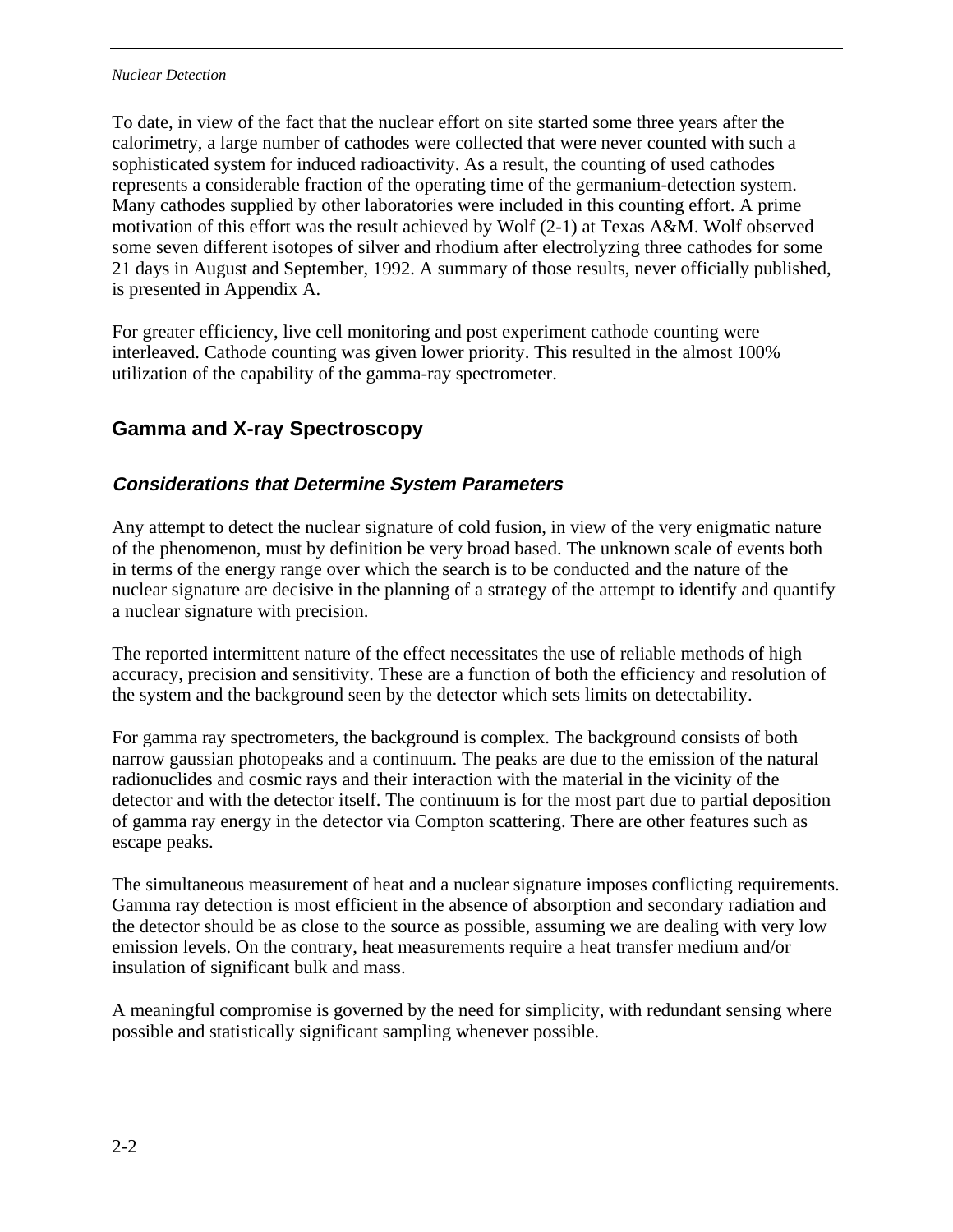In practice, our goal became the design of a gamma ray spectrometer that was an efficient detector with good resolution in an environment with the least possible background both in the form of peaks and continuum that would nevertheless allow good calorimetry.

To achieve this goal we chose a high-purity germanium (HPGe) gamma ray detector in a shielded environment and with Compton suppression (CS) inside an annulus that can accommodate an entire calorimetric system. Intrinsic germanium detectors have resolutions (FWHM's) on the order of 2 keV and 1.5 keV at 1332 and 661.6 keV, respectively. This is about 25 times better than the 6% of NaI(Tl) detectors at the latter energy making them a natural choice. The properties and capabilities of HPGe systems are treated extensively in a book by Knoll (2-2).

In addition, modern intrinsic germanium gamma ray detectors are available in relative efficiencies exceeding 120% (compared with standard 3-inch diameter by 3-inch high sodium iodide crystal scintillation detectors, measured at the 1332 keV gamma line from Co-60 decay). As the efficiency scales with size, so does the effective energy range for which a detector can be used. Another advantage is that the larger the detector crystal the more "infinite" it seems to the incoming radiation, resulting in more efficient photoelectric deposition of energy versus Compton scattering, and a better peak-to-Compton ratio. Furthermore, thin n-type outer contact coaxial intrinsic HPGe detectors with thin Be windows have effective energy ranges down to 3 keV and hence are X ray detectors as well.

All this led us to select an EG&G Ortec thin window coaxial n-type outer contact HPGe detector in the 50% relative efficiency range of the extra-low background series. All the material that goes into the construction of extra-low background detectors is screened for activity and only material with the lowest possible activity is chosen for such detectors. Efficiency was scaled to give us an upper limit of detectability at least one order of magnitude better than any of the limits on gamma activity set in this field of research to date.

The background is made lower by passively shielding the system from the environment with lead (which as a high Z material is a good absorber of gamma rays) and through the use of active Compton suppression. A NaI(Tl) crystal in the form of an annulus surrounding the active sample or calorimeter, is used to detect gamma quanta that do not photoelectrically deposit all their energy in the germanium crystal. This signal then defines an anticoincident gate.

The Nuclear Instrumentation Module (NIM) standard was chosen for the electronics. A PC-based multichannel analyzer (MCA) emulator was chosen for data acquisition, processing, and first analysis.

In addition to the basic MCA emulation software, analysis software was also acquired that contains extensive radionuclide libraries, allows complex multiplet fitting and considerably simplifies the identification and quantification process. All this together comprises the Gamma Ray Spectrometer currently in operation at the Energy Research Center of SRI International.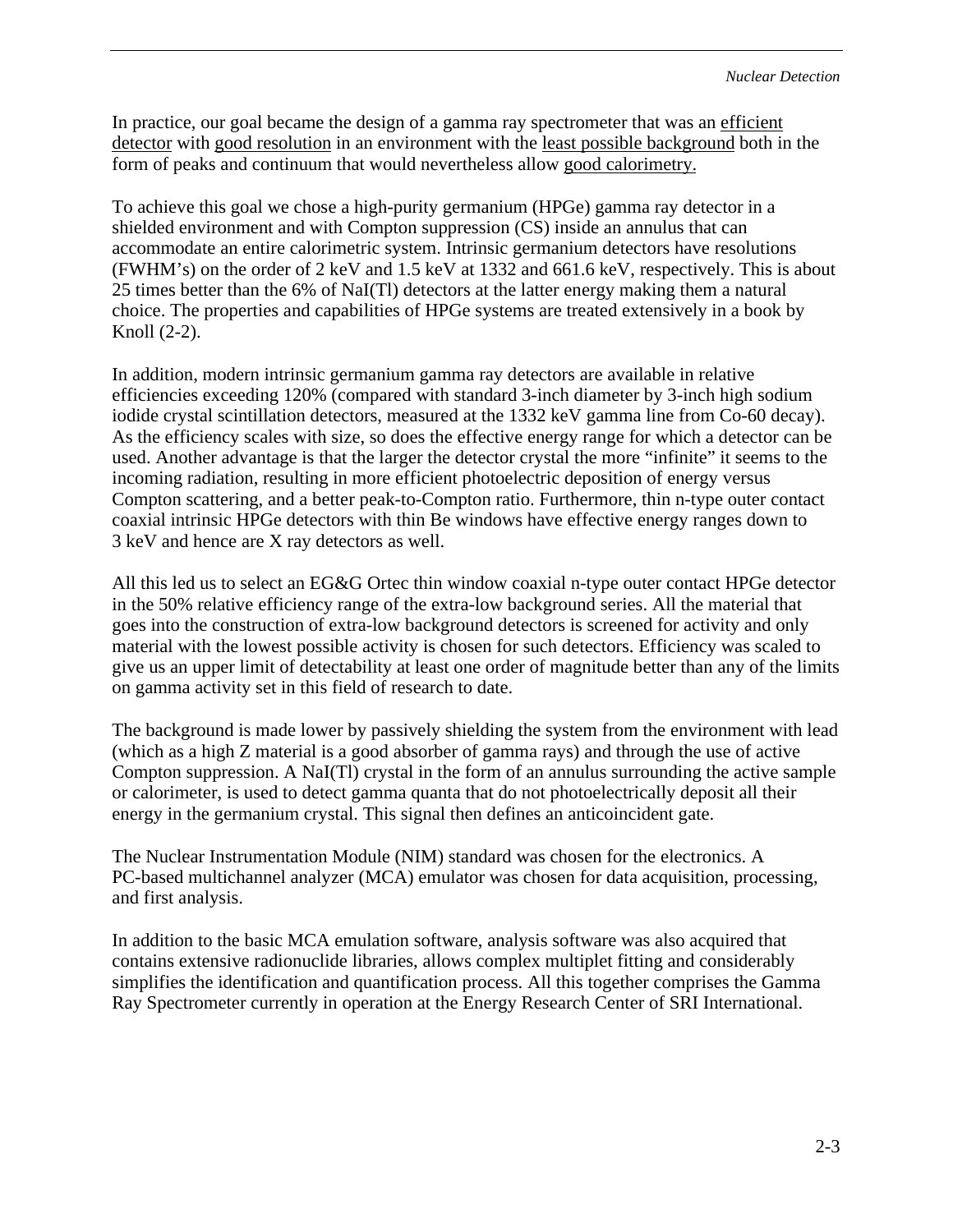#### *Nuclear Detection*

#### **Hardware**

A schematic of the detection part of the germanium gamma/X ray spectrometer is shown in Figure 2-1. The system consists of EG&G Ortec HPGe GMX extra-low background detector (1) with the germanium crystal mounted in a cryostat (2) cooled via a copper cold finger from the liquid nitrogen dewar (3), the NaI(Tl) Compton suppression annulus (4) with it's 6 photomultiplier detectors (PMT's) (5), the inner bore of which fits snugly around the germanium detector and its NaI(Tl) plug detector at the top (6). The enclosed volume is 260 cubic centimeters (7) and can accommodate an entire calorimeter. All this is encased in a 1721-kg low-activity lead shield (8). The system is located in its own experimental cubicle with a table specifically designed to carry the weight of the Pb (9, 10).

System access is both from the top after removal of the top plates and from the bottom via the hole to accommodate the detector. When the detector is lowered out of the shield it can be moved on tracks to facilitate access. Holes in the lead for cable and tubing access are non-lineof-sight in order not to degrade shielding.

Table 2-1 gives the specifications for the HPGe system used in this work.

#### **Table 2-1**

#### **Manufacturer Specifications for the HPGe Detector when Operated with a 6 Microsecond Amplifier Time Constant**

| Energy Resolution (Full width at half maximum (FWHM) @1332 keV (Co-60)) | $2.03$ keV      |
|-------------------------------------------------------------------------|-----------------|
| (Peak Integral Counts)/(Compton Continuum Counts) @1332 keV (Co-60)     | 60.6            |
| Relative Efficiency (as defined above)                                  | 52.5%           |
| Photopeak Shape defined as Full width at one-tenth maximum (FWTM)/FWHM  | 1.95            |
| Energy Resolution at 5.9 keV (Fe-55)                                    | 617 eV          |
| Useful Energy Range                                                     | 3 keV to 10 MeV |
| High Voltage Bias                                                       | 3000 volts      |

#### **Detector System**

#### HPGe Detector

The germanium detection system was purchased from EG&G Ortec and is their GMX extra-low background version. The cryostat-dewar system maintains the detector element at high vacuum at close to liquid nitrogen temperature. The dewar serves as a reservoir of liquid nitrogen while the cryostat provides a path for heat transfer from the detector element.

The cryostat provides an outer envelope which can be maintained internally at high vacuum. The cryostat that houses our germanium crystal has a 3.25 inch diameter end cap and is made of specially selected extra low background material. The material of the housing is aluminum that is matched to the thin Be window in terms of thermal expansion.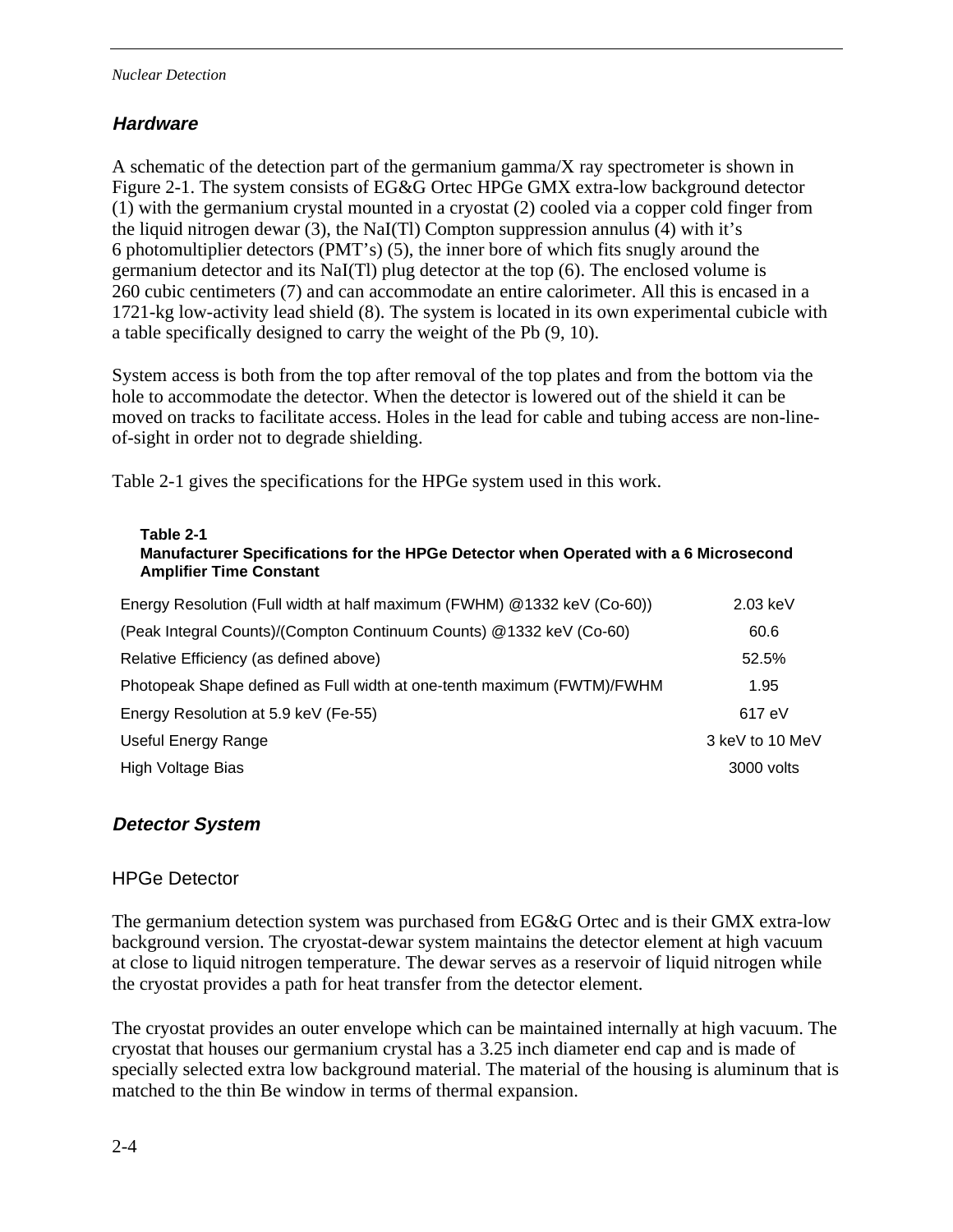

CM-4035-016

**Figure 2-1 The GMX Compton Suppressed Detector**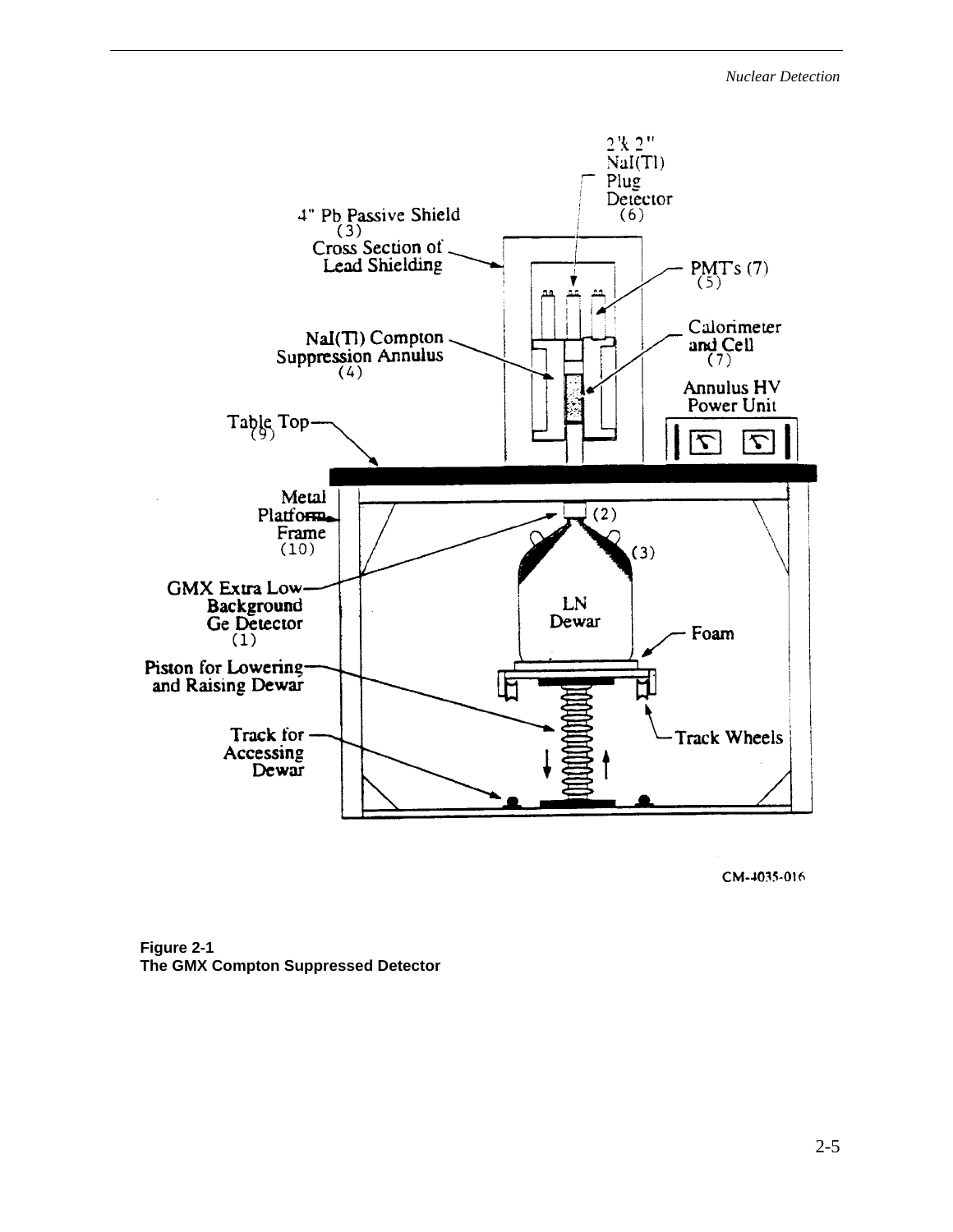#### *Nuclear Detection*

The vertical streamline configuration was selected in view of the sensitivity of HPGe detectors to vibration and the potential of exposure to vibration while running such cross-disciplinary experiments as simultaneous heat and nuclear measurements.

The crystal is grown from n-type high purity germanium and has a thin n-type outer contact on the closed end coaxial detector. The crystal has a diameter of 65.0 mm and is 65 mm high. The end-cap window made of beryllium (Be) is 0.5 mm thick and is mounted 4 mm from the surface of the crystal.

## **Preamplifier and HV Filter**

Though a part of the electronics and HV circuitry, the hybrid pre-amplifier (137CN2) and Model 138 high voltage filter are located inside the cryostat. Parts of the pre-amp are cooled with the crystal. The conversion gain of this system is nominally 400 mV/MeV with a negative output pulse signal. The rise time of this tail pulse is on the order of 25 ns with a maximum output of -10 V. Integral and differential nonlinearity is <0.05% over 90% of the dynamic range of the preamplifier.

## **Compton Suppression NaI(Tl) Annuli**

#### The Need for Compton Suppression

In an ideal detector, the only interaction desired would be one full-energy peak such as is observed in photoelectron absorption. However, in real detectors of finite size in addition to each photopeak one observes a continuum that is due to Compton single and multiple scattering. This continuum starts at the Compton edge where the gap between the maximum energy of a Compton recoil electron and the incident gamma ray energy tends to 256 keV for gamma energies much greater than 256 keV.

The fraction of the quanta depositing their energy in the photopeak to the fraction being scattered decreases with energy. When a number of higher energy peaks are present, these continua sum and the resultant spectra are characterized by prominent continua that can obscure low-intensity peaks.

One method to diminish the continuum relative to the photopeaks is by Compton rejection by blanking all counts in the HPGe whenever a Compton-scattered gamma ray is counted by the NaI(Tl) annulus. As mentioned above, the Compton continuum in germanium detectors is generated primarily by gamma rays that undergo one or more scatterings in the detector and that then escape from the crystal. Full energy absorption events do not result in escaping photons. Therefore, coincident detection of the escaping photons in a surrounding annular detector can serve as a means to reject those events that would contribute to the continuum without affecting full-energy deposition events. This signal triggers an electronic gate that is closed if a coincident pulses are detected from the surrounding annulus detector and from the germanium detector.

For Compton suppression to be effective, the gate signal detector, the annulus, must be large enough to intercept most of the escaping photons and efficient.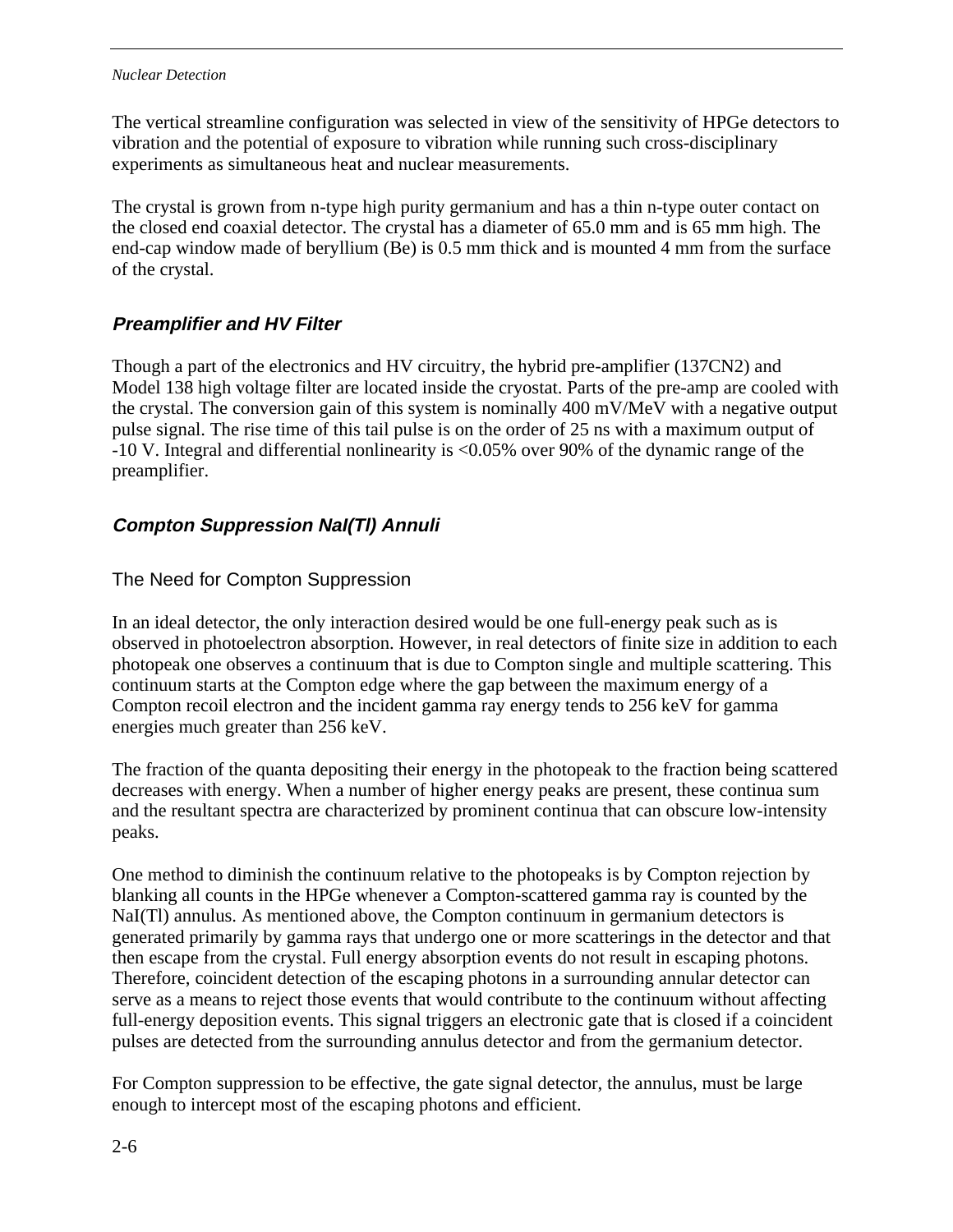### **Compton Suppression Limitations**

If a radioisotope has a complex decay scheme, many gamma rays are emitted. The different gamma rays from simultaneous disintegration paths may interact with both detectors resulting in gating on each of them. As a result a large fraction of these events are then rejected, leading to unwanted suppression of full-energy peaks. Consequently for radionuclide identification where relative intensities are the deciding factor it is necessary to run both suppressed to detect weak radionuclides and un-suppressed to make identification easier. Pair production events followed by the escape of one or both of the annihilation photons are also suppressed because either of the two 511 keV quanta can gate off the system.

Compton suppression is sensitive to geometry i.e. the position of the source. It is also sensitive to absorption of the direct and the scattered quanta. Unequal absorption will change gating efficiency. This in turn entails the determination of a background for each geometry and system composition.

From a practical standpoint, drifts in the electronics and intermittent ground loops increase the need for Compton suppression checks and retuning which is a time consuming procedure.

## **NaI(Tl) Round Compton Suppression Annulus and NaI(Tl) Plug Detector**

The NaI(Tl) Compton suppression annulus is the Bicron model  $9HW12/(6)2L-X$ . It is a 12" long detector that consists of 2 cylindrical NaI(Tl) crystals axially positioned on end and optically integrated at the boundary. It has a 3.35" Diameter axial central cylindrical through-well that is designed to accommodate the germanium detector at the bottom and is closed at the top by a plug detector with a top flange that fits the annulus. The NaI(Tl) annulus is 3" thick and has an outer diameter of 9". The well liner is 0.010" thick Al and the housing is .125" Al with 1.125" top and bottom plates. In effect, in all directions except at the bottom the minimum thickness of NaI(Tl) seen is 3 inches.

Scintillation in the NaI(Tl) is detected by 6 ADIT B50B0 2" 10-stage PMT's that are located in a circle around the well on the top of the annulus.

The resolution of the sum signal for a 661.6 keV Cs137 source on the axis of this annulus is 11%. With the germanium detector in the counting position, the efficiency of the annulus at 661.6 keV is 48.20%. The background in the lead shield from 80 keV to 2.5 MeV is 30 counts per second (c/s). The resolution of the 3" plug is 6.5% at the above Cs-137 661.6 keV line.

### **"Square" Annulus**

In addition to the above "round" annulus, a second NaI(Tl) annulus, was acquired. This annulus has a 5" square well. It can be used both as a stand-alone detector of high efficiency or in place of the round annulus when counting larger calorimeters. The resolution of the sum signal for this annulus is 13% and has an efficiency of 35.5% for a 661.6 keV source at the center.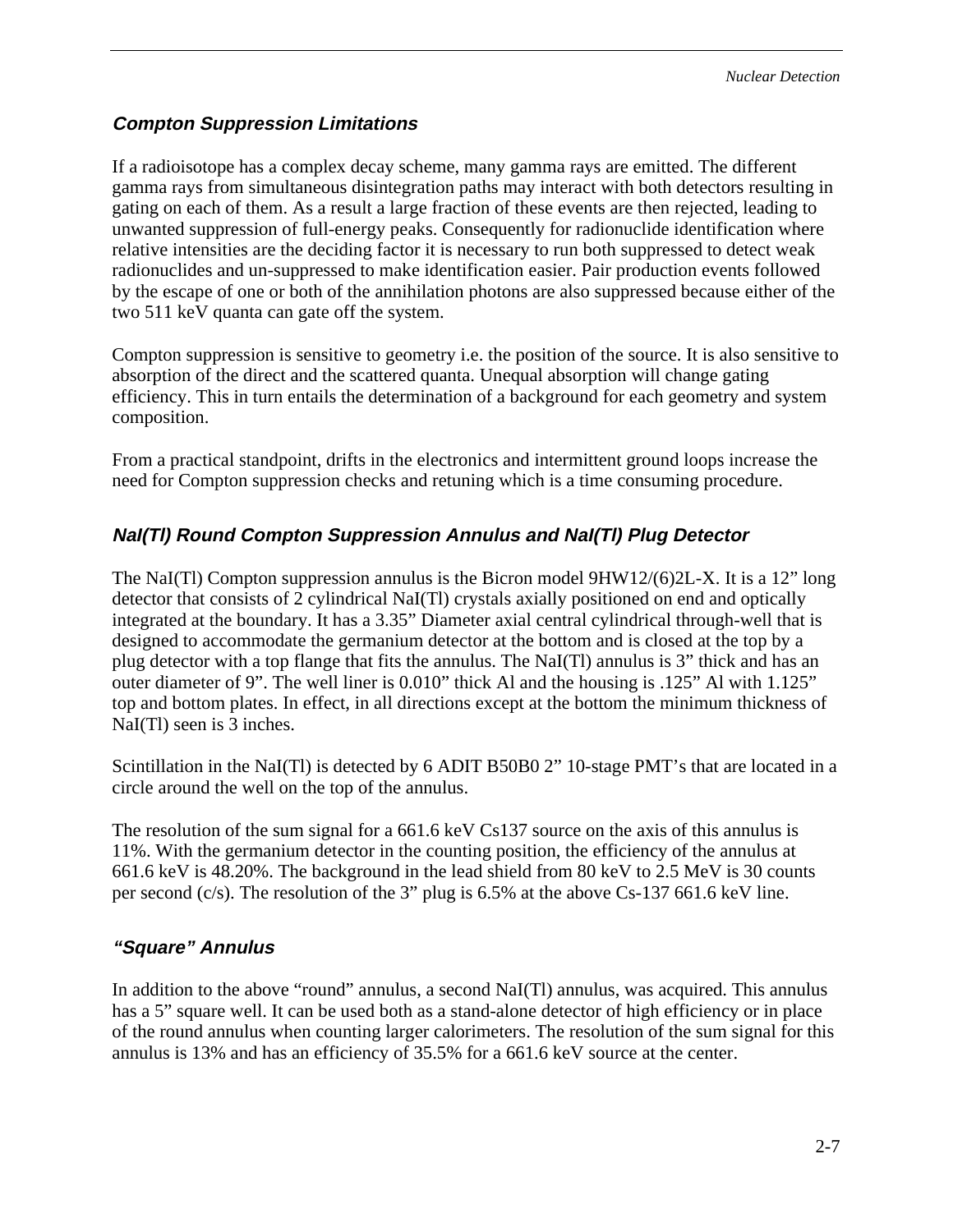## **Passive Shielding**

#### Low-activity Lead Shielding

The background that the detector sees limits its sensitivity. The background is due to the natural radioactivity of the constituent materials of the detector and its surroundings. In addition the primary and secondary components of cosmic radiation, and the products of the latter interactions with the material of the detector and the material in its vicinity are a significant component.

Total elimination of the natural background is not possible. However, by carefully choosing the materials used in the construction of the detector and components the line background can be made considerably smaller. Lead shielding is used to shield both from the natural radionuclide gamma rays and from the more energetic cosmic ray gamma background. The best shielding is with low activity lead. A passive 4" thick lead shield with almost 4 pi steradian coverage surrounds the annulus and HPGe detector.

The shield does double duty. It shields the germanium detector and also shields the NaI(Tl) annulus lowering the total background it sees. The background on the unshielded annulus is on the order of 5000 counts/hour due to its large size, hence efficiency. This in turn can lead to spurious gating of the germanium signal.

The total weight of the shield is over 1721 kg. It is made of disks 0.5 inches thick and rings to facilitate stacking and removal. There are 8 disks on the bottom and as many on the top. A hole 3.5" Diameter on the bottom accommodates the 3.25-inch diameter detector capsule. The annulus PMT HV cables and signal cables are brought out through curved channels to minimize loss of shielding efficiency. Though the primary function of the annuli is to serve as source of a timing signal to define an anti-coincident gate, in effect the mass that is thus placed between the detector and the outer world gives it considerable merit as a cascade down shield.

### **Detection System Configuration, NIM Electronics and Power Supplies**

#### System Configuration and Block Diagram

The gamma ray spectrometer is a NIM standard system (Figure 2-2). The charge due to the passage of a gamma ray through the germanium crystal has to be collected and integrated and the obtained signal then processed to extract the desired energy data. On the other hand the signal from the NaI(Tl) annulus has to be conditioned in such a way as to give us reliable timing signals for gating. It becomes clear that our electronics will need to perform two different functions. One branch (the slow branch) will be used to extract information on pulse heights i.e. energies of the incoming radiation which will in turn yield the identity of the source of the radiation. The second branch, the fast branch, will have to give us the exact time relationship of two signals, signals which define our Compton suppression gate. This second branch signal has to be delayed in order to reach the MCB gate simultaneously with the spectroscopy signal.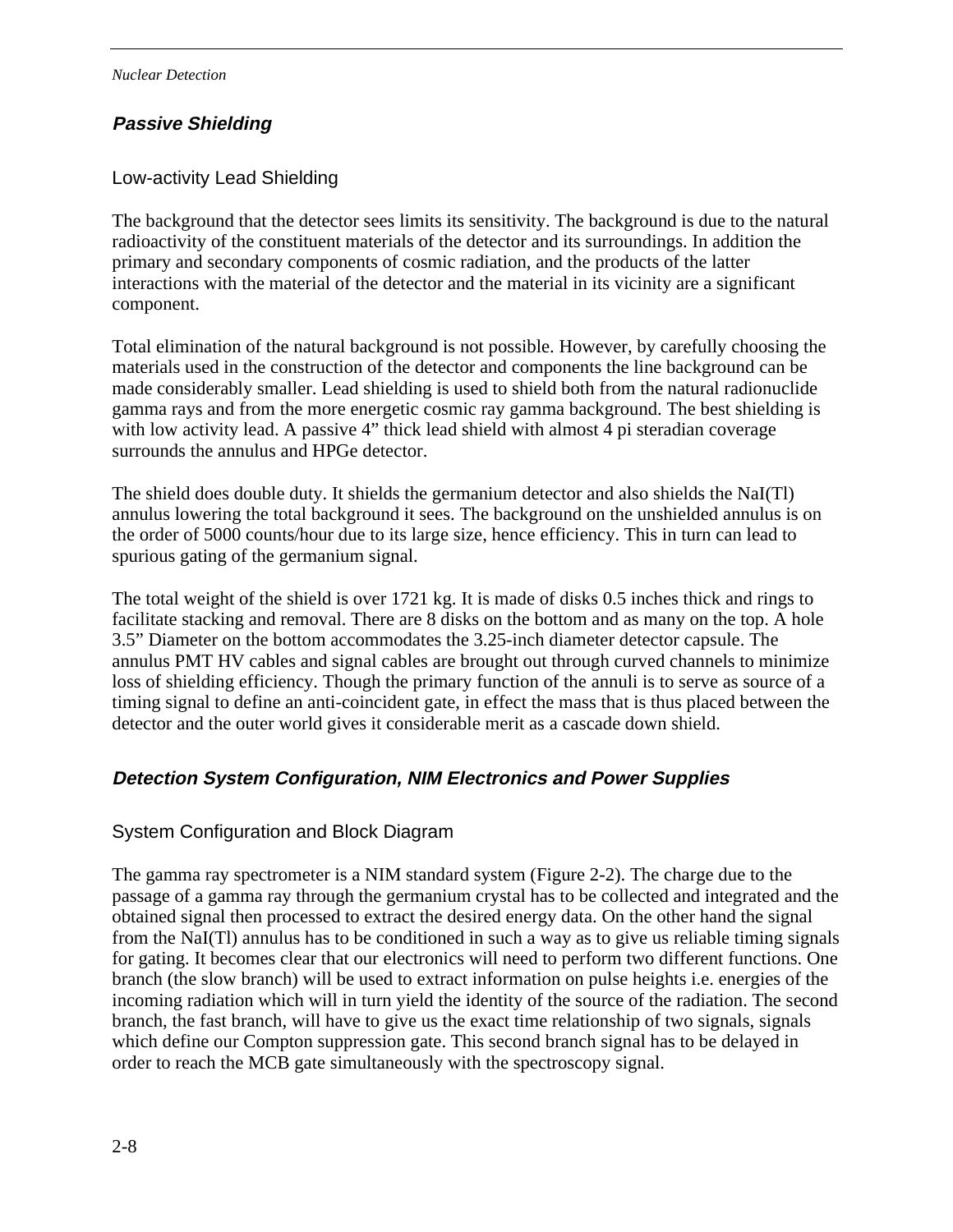

CM-4035-26

**Figure 2-2 Compton-Suppressed Gamma Ray Spectrometer Block Diagram**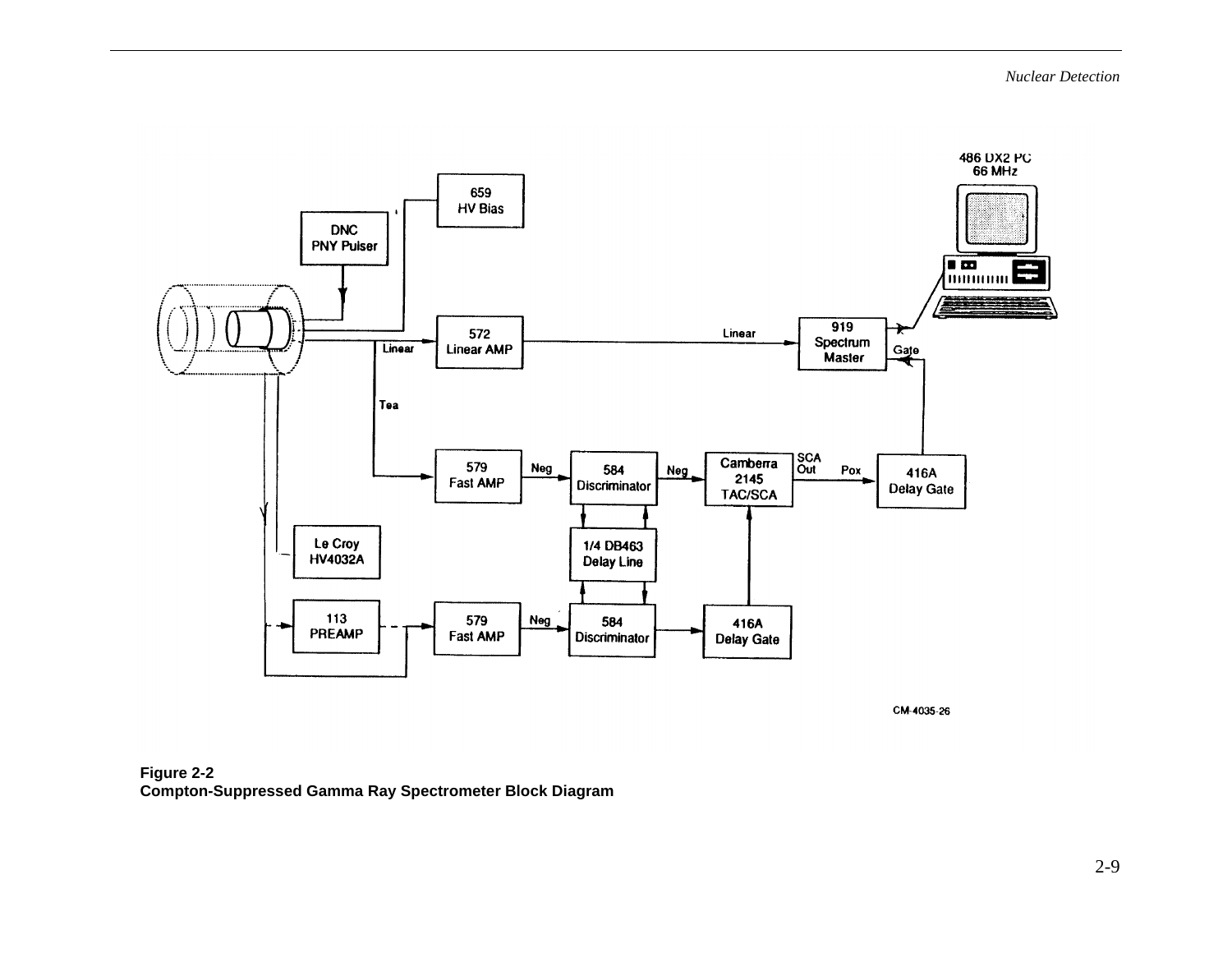In addition to the HV power supplies needed to operate the HPGe detector and the annulus PMT's a number of other NIM modules are needed as can be seen in the block diagram of our system, (Figure 2-2). It consists of two branches, the upper yields energy information and the lower performs the timing i.e. gating function. The timing branch itself consists of two legs, one for the germanium start signal for the gate and the other for the NaI(Tl) stop signal.

### Power Supplies

These consist of the germanium detector bias supply-(EG&G Ortec model 659 (with auto shut down)); NaI(Tl) annulus PMT HV power supply-Le Croy system HV4032A with 4 output HV pods. Operating HPGe and tuning NaI(Tl) preamplifier power are obtained from the fast filter spectroscopy and amplifiers.

# **Pulse Processing and Shaping**

#### Pulse Height Analysis

As can be seen in Figure 2-2, the direct or slow branch yields pulse height information. The initial charge collection is done at the detector by the charge sensitive preamplifier in the cryostat housing which also converts the current pulse to a voltage pulse and shapes it. Tail pulses with rise times of 25 ns and fall times on the order of 50 microseconds from this preamplifier are then input into a EG&G 472 spectroscopy amplifier whose basic function is to reshape the signal and amplify it. The result is a signal with a rise time of a few microseconds and slightly longer fall time. This signal is then input to a EG&G Ortec 919 Spectrum Master (Figure 2-2) which is a 4 input multiplexed 16k channel Analog to Digital Converter (ADC). This ADC measures the amplitude of each incoming pulse and generates a digital signal proportional to its height that is then counted in the appropriate channel as a pulse. The ADC is interfaced with a PC via a card which supports the multichannel analyzer emulator.

In addition to the above modules, a BNC PB-4 pulse generator at the HPGe preamplifier test input allows us to monitor the system for stability over long periods of time or to trouble-shoot when needed.

# **Timing**

The principle of anti-coincidence gating consists of rejecting signals whenever the HPGe detector and the NaI(Tl) annulus see a signal at the same time, or more precisely within a narrow time window. This function is accomplished by the lower branch in Figure 2-2 which has two legs.

The same signal that is fed to spectroscopy amplifier for pulse height analysis is input to the gate start branch. Here the signal is first converted by a EG&G Ortec 579 Fast-Filter Amplifier (FFA) to a fast timing pulse that is then fed to a EG&G Ortec 583 Constant Fraction Discriminator that generates a fast negative NIM output. This signal is first delayed by an EG&G Ortec 416A Gate and Delay Generator and then serves as a start signal for a Canberra 2145 TAC/SCA.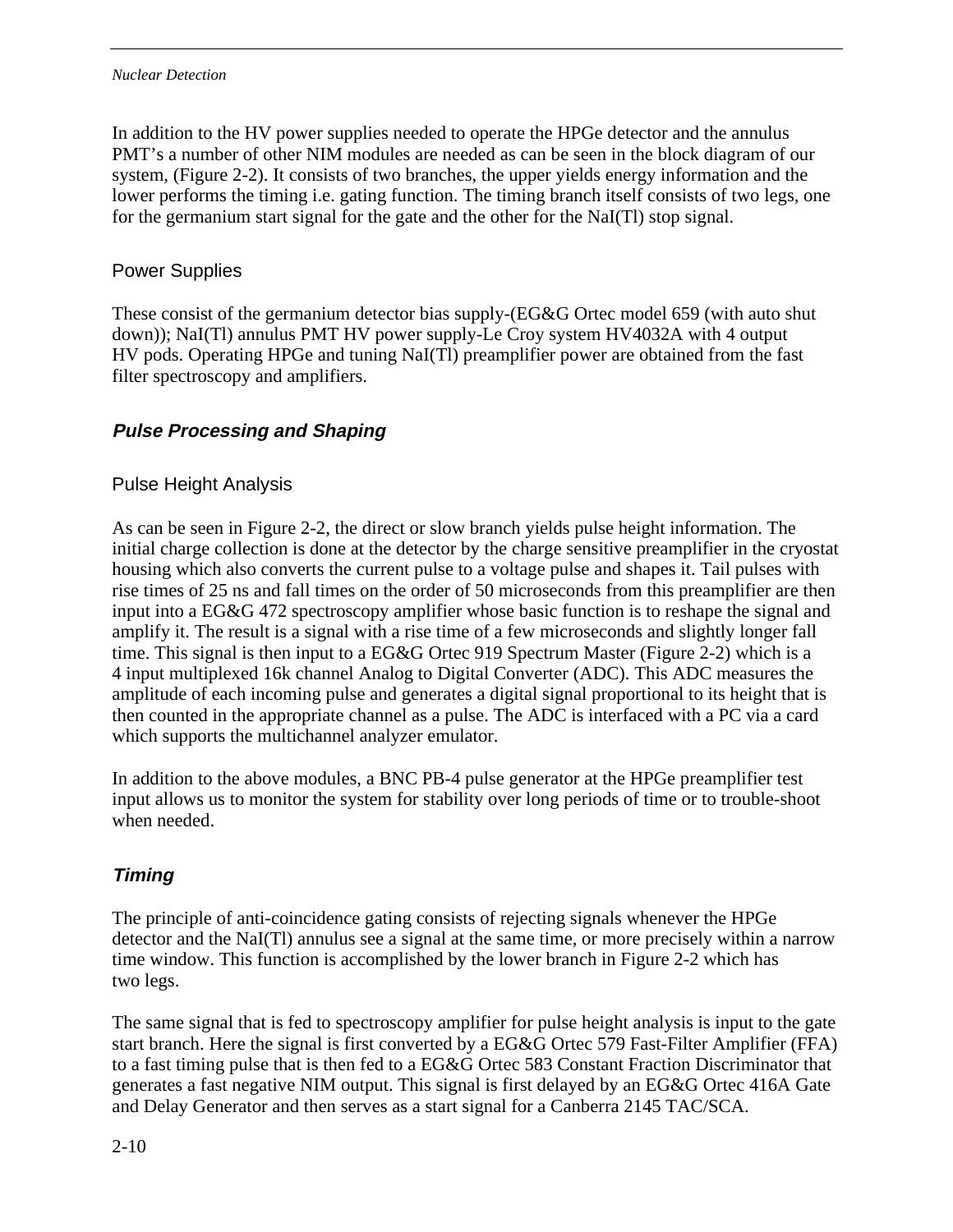The sum of the signals from the annulus PMT's is fed to an identical FFA-CFD configuration to the one mentioned above then via a EG&G Ortec 416A Gate and Delay Generator to the stop input of the TAC/SCA closing the anticoincident gate at the ADC.

### **Data Acquisition**

A 486 DX2 66 MHz PC is used for data acquisition. The multichannel buffer and the PC are interfaced via a Ortec PC BCBL1 interface card.

### **Software**

Maestro II MCA Emulation Software Data Acquisition

Maestro II MCA Emulation software by EG&G Ortec is used for data acquisition. This is software designed for the Windows platform. It is fast, can be used for multiple output ADC's and as such can support more than one detector. Though this software does not have event-byevent capability, variable length data dumping is possible. JOB programs allow automatic functions and partial system control during data acquisition.

#### **Data Processing**

Maestro II has some data processing capability. JOB programs also allow a degree of automation in processing data. However, Maestro has a major limitation in that though data collection can be followed live, to access analytical functions one must switch to the buffer. No real time updating in the MCB mode is available.

Maestro does not have a spectrum stripper. Some of these shortcomings have been alleviated by a group of programs that were written to complement Maestro capabilities.

### **Data Analysis**

The analysis procedure combines the capabilities of Maestro II, our own software and the extensive Ortec Omnigam package.

#### **Maestro II MCA Emulation Software**

The capabilities of the Maestro software in the analysis realm are limited. For the most part, for low level work, the Peak Search functions is useless at all sensitivities. At lower energies the software has limited multiplet deconvolution capability. However, for regions of interest set on the basis of a LIB.MCB file a report may be generated that gives integral region of interest (ROI) contents with no deconvolution.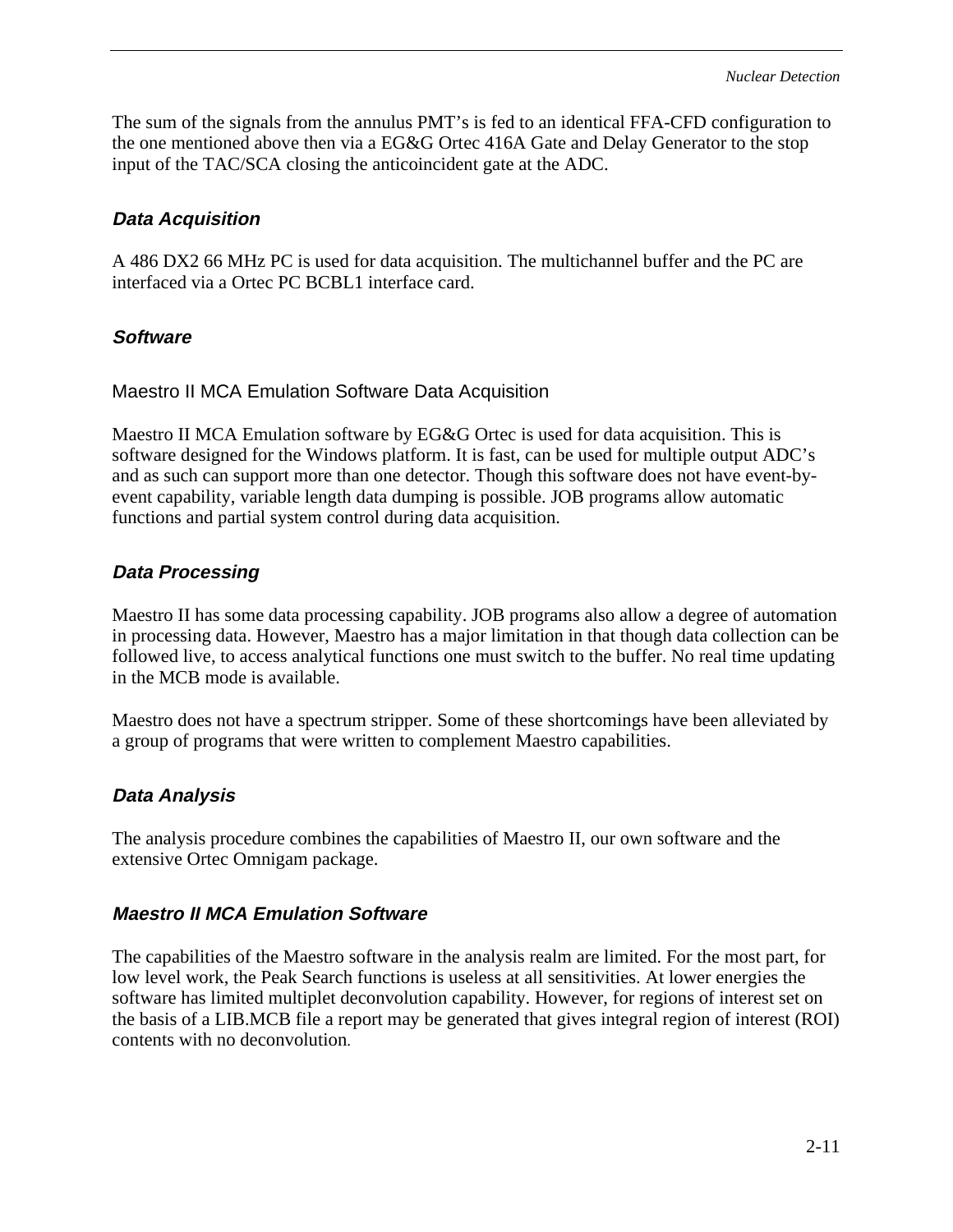#### **Omnigam Advanced Gamma-Ray Spectrum Analysis Software**

This software performs library directed analysis for expected nuclides and peak-search directed analyses for unexpected nuclides. On the basis of efficiency and calibration data it can perform quantitative analysis. The program package consists of libraries and executable programs.

#### **Libraries**

The Omnigam package contains extensive libraries. The largest of these are: 1) ESMASTER.LIB - 1052 nuclides and 12381 peaks with nuclide half-lives greater than 1 minute; 2) .ESSHORT.LIB - 490 nuclides and 4499 peaks with nuclide half-lives less or equal to 10 minutes; 3) LLHPG.LIB - 83 nuclides and 8181 peaks prompt gamma rays from neutron capture; 4) NAC.LIB - decay gamma rays from neutron activation analysis, contains nuclides with half-lives greater than 10 hours.

In addition to the above, the package also contains a shorter general library ENDSF.LIB that contains 352 nuclides and 1536 peaks and no X ray peaks; a natural radionuclide library NATURAL.LIB; a nuclear power plant library NPP.LIB; a food library FOOD.LIB; a detector library DET.LIB; and a suspected nuclide library that contains the five most significant peaks from ENDSF.LIB called SUSPECT.LIB and a MIXCLB.LIB. These libraries contain all the peaks of a certain nuclide that are more intense than 1 gamma per disintegration. All the nuclide uncertainty values have been arbitrarily set at 5%.

For strong sources with lines less intense than 1 gamma/ disintegration one finds recourse in references such as "Tables of the Isotopes" by C.M. Lederer and V.S. Shirley. (2-3).

### **Programs**

In addition to the libraries listed above, Omnigam has a number of very useful programs extending its capabilities far beyond those of Maestro II:

### ULI.EXE

The ULI.EXE program allows us to use above libraries to generate user application libraries. NT.LIB is the background library that contains lines seen in our background. It does not contain any X ray lines below 70 keV and is used for the general inspection of the collected data. Libraries can then be used to generate \*.MCB files which Maestro II uses and are particularly useful if they contain efficiency data. In this manner a useful first iteration report can be generated using Maestro II.

The options are varied and allow for library customizing. However, extensive manipulation is not recommended from within ULI as it takes 8 hours even on the 486 DX-2 66 MHz PC to sort ESMASTER.LIB. No provision is made for half-life based isotope selection though lines may be organized by isotope or energy.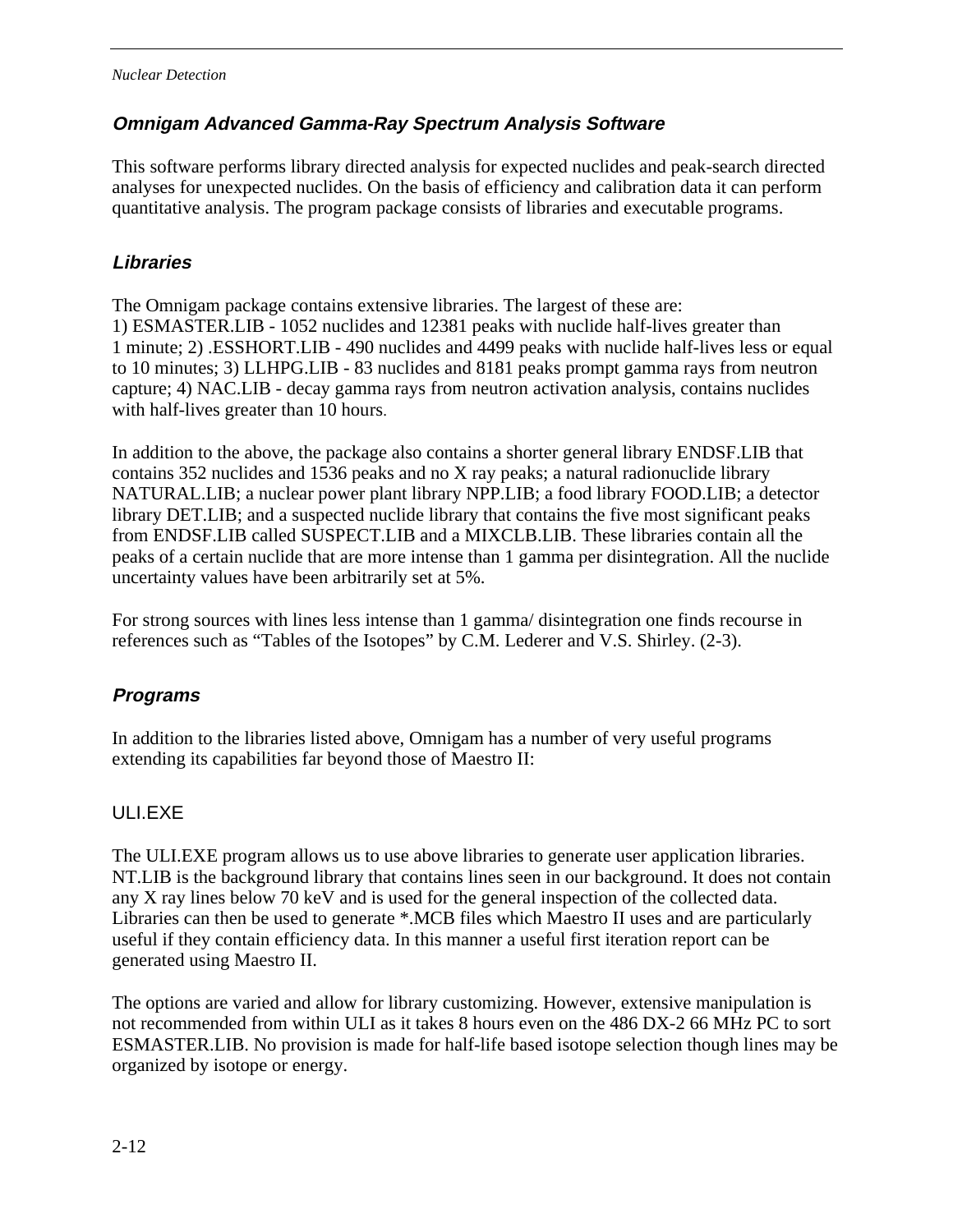#### AN1.EXE

AN1.EXE uses the spectrum file in the Maestro .CHN format or the Omnigam SPC format and a library specified by the user to yield reports of varying complexity. If no library is specified, a general peak search can be performed using this program. All detected peaks are listed in the generated report as unidentified. When a library is specified, in addition to the unidentified peaks, AN1 does a library directed search for all peaks in the library. If, finally, efficiency calibration data is incorporated into the .SPC file, the program yields the actual activities of the various nuclides, and in their absence, sets upper limits on their activities. AN1 also has the option of multiple library use for the deconvolution of multiplets. The outputs are a report, the .RPT file and a .UFO file used by PEAKPLOT for graphics.

### CLB.EXE

The Omnigam calibration routine is CLB.EXE. It generates a .CLB file. The system may be energy and efficiency calibrated using this routine. This data may then be used to generate libraries with efficiency factors or it can be integrated into the .SPC file. An example of its output is a .PRN file for the counting geometry at the detector. It gives the energy calibration, the efficiency calibration and the FWHM vs. energy. In addition it may be used to transfer an energy or efficiency calibration to a .SPC file or from one file to another. However, one must be careful. The FWHM fit given grossly overestimates the FWHM at higher energies by about a factor of 4. This program demands an understanding of the effects of geometry and should be used with care.

#### CONVERT.EXE

The CONVERT.EXE program integrates all the files necessary for an overall analysis generating a .SPC spectrum file that may contain the analysis parameters and efficiency information.

#### PEAKPLOT.EXE

The PEAKPLOT.EXE routine is used display and to print the spectra. It aids in fitting by allowing us to better define the libraries used by the AN1 analysis program. It is of great help in the visual deconvolution of multiplets and has hardcopy output of the spectrum fitting results. A plot of FWHM vs. Energy is also a part of this routine.

Libraries defined in the above manner when combined with a .SPC spectrum to which the .CLB file information has been transferred allow AN1.EXE to generate reports which incorporate the efficiency and thus contain the actual activities and upper limits on all the nuclides specified in the library as well as count rates for any other peaks detected.

However, one note of caution is necessary. Omnigam has problems in handling all non-Gaussian peaks whether this be due to the slight asymmetry of the inherent peak shape of the system or to walk (calibration drift during a long run).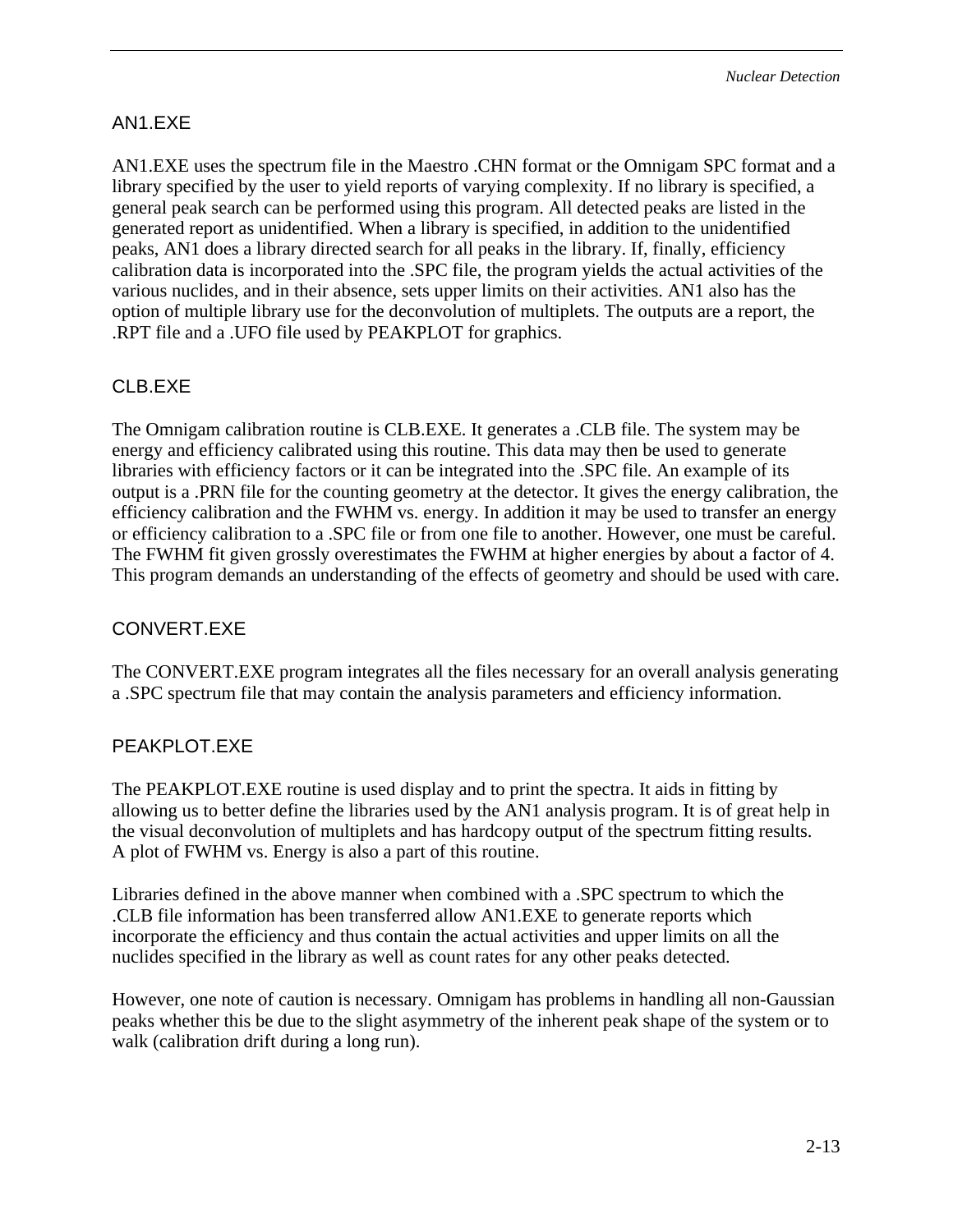### **Developed Software Packages**

In support of the above, a number of programs were written and program packages developed to facilitate data analysis. These include .JOB and .BAT programs that complement the existing Maestro and Omnigam software. Moreover, various conversion programs in C and C++ were written. Also a novel methodology for predicting the development of low level peaks was developed.

In addition to programs developed, a major effort was made to upgrade the available libraries by including sorting by half-life.

The Maestro program outputs reports that give net counts for user defined regions of interest, the peak centroid and the FWHM and FWTM with ID candidates selected from a user defined library and a corrected rate for that radionuclide.

The Omnigam program has in addition to its capability to resolve multiplets, a multiple report format of increasing complexity. It will give a list of peaks found that are not included in the libraries specified libraries in the "Unidentified Peak Summary". It will also, if no multiplet deconvolution libraries are specified, list all nuclide candidates for a given line, giving the net counts for one and zeroing the others. This can then be used as a guide how to define the multiplet deconvolution libraries. It will list these and all the library peaks found as well as those with no net counts in the "Identified Peak Summary". In addition, the "Summary of Nuclides in Sample" gives data on all the nuclides specified in the libraries. For nuclides present, this consists of the activity and for those for which the search was negative, an upper limit is specified. A "Summary of Library Peak Usage" summarizes the methodology used in the calculation.

#### **Counting and Analysis Procedure**

#### **Calibration**

A set of gamma ray and an X ray calibration sources were purchased. They included Na-22, Mn-54, Co-57, Co-60, Cd-109, Cs-137 and Fe-55.

#### **Calibration Procedure**

The system is calibrated on a regular basis and whenever any of the system parameters are changed. These included power-downs, gain changes and pole-zeroing on the spectroscopy amplifier. The liquid nitrogen dewar has 32 liter capacity that is usually enough for two weeks of operation. Initially, the system was calibrated after each fortnightly fill for which the detector high voltage was taken down. Over time, a procedure evolved whereby the detector was not powered down during a fill, eliminating the need for a recalibration every two weeks. The stability of the system is such that over a 1 million second (11.6 days) count the change in the FWHM at the 1460 keV K-40 line does not increase in a statistically significant manner.

Due to the very good linearity, the Co-60 and Co-57 sources are used to energy calibrate our system. For an efficiency calibration, a combination of all the sources is used.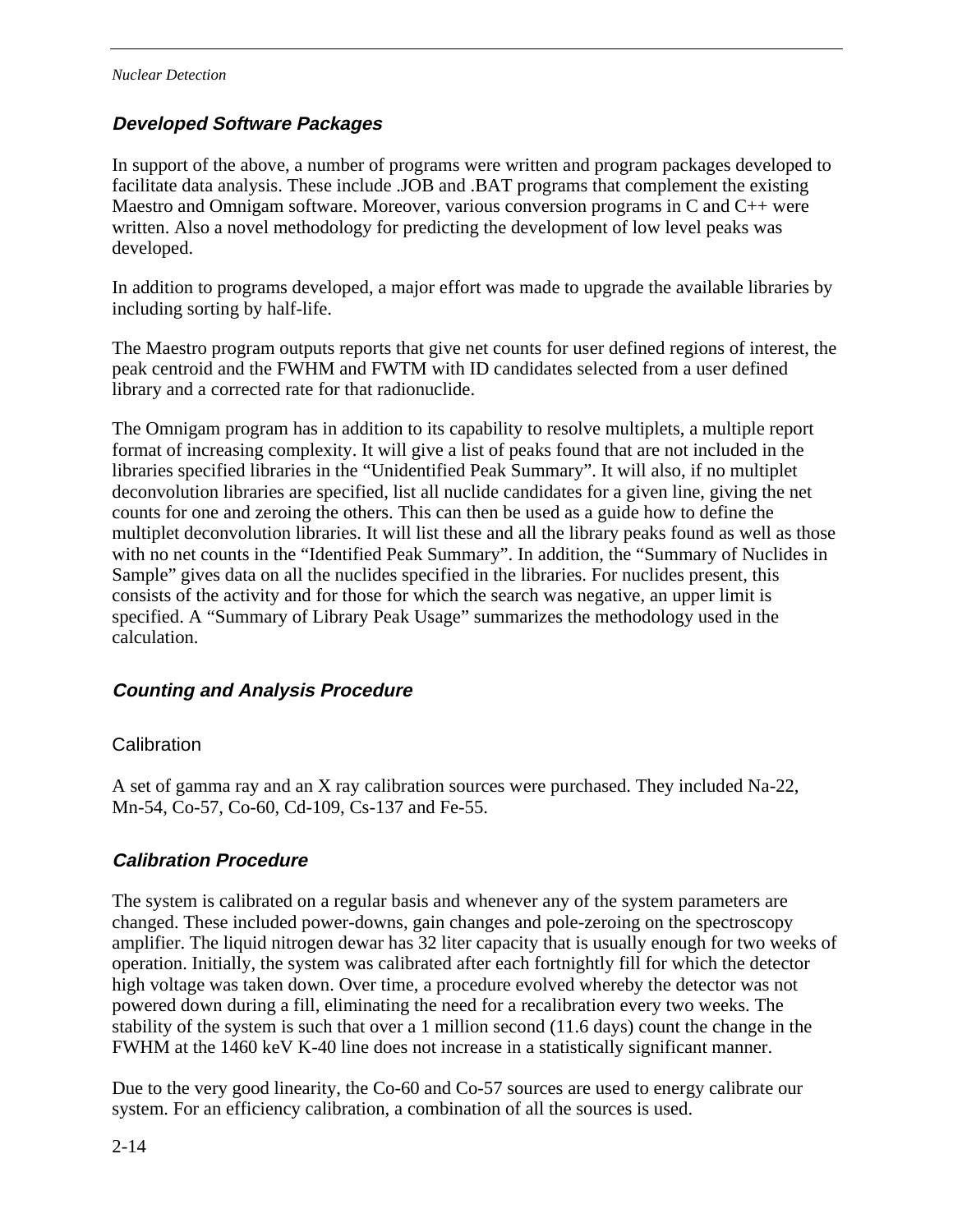#### **Sample and Calorimeter Introduction**

As can be seen in Figure 2-1 the samples to be counted are introduced from the bottom. This is done by lowering the detector, placing the samples on top of it and reintroducing the detector into the annulus.

For on-line calorimeter monitoring the system is accessed from the top. The lead disks are removed and the calorimeter lowered and suspended. Initially water cooled heat flow calorimeters were used, the wiring and cooling water piping being introduced through holes in the lead that were designed for the annulus cabling. The design of the calorimeters was later changed to an air cooled Seebeck heat flow type. In this case the air is introduced from the bottom via a collar.

#### **Data Handling**

In both the sample counting and the cell-monitoring geometry data is acquired in dumps whose duration could be changed. The duration was chosen in each instance depending on the total background, the half lives of the isotopes to be observed and the suspected activities. The dumping procedure also provides a check on intermittent noise which was a problem encountered a number of times during the period of this report. Dumping allowed us to follow noise onset and time evolution and thus helped us located a number of external noise sources that were eliminated.

Over time, a series of programs was developed to allow variable length dumps. Shorter dumps were used in intervals during which dynamic phenomena were expected in the system and longer ones in periods when parameter changes were not expected.

#### **Spectrum Inspection**

Gamma ray spectra consist of narrow lines and the continuum which is the sum of Compton scattered photons of the lines present. In addition, backscatter peaks may also be observed.

For a structure to qualify as a line it has to satisfy two criteria: (1) that the sum of counts under the peak defined by a region of interest of plus or minus 3 sigma be greater than 3 times the error in net area. (This error is defined as the square root of the sum of squares of the errors of the adjusted gross area and the weighted error of the background) and (2) that the FWHM for a fully developed peak be equal to the value specified by the detector curve of FWHM vs. energy.

However, in practice these two requirements are complementary. Thus shape will allow us to observe peaks smaller than 3 times the error and for low intensity non-fully developed peaks the FWHM requirement is not always fulfilled and may take any value below the calibration value.

Initially a reference spectrum is taken of the background, preferably for the longest feasible time. This spectrum is then quantified in terms of peaks and baseline. These spectra differ for the various configurations of interest and reflect the material seen by the detector. Such background spectra are then the reference to observe novel features. The lines are identified and the appropriate libraries such as NT.LIB are set up to determine activities.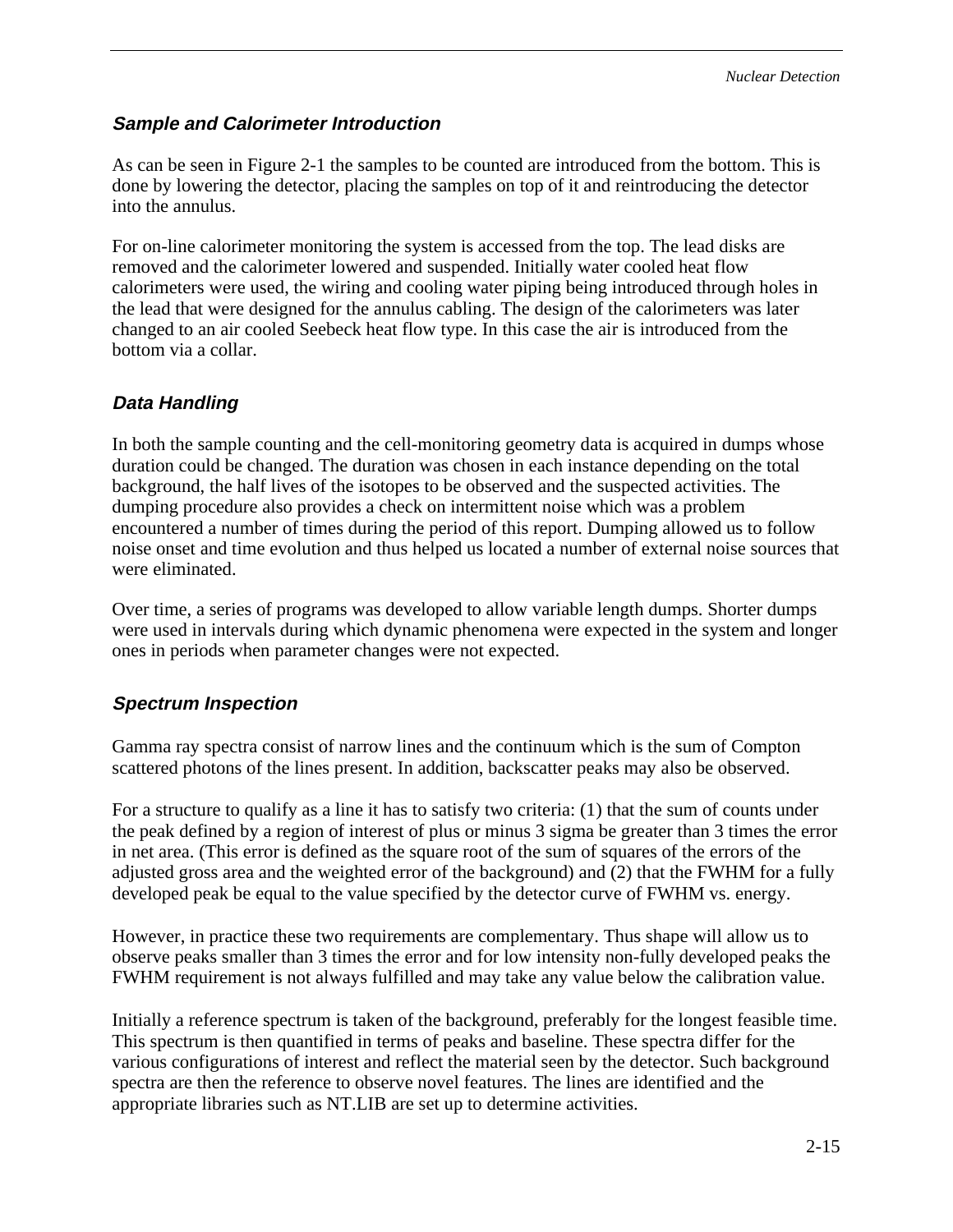#### *Nuclear Detection*

Prior to any inspection, a spectrum is tested for noise. This is the result of early noise problems with the detector. However, for instance, at current operating conditions, with about 32000 counts per 7200 s dump, this gives us a sensitivity of +/- 0.075 c/s which in itself is a crude measure of any activity.

Visual inspection consists of comparison of the spectrum under scrutiny with the "reference" background spectrum. The acquired spectrum is searched for any new peaks of the proper FWHM and the baseline is inspected for broader structures that would indicate particle emission. The general shape of the baseline is verified both to check for the proper functioning of the Compton suppression system and for bremmstrahlung. All background peaks are checked for count rate and some regions, such as the 70 keV to 90 keV region is deconvoluted in search of occluded lines.

If new lines are observed, prior to a detailed spectrum analysis, the respective candidate libraries are compiled. Regions of interest (ROI's) are marked where ever a line is seen and a library directed search is made for all unknown and potentially interesting lines on the basis of first the background library (NT.LIB) and then the current candidate library (CAN.LIB). Whenever necessary, X ray libraries are generated for the region below 120 keV.

The detailed Omnigam analysis is performed if anything noteworthy is observed or if upper limits need to be set.

# **Modes of Operation**

In view of the above, a number of possible modes of operation exist.

### **Geometry**

#### Sample Counting

The most shielded geometry is the sample counting geometry. The detector is brought up from the bottom to half way up the annulus with the sample or samples sitting either on top of the teflon jacket that is used to protect the detector against possible spills or with the samples looking at the Be from an end-cap/holder. In this position Compton suppression for a source at the top of the detector is optimal.

#### On-Line Active Calorimeter-Cell Monitoring

Initially forced liquid convection and later air cooled Seebeck calorimeters were designed that could be introduced into the central hole of the round annulus. With a calorimeter in place, the detector is inserted into the annulus to a lesser degree. Thus, the background in this configuration is considerably higher. In addition, due to the intervening mass for any source at the position of the cathode, the Compton suppression is less effective. Also, the range down to which Compton suppression is effective is at a considerably higher energy, all depending on the specific geometry and materials used in the experiment.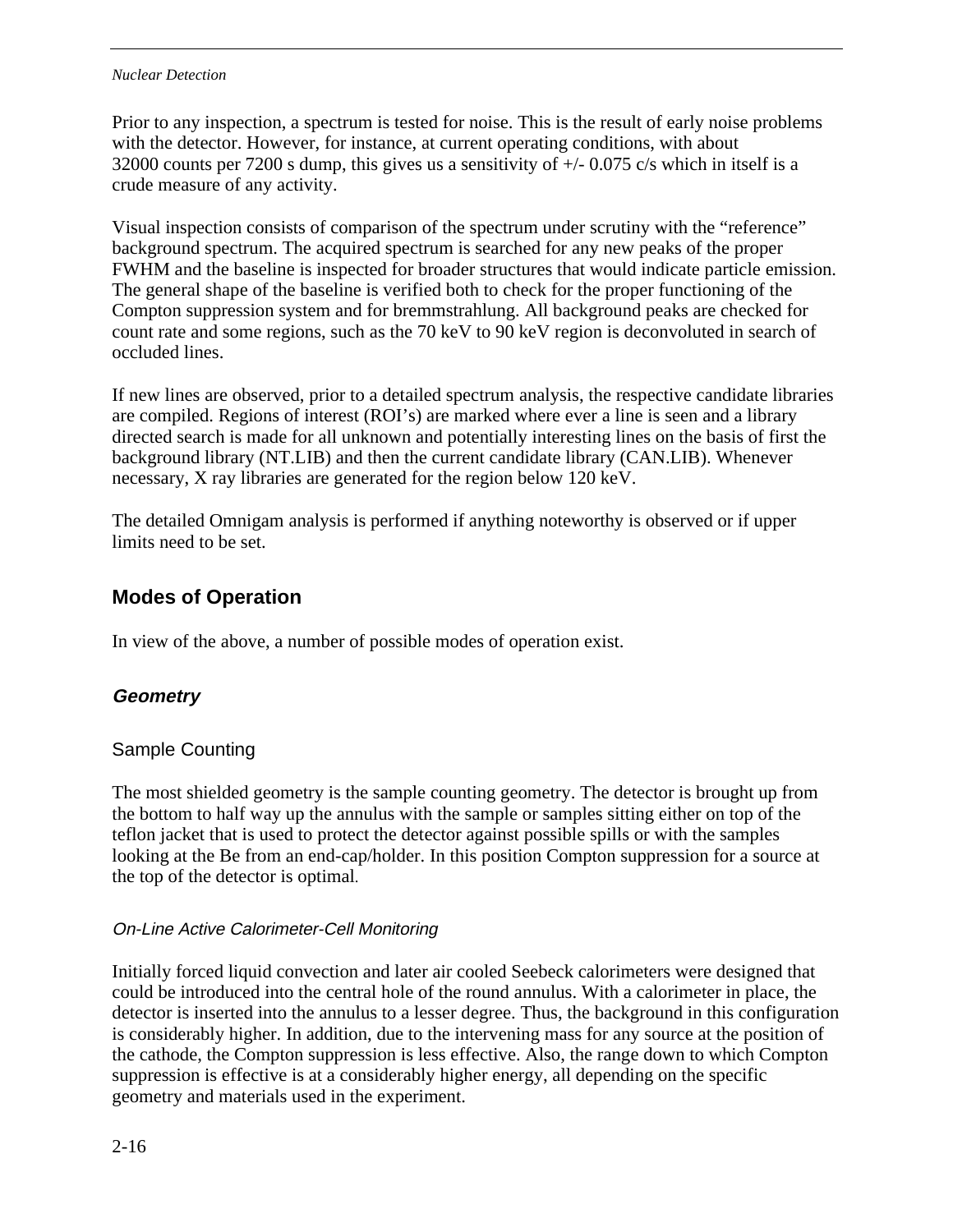#### **Compton Suppressed vs. Non-Suppressed Operation**

As has been mentioned earlier, counting may be done in the non-suppressed mode and the suppressed mode. Suppression occurs at partial deposition of energy in the germanium detector crystal when the detector and the annulus see an event within a narrow time window. In our case this value is 1 microsecond at the TAC/SCA input. Suppression is defined in terms of the peak to Compton ratio which is the ratio of the number of counts in the channel with the maximum number of counts in a well developed peak to the average number of counts in a region below and away from the Compton edge. Our system routinely runs at a peak-to-Compton of 500:1 for the Cs-137 661.6 keV line. For the 661.6 keV Cs-137 line, the energy range of interest is between 358 and 382 keV. Whether Compton suppression is useful depends on many factors. First, for the Compton suppression to be useful, we must be dealing in relatively low activities. For high activities, random gating comes into play and non-suppressed operation is imperative. In addition, cascades where all the members lie in the active suppression range (in our case from 80 keV to about 1 MeV) will result in suppression of all the lines. Thus, the probability of suppression in terms of the energy of the line and its cascade multiplicity and the suppression efficiency and range determine whether suppression is beneficial.

#### **Detector-Annulus Combinations**

Throughout the duration of this contract various detector-annulus combinations were used. This was due to noise problems with our GMX detector and problems with the annulus power supply. To date we have run with 3 separate detectors: 1) our GMX extra-low background detector; 2) at different times two POP-TOP capsule low background detectors which were on loan from EG&G Ortec. The two annuli, the round and the square were used at various times.

Whenever data is presented, the actual configuration used will be noted. Comparison of the background in the round annulus with CS and in the square annulus with no CS is given in **Figure 2-3**.

#### **System Performance**

A number of parameters are used to characterize a detection system. Of these, the most important are the efficiency and resolution and the background, both continuum and peaked seen by the detector. These in turn define the sensitivity of the system and set the limits of detectability.

#### **Detector Efficiency vs. Energy**

Detector efficiency may be defined in various ways. The efficiency quoted henceforth will be the photopeak efficiency, i.e. the total number of counts in the photopeak divided by the activity of the source.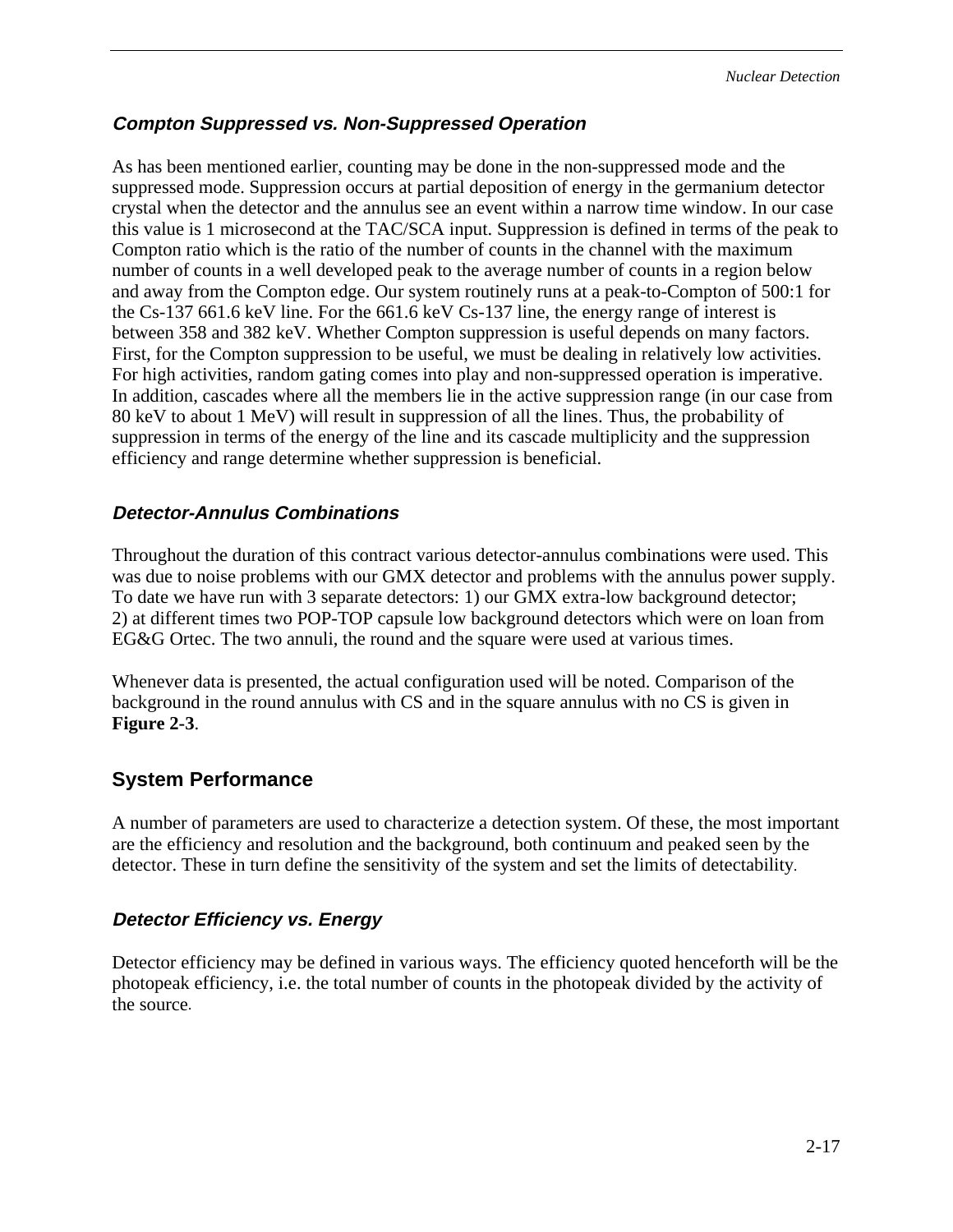# **BACKGROUND**

Comparison of "Square" annulus with no Compton Suppression and Round





**Figure 2-3 Square (no CS) vs. Round Annulus**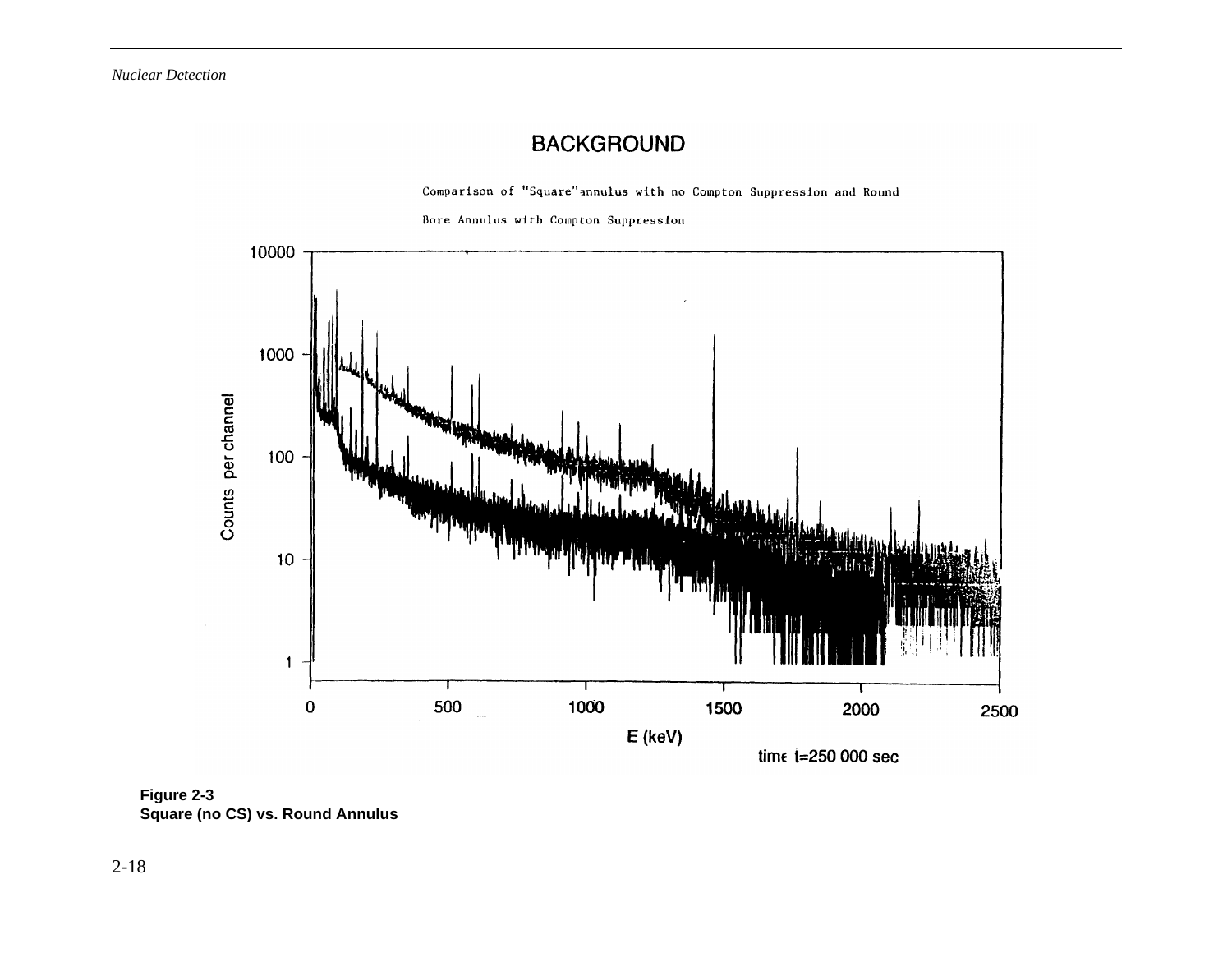#### **At Detector-Sample Counting Configuration**

The detector has two main modes of operation. The detector efficiency is in the 10% range below the knee and drops to about 1% at the 1332 keV line with a knee at about 200 keV.

#### **At the Position of a Cathode in a Live Calorimeter for On-Line Active Calorimeter-Cell Monitoring**

For the case of a cell in an air Seebeck calorimeter the efficiency at the detector which is pertinent to on-line calorimeter monitoring at 122.08 keV is down to 1/24 of the value at the detector for close in sample counting. Of this 23 parts is distance and 1 part material absorption. At the Pd K X line of 21.12 keV this becomes 1/80.

### **Detector FWHM vs. Energy**

The resolution varies from 0.89 keV at 122 keV to 1.5 keV at 661 keV to 2 keV at the higher Co-60 line of 1332 keV.

### **Non-Compton Suppressed Operation vs. Compton Suppressed Operation**

A comparison for the case of cell monitoring geometry of the background with and without Compton suppression is given in **Figure 2-4** (sumodd - sumeven) at a suppression of 500:1. The effect in terms of the detection limit is a halving of the background full scale. The effect of the suppression is best appreciated in the fact that for our GMX detector the non suppressed spectrum continuum represents ~95% of the counts seen. This reduction of the background by 30% increases the fraction of the counts in the peaks to almost double.

For the cell monitoring geometry, however, Compton suppression efficiencies drop significantly. This is both due to the fact that the detector in this mode is positioned at the bottom of the calorimeter with a less favorable geometry for collecting the Compton scattered gamma's. In addition to the change in scattering angle entrance cone, the material of the cell plus calorimeter also contributes to poorer suppression.

In addition, it was concluded that the plug detector contribution to Compton suppression is negligible in our cell counting geometry and almost so in the sample counting geometry. Furthermore, when the annulus was sent back for PMT replacement, a gain mismatch was introduced making it even less useful. This justifies the use of the plug as a stand alone detector.

# **2-5 Background**

The end result of all the measures taken is a background that gives a limit of detection for a long spectrum with no noise at the low end of 10-3 c/s at 30 keV and 10-4 c/s at 1.3 MeV. Although there are over 100 potential lines in a spectrum in the sample counting geometry, the total number of lines above 3 sigma for a counting time of 720 000 seconds that also satisfy the FWHM criterion and have ID's is 29.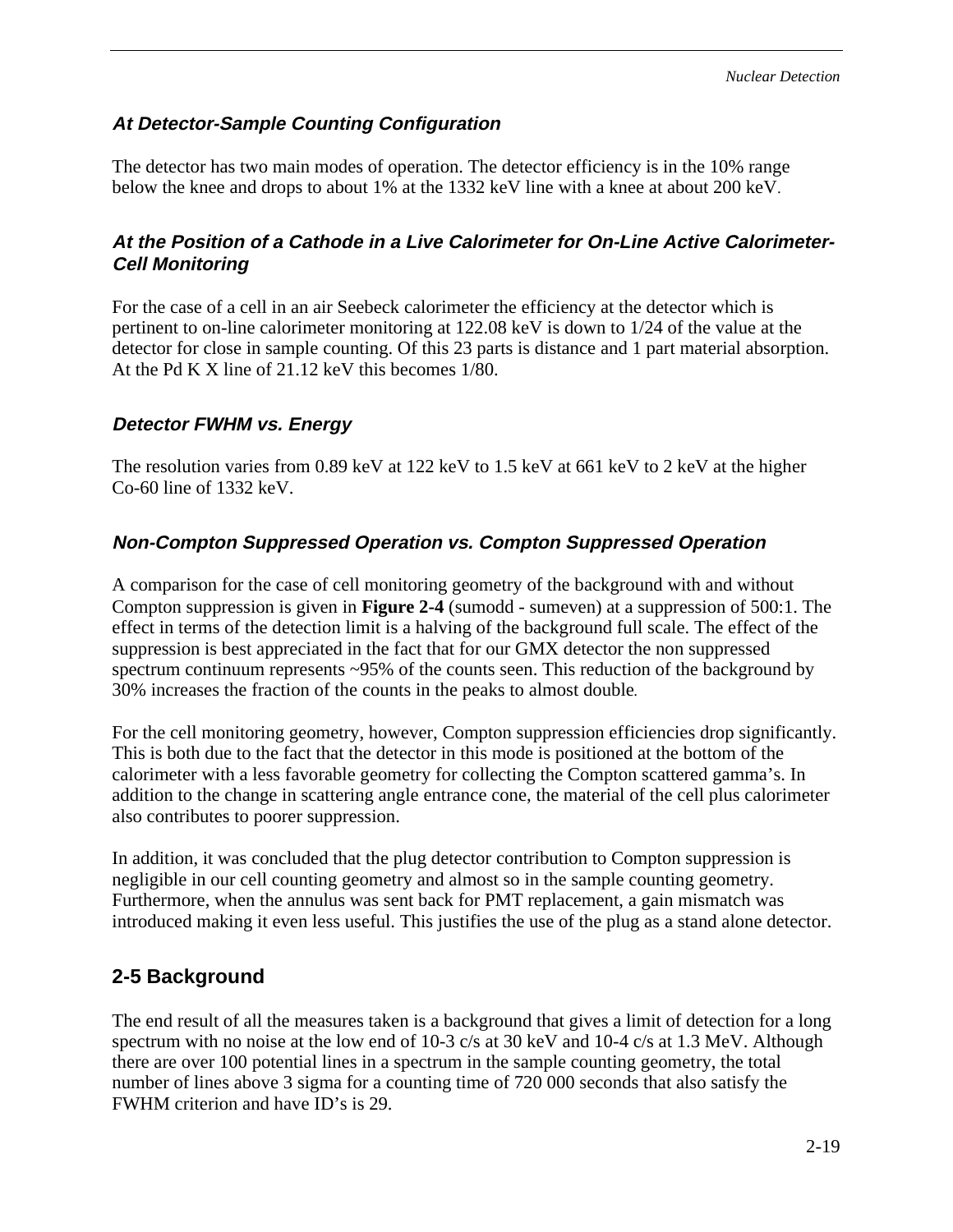



**Compton Suppression Effect on Background Spectrum**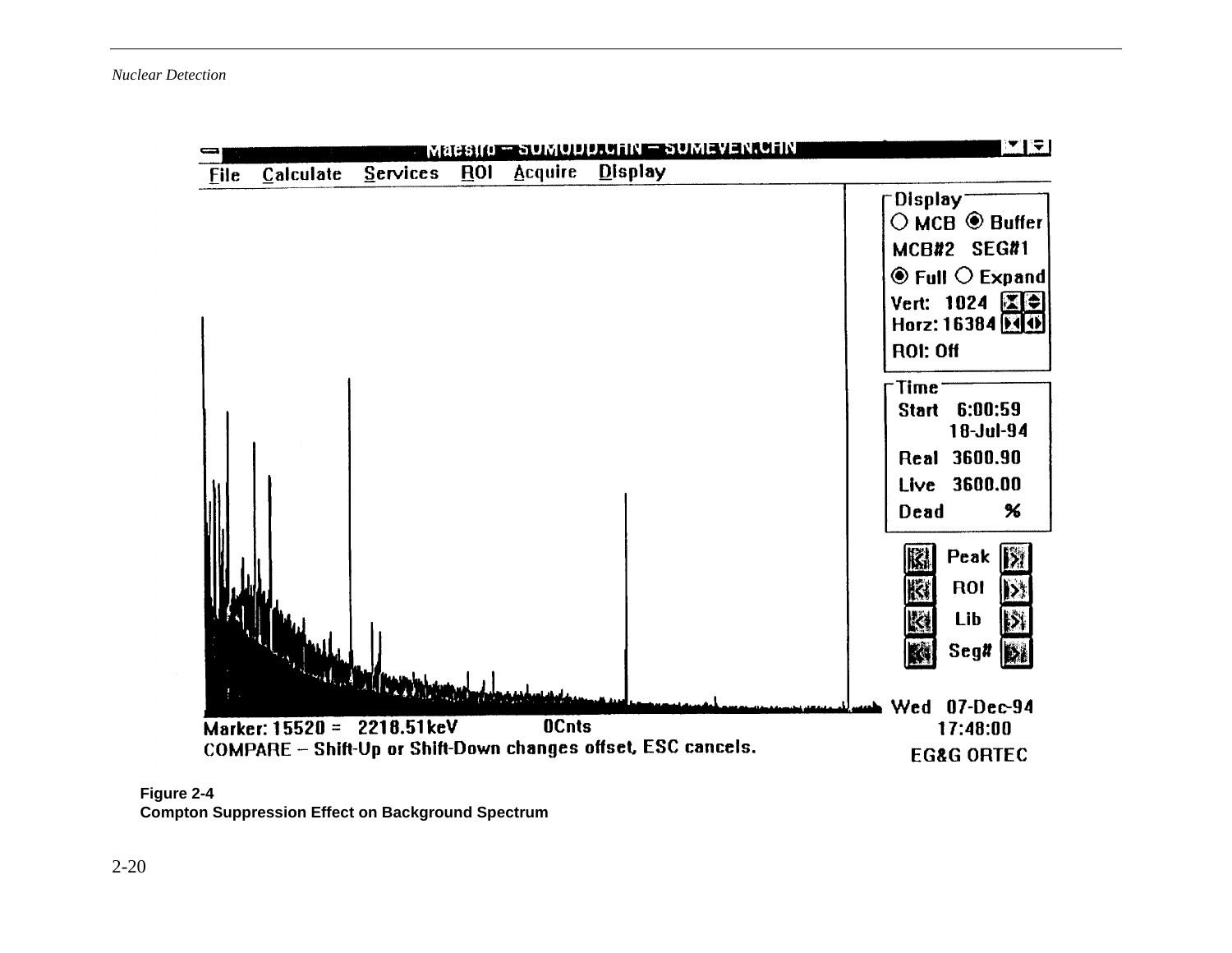The convolution of the efficiency curve and the effect of the background continuum is given in **Figure 2-5** for the case of a counting run of 1.08 million seconds taken over the 1994 Christmas holidays The system was running at a CS of 300:1. To estimate the background continuum contribution, all the peaks were first subtracted from the spectrum, then the spectrum was scanned by a ROI defined by the curve and  $+/-2.5$  times the FWHM at that energy. This total area is then used to define the error on the spectrum as 3 times its square root. Due to the slow variation of the continuum and the narrowness of the lines this curve was obtained by an approximate method. The error is estimated at 2.5%. This curve exhibits a local maximum at the lowest energies which is due to a recurrence of noise on the system. Then it dips to a minimum at about 240 keV. To this energy, due to the constancy of the efficiency, the curve barely reflects the background. After the minimum, the detection limit curve has the appearance of a line with positive slope. This is due to the combined effects of the shape of the efficiency curve, the background, and the Compton suppression. After about 1 MeV the slope of the curve increases. At about 1400 keV the background diminishes considerably and the end of the curve is due to the precipitous drop in efficiency. The bumpiness of the curve is due to the smoothing, averaging and rounding off procedures used and is an artifact of the processing.

A comparison of the background seen by the unshielded detector, with it inside the NaI annulus but with no lead shielding and inside the annulus with lead shielding but no Compton suppression for 71 000 s results in a total number of counts over the whole range of 7,558,269, 2,177,725 and 377,353, respectively. These reduce to 106 c/s, 30.67 c/s and 5.24 c/s.

It is safe to say that for the very long background counting runs, in the sampling geometry, the major contribution to the line spectrum is due to the activity present in the detector components and Compton suppression is efficient. In the cell monitoring geometry, the detector sees more background due to its poorer shielding. Also we do not screen calorimeter materials for low activity and they introduce a background too. All this contributes to a substantially reduced effect of the Compton suppression during live cell monitoring.

A comparison of a Compton suppressed and a non-Compton suppressed spectra was shown in Figure 2-4.

The background library NT.LIB was developed over time. It contains 43 entries of which 28 are radionuclides from the natural radioactive chains for a total of 177 peaks, the Pb L X-ray peaks (5) and the U K X-ray lines (4) and entries that correspond to the Pb, Tl and Bi K X-ray lines.

In addition to the radionuclides and lines listed above, this library contains lines that are the result of thermal neutron capture on Ge-70 at 198.4 keV and on Ge-74 at 139.9 keV and an inelastic neutron scatter structure on Ge-72 at  $\sim 691.3$  keV and on Ge-74 at  $\sim 596$  keV.

- 2-1. Wolf, K., Private Communication, 1992
- 2-2. Knoll, G.F., Radiation Detection and Measurements John Wiley and Sons, (1989) QC787.C6K56 and ISBN 0-471-81504-7
- 2-3. Lederer, C., and Shirley, V., Browne, E., Dairiki, J., and Doebler, R., Shihab-Eldin, A., Jardine, L., Tuli, J., and Buyrn, A., "Table of Isotopes", Seventh Edition, John Wiley and Sons, New York, 1978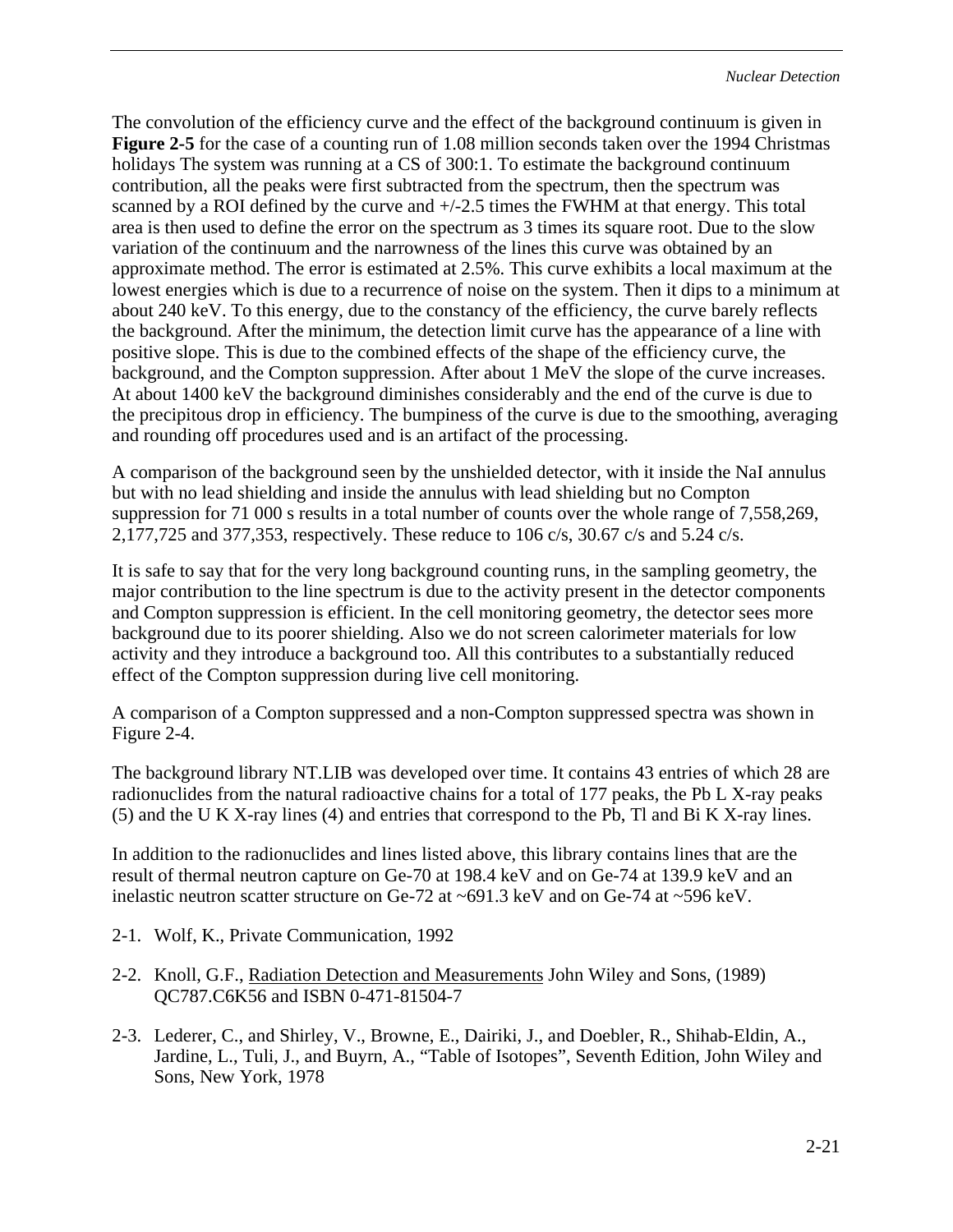

**Figure 2-5 Detection Limit as a Function of Energy**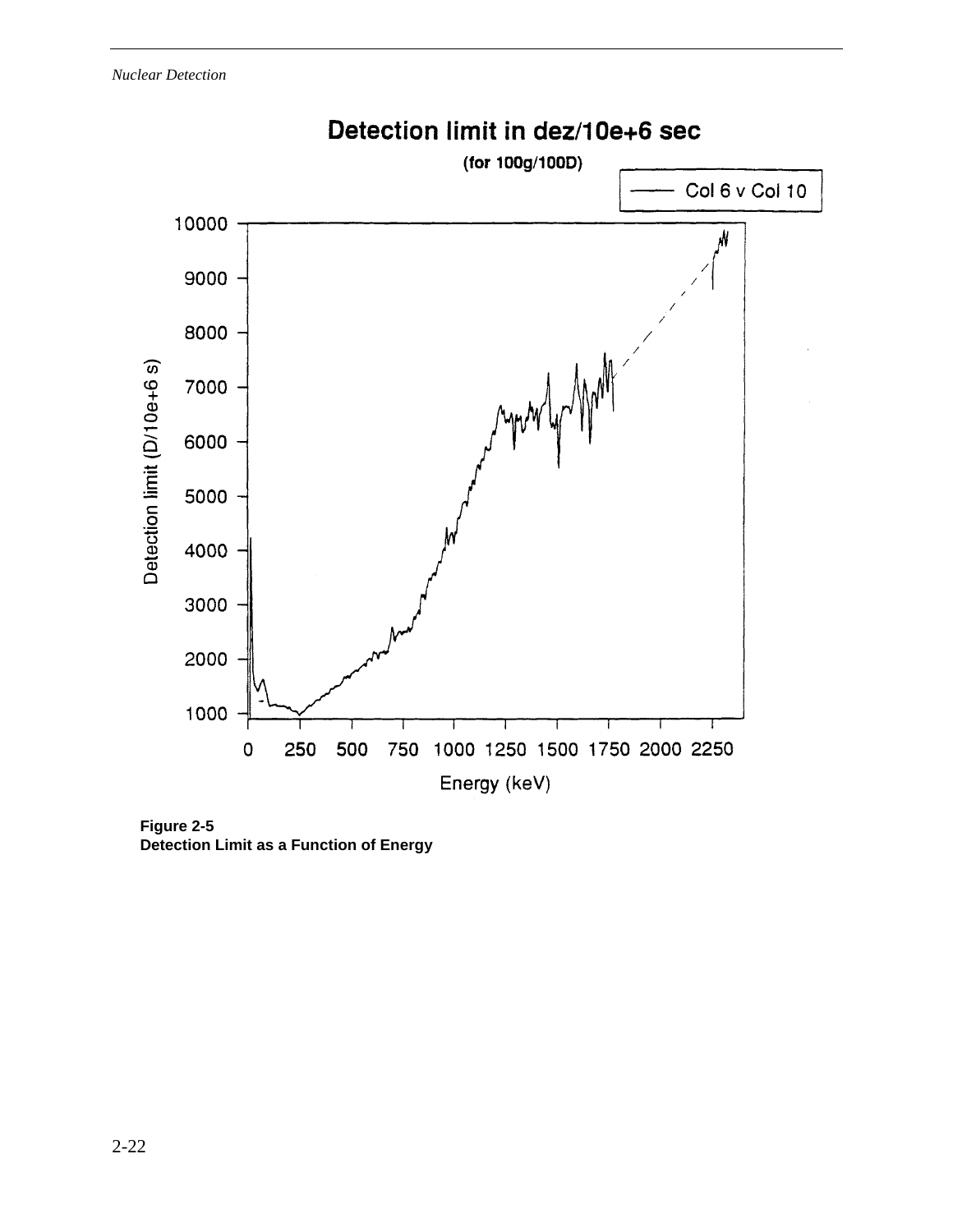# **3 RESULTS**

# **Strategy**

The objective of the nuclear effort is to establish a correlation between heat and a nuclear signature. At the same time, no effort was spared to search for nuclear events not related to heat measurements.

In view of the fact that the nuclear effort on site started three years after the calorimetry, a large number of cathodes that were run in electrolytic cells, some of which gave excess power were not counted prior to August of 1993. As a result, the counting of used electrodes represents a considerable fraction of the operating time of the germanium detection system to date.

The timeline of bringing up the new laboratory will at times be referred to insofar as it pertains to presented results. This is particularly true for live calorimeter monitoring as it was necessary to develop a reliable calorimeter design that would give calorimetric results of satisfactory accuracy in a system to which access was difficult and of which no visual inspection was possible. This will be dealt with in detail elsewhere. Suffice it to say here that the initial design of a water cooled heat flow calorimeter with a teflon body and a cylindrical envelope for forced liquid cooling evolved to an air cooled heat flow Seebeck calorimeter with Degree of Loading (DOL) glass cells and cooling fins. All versions used in front of the germanium detector had cathode resistance measurement to determine D/Pd loading.

Before presenting the germanium detector results we will briefly dwell on the measurements conducted in the initial phases and while the new laboratory was being built and equipped.

# **Early Results (Old and New Laboratory -NaI(Tl) Detector)**

Prior to the purchase of the equipment for the Compton suppressed gamma ray spectrometer, the move to the new laboratory and the operation of the new equipment in it, a series of measurements was conducted with equipment available on site here at SRI.

These measurements were conducted using a 2 x 2" NaI(Tl) Bicron detector with an integral preamplifier base and initially a Canberra Series 40 Multichannel Analyzer. Later the Canberra was replaced by a EG&G Ortec 372 Spectroscopy amplifier and a PC based Maestro MCA emulator. An Ortec HV power supply was used throughout.

During this period, starting in September of 1993, two types of measurements were made. First and foremost, the NaI(Tl) detector was used to monitor possible activity in the T series of experiments (T-1 to T-4). In parallel with the above measurements, and interleaved with them, a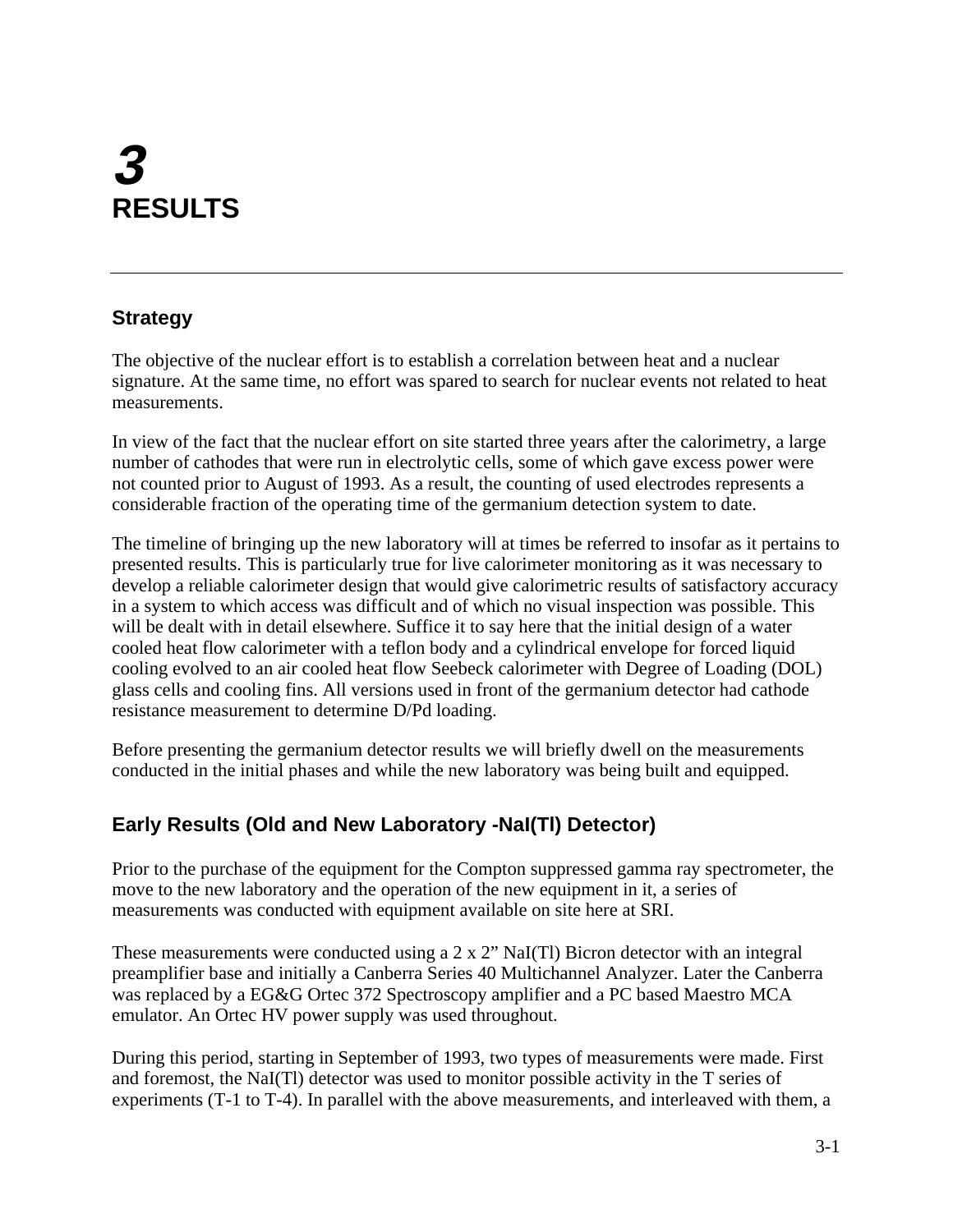series of materials and electrodes were counted. The detector was exposed to the total background in the former case. In the latter case, lead shielding was used to reduce background which was as low as 2 c/s in the range from 70 keV to 2.5 MeV.

Nuclear monitoring of T-1 was started Sept. 18, 1993 ending with T-4 on March 22, 1993. These were monitored in a water bath with the NaI detector viewing the calorimeter through the outer bath wall. T-1 and T-2 were prototype trial runs. T-3 and T-4 had temperature sensing capability. The thermal anomalies observed in T3 are discussed elsewhere (1-3). The efficiency during T-4 monitoring was three orders of magnitude of that at the detector due to the intervening material and distance. No gamma ray activity above background was detected in the 70 keV to 5 MeV range over this period. This, in view of the difficulty in quantifying the thermal anomalies observed, does not allow us to set upper limits on the excess heat vs. nuclear activity correlation.

In parallel with the above measurements, and interleaved with them, a series of materials and electrodes were counted. These included samples from R. Oriani, a 3 mm Engelhard cathode, virgin Tanaka foil prior to and after the T series runs and the cathodes from P2, P12 and P22 (1-2). These samples were counted in a lead shield of up to 4" thick and positioned at the face of the detector. No activity above background was detected on any of them.

## **Sample Counting 1**

#### **Set-up, Initial Testing and Stability Check**

Following the move to the new laboratory, the germanium detector became operational at the end of January, 1993. Originally, a 92X Spectrum Master Gamma Spectroscopy Workstation that incorporates detector power, pre-amp power, a spectroscopy amplifier and the MCB was purchased. However, initial testing showed that the unit had a stability problem and it was exchanged in February of 1993 for a 919 Spectrum Master 4 input Multichannel Buffer and a 672 Spectroscopy amplifier. This configuration satisfied our stringent demands for stability. The system is currently being run in this second configuration.

During this time the lead shield for the system was designed and machined. Also, the various modules were tested. Due to a backlog at Bicron, the NaI(Tl) annulus was delivered in March of 1993. The Compton suppression annulus was integrated into the system during April of 1993 with a maximum Compton suppression of 700 to 1.

#### **Sample Counting 1**

After initial trial runs, two sets of samples were counted in the counting geometry. The first set of samples was an extensive collection of material used in the early cold fusion experiments and archived at Rockwell International. No activity above background was detected though Co-60 contamination was in evidence.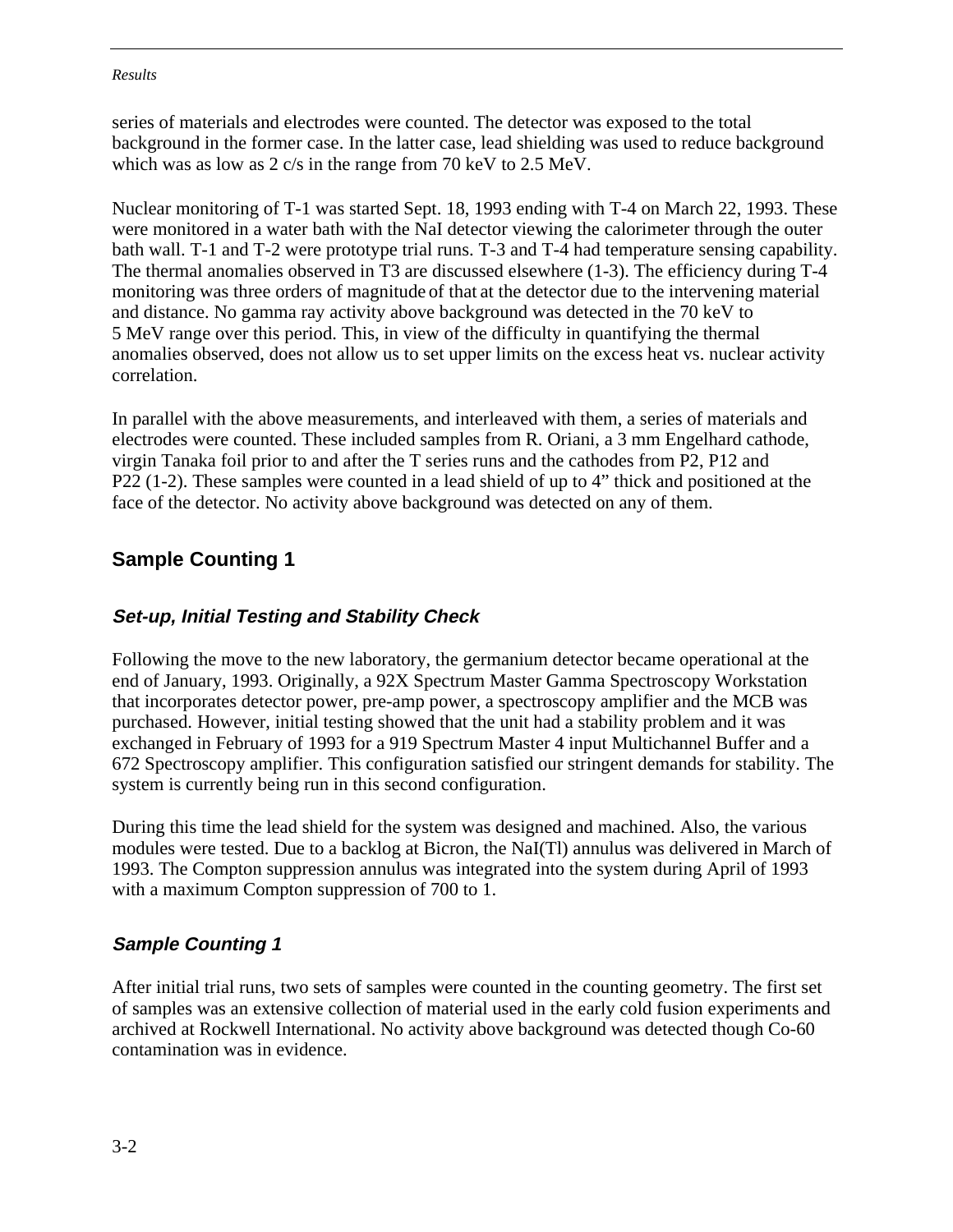The second was a set of samples that were sent to us by K. Wolf (Cyclotron Institute, Texas A&M) (3-1). These samples included samples of different histories. The samples were first counted together, then in groups. One sample was an electrode that had been used in the Kamiokande experiments whose history was not well known. This sample was heavily contaminated by Am-241. No activity above background was detected from the rest of these samples. Of particular interest were two samples. These are two halves of a 4 cm cathode that was one of four electrodes run in the Black Cloud Mine experiment. Four such electrolytic cells had been running at the time when excess neutrons over background neutrons were detected. One of these halves subsequently first produced 3-4% and then 1-2% excess power when run in two closed calorimeter experiments. A Seebeck isothermal heat flow calorimeter was used and over six months elapsed time separated the two calorimetric runs. However, as the experiment at the Black Cloud Mine was conducted with 4 cells running simultaneously, the probability that we were counting the neutron producer is 0.25. As a result, no meaningful limits can be set nor a satisfactory correlation postulated between neutron emission, heat production and gamma activity in this case.

This series of sample counts was also of interest in that this was the first time we could observe the effect of a large mass of Pd in front of the detector. The Pd KX line which consists of the K alpha-1 at 21.177 keV and K alpha-2 at 21.02 keV. The line was observed when a large mass was present and when foils were counted.

In addition, the practice was instituted to count electrodes from calorimetric experiments just after a calorimetric run ended, resulting in some 20 L Series and 4 M series cathodes being counted.

## **Cell Experiments**

The G cell calorimeter was a design optimized to allow the simultaneous monitoring of both excess heat and gamma ray activity and is described in V.1 of this report (1-3). It was a forced liquid convection cooled design and was sized to fit inside the NaI(Tl) Compton Suppression annulus. The bottom of the cell was made of thin PTFE with a Al cooling jacket to minimize absorption both in the line of sight of the GMX detector and for Compton scattering.

Four experiments were conducted, with each successive calorimeter evolving from the previous. The G1 to G4 series of experiments were run from July 1993 through February 1994. The electrochemical aspects and the calorimetry of these experiments are dealt with elsewhere (1-3). The calorimeters themselves were designed as a reflection of the calorimeters actually used in experiments that yielded excess power. The complexity of mating calorimetry and on-line gamma detection, of fitting a calorimeter into a 3.5" diameter space and the need to up-scale resulted in a rapid evolution of the design. The G1 and G2 were crown cathodes as in C1 with good aspect ratios vis a vis the germanium detector. These cells had double cylindrical nickel anodes. The experience with loading cathodes in the presence of Ni anodes prompted a return to Pt anodes. The loading of both of these cathodes fell short of the required 0.9 for excess power generation. Cells G3 and G4 were a return to the standard rod cathode geometry with a single anode. The G3 and G4 cells were used to test the assumption that deuterium flux across the cathode surface will result in heat generation. G3 was cycled stepwise between positive and negative currents but no calorimetric data could be obtained while in this mode. This cathode achieved a high loading of 0.91 which was maintained for a 46 hour period during which it was not cycling. No excess power was observed during this interval.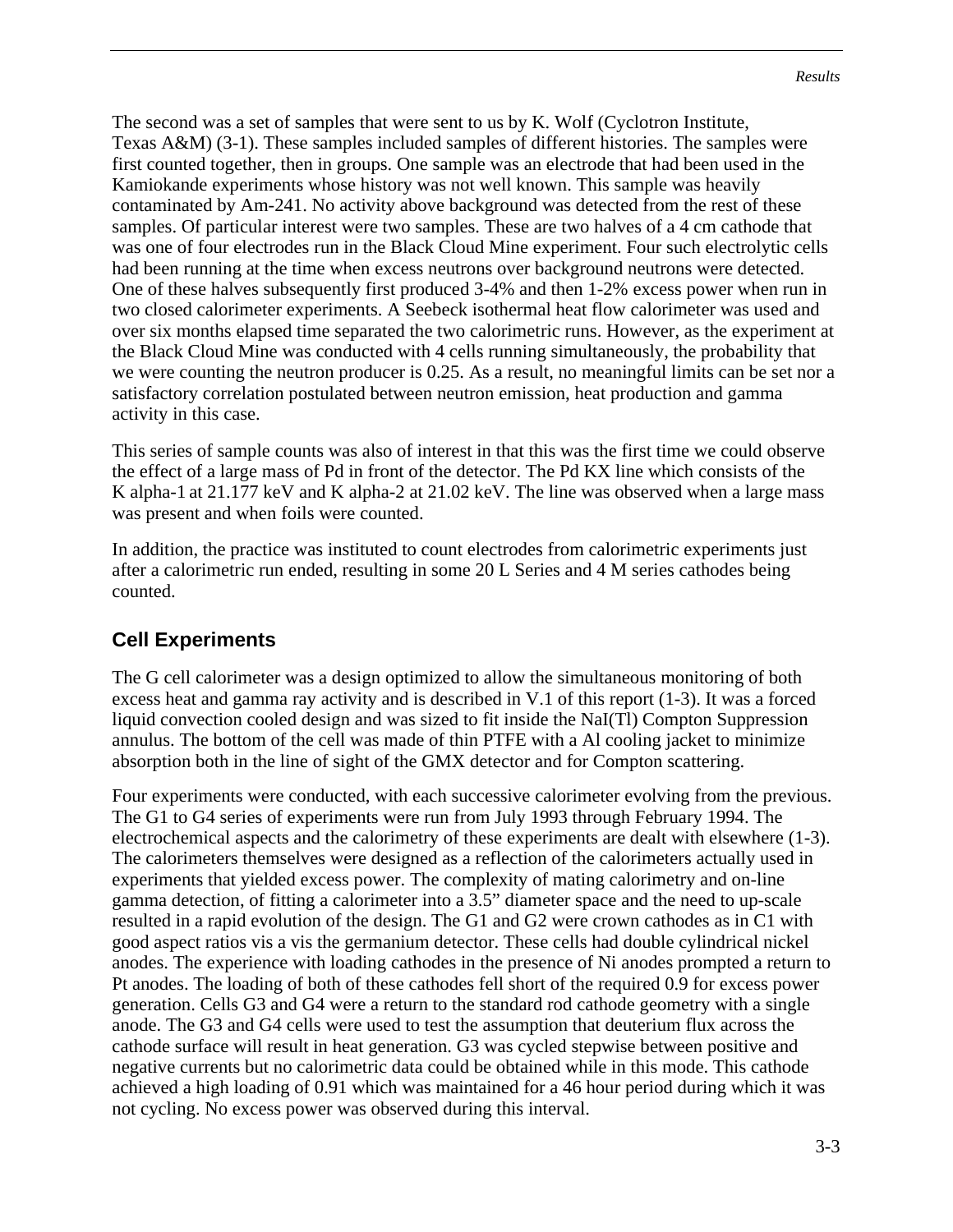Calorimeter G4 was run with an axial current of up to 7 A. No cathode loading data is available in this regime. No excess heat was observed with a calorimetric uncertainty of  $+/-50$  mW.

During this set of experiments, data was taken in 15-minute intervals. The advantage of these short dumps became a necessity when a noise problem was encountered with the germanium detector. Short dumps allowed us to monitor this noise. External noise sources were thus more easily identified and eliminated. However, the noise could not be completely eliminated. As a result, the detector was sent out for warranty repair. During this time, from August of 1993 to the beginning of December of 1993, a loaner from EG&G Ortec, a low-background POP-TOP detector with an efficiency of 48.5% was used. In addition during this period due to power supply problems, the PMT's of the round annulus were fried. It was replaced by the square annulus inside the Pb shield. Due to a mismatch in the gains of the PMT's of the two annuli, during that period Compton suppression was not used.

The only problem detected by Ortec on our GMX detector was spiking on the HV filter which was corrected. A comparison of the backgrounds with the square annulus and no Compton suppression and the round annulus and Compton suppression which is relevant for this series of experiments is given in **Figure 2-3**. Neither excess heat nor gamma ray activity above background were observed during the G cell on-line series runs. Thus, a meaningful correlation between excess power and a nuclear signature could not be established.

## **Sample Counting 2**

From December 3, 1993 to the beginning of last, fourth, G cell run, our detector was reintegrated into the system and the Compton suppression was brought up. Considerable effort was invested to reduce the electronics noise and eliminate the effects of ground loops. As a result the background was brought down to less than 2 c/s in the range of 10 keV to 2.5 MeV.

During this time a set of cathodes that was run in experiments aimed at producing simultaneous heat and He-4 by Bush were also counted. This group consisted of four electrodes. One was a 4 mm D x 8 mm long SmCePd electrode with rounded ends that originated in the Pons and Fleischmann laboratory and yielded a slight excess of power and a non-zero He-4 analysis result. The second was a Lot 2 Engelhard 2 mm x 2 cm cathode that gave a slight excess of power but no He-4, No. 3 was a Lot 3 Engelhard 2 cm x 2 mm with hemispherical ends that was heat treated and also gave a small amount of excess power and a non-zero He-4 analysis result. The last electrode of those counted was a 2 cm x 0.3 cm Engelhard Lot 3 vacuum melted that gave excess power as well. All the power excesses were on the order of  $30 +/-10$  mW or a few percent of the input power. The He-4 measurements yielded numbers of a few parts per billion by volume but well above the background. No activity above background was observed.

## **Sample Counting 3**

At the end of the G4 run, a decision was made to abandon the "G" design partly due to the difficulties experienced in obtaining high loading in the G cell and partly due to the problems of forced liquid convective cooling. A series of Seebeck heat flow calorimeters was conceived. In the interim, the detector system, now considered reasonably noise free, was used to count our old electrodes. These can be divided into two groups: DOL electrodes and electrodes from calorimetric runs. Throughout, L cell cathodes were counted as experiments ended.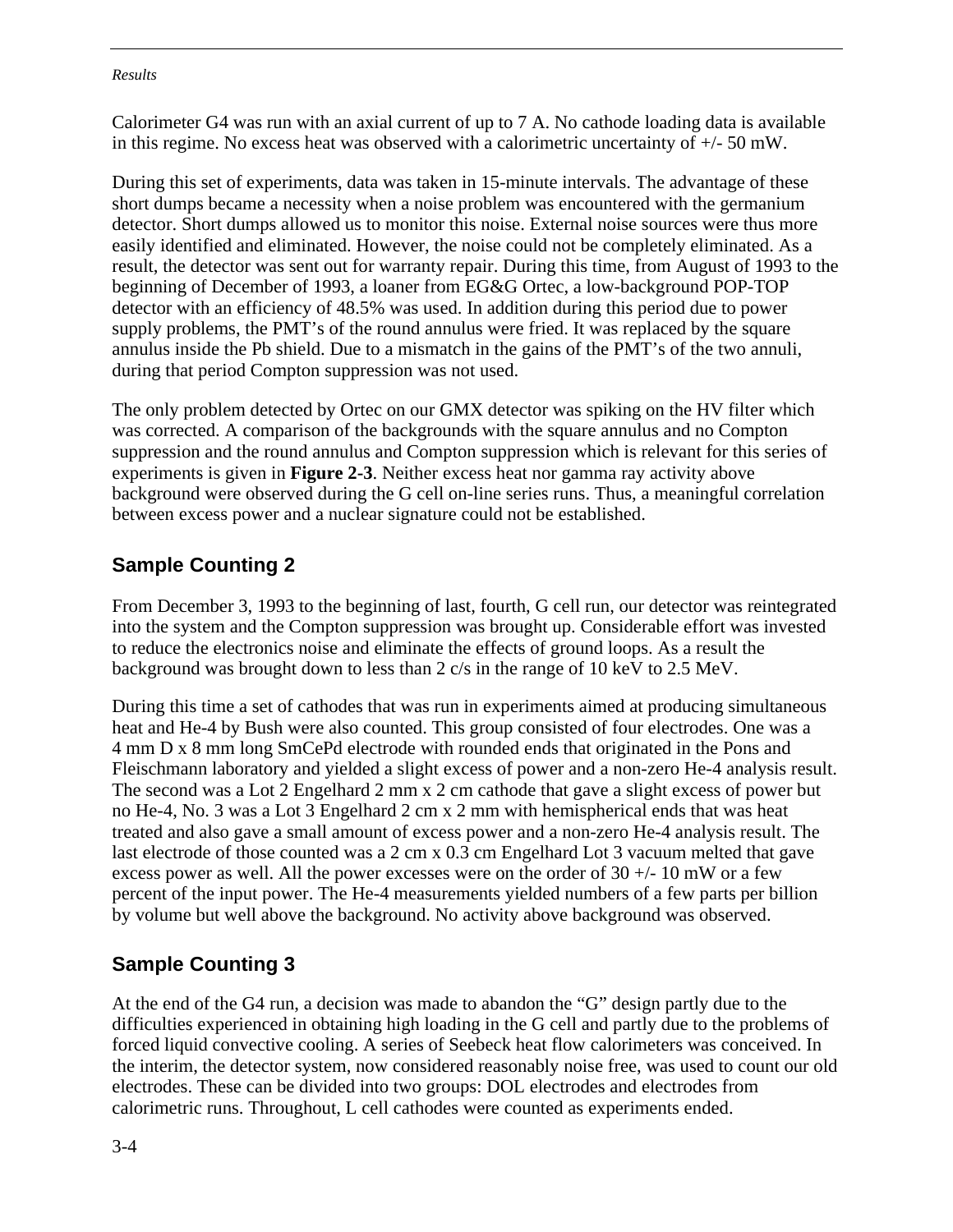### **Air Cooled Seebeck Calorimetry**

In March 1994 a new strategy was developed to increase the likelihood of observing excess power in a cell monitored by the Ge detector. The strategy involved three sequential steps:

- a. Selecting a cell from a set of Degree of Loading (DoL) cells using high cathode loading as the criterion of selection.
- b. Transferring the selected DoL cell to a calorimeter designed to accommodate the whole cell, with minimal change or interruption.
- c. With the suggestion or indication of excess power, transfer the cell/calorimeter combination into the Ge detector.

A calorimeter was designed to accommodate a DoL quartz cell. Calorimetric measurements were made using the Seebeck effect to convert heat flow to a voltage. Eight Seebeck Thermo-Electric Devices (TED's) were placed, two per side, on the outside of a square Aluminum block, drilled to accommodate the cylindrical bottom section of a DoL cell. This configuration was cooled using electronic component cooling fins, acting as heat sinks, attached to the outer sides of the TED's. The cell top was reserved for electrochemical access, whereas the bottom affords the least obstructed line-of-sight for the Ge detector.

The Seebeck heat flow calorimeter was calibrated using, alternately and simultaneously, electrical and electrochemical heat sources in a calorimetrically open cell. On March 30, 1994, a cell was selected from the DoL K-series (designated as cell K1), and transferred to the Seebeck calorimeter for bench testing. This cell contained a 3 mm x 3 cm Engelhard Lot 2 Pd cathode, a helical Pt anode and 1.M LiOD with no additive. Inside the calorimeter, the cathode and cell were subjected to a series of current steps, ramps and brief anodic strips, in an attempt to regain the high loading levels previously demonstrated in the DoL "farm". A secondary purpose was to check the calorimeter calibration, observe the influence of passive and active air cooling on cell temperature and calorimeter function, and to search for indications of excess power.

The calorimeter, A-1, was operated in an enclosed "mini"-cubicle, on top of an electronic balance for a period of ~650 hours. Since the cell was operated in the open mode (no recombination catalyst - freely venting electrolysis gases), the purpose of the balance was twofold: 1) to ensure that the electrolyte level in the cell was maintained constant by a computercontrolled HPLC pump; 2) to measure the extent of recombination (if detectable) and assess the calorimetric implications of this phenomenon (if any). During this period of bench operation, the following observations were made in two extended current ramp/step sequences:

- i. The maximum loading achieved during the first ramp was  $D/Pd = 0.91$  at 148 hours following current (re)-initiation, at a current density of  $\sim$ 250 mA cm-2.
- ii. The maximum excess power observed on the first ramp was  $40 \pm 30$  mW at 180 hours and a current density of 340 mA cm-2.
- iii. The calorimeter appeared well calibrated over the range of input powers (0-9 W) and currents (0-2A) examined [however, see point iv].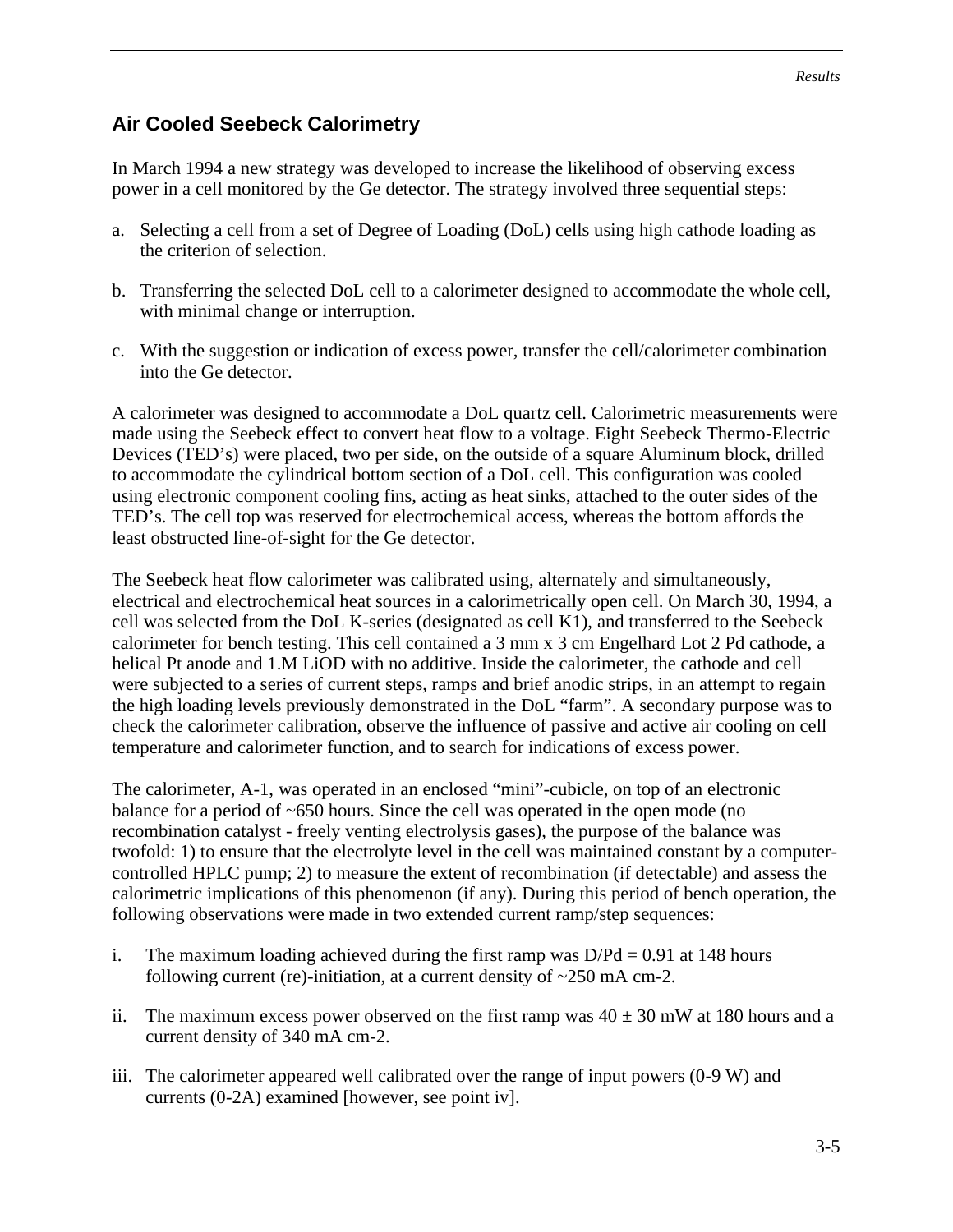- iv. At higher temperatures, corresponding to high input power and low cooling rates, it is necessary to take into account the variation with temperature of the Seebeck coefficient in order to operate the calorimeter with a precision approaching 1%, or better.
- v. Rapid variations in the temperature difference between the cell and the heat sinks result in sometimes large transient heat flow across the TED's; the resulting voltage may obscure the slower response of the effect we are attempting to observe. Such transient temperature gradients may be produced by rapid changes in room temperature (normally maintained constant (within  $\pm 1^{\circ}$ C), changes in cooling rate (forced air flow), and changes in input power (associated with current steps).
- vi. The transient calorimetric consequences of changes in temperature differential can be corrected for if the heat capacity of the cell and its contents, and the thermal time constant of the system is known. The heat capacity (water equivalent) was determined to be the equivalent of ~65 g of water (depending somewhat on electrolyte level), and the calorimeter time constant  $t^*300$  s (5 minutes).
- vii. The influence of electrolyte level on the steady state calorimeter response was found to be negligible over the desirable and intended range of variation  $(\pm 1 \text{ cm})$ .
- viii. When operating at modest and high currents, Faraday's law appreciably underestimates the makeup heavy water requirement. It is probable that the additional D2O loss is via gas phase vapor transport of D2O-saturated electrolysis gases. This effect was observed to be a somewhat complex function of cell temperature and current. While this process is endothermic, and will thus tend to contribute to an under-estimate of Pxs, its calorimetric and electrochemical consequences can be severe. The D2O requirement cannot be calculated accurately from the Coulombs passed. Cells which do not have a reliable means of automatically determining electrolyte level, appropriately coupled to a reliable means of delivering needed D2O, may be either under- or over-watered. The electrochemical consequences of both are undesirable.
- ix. When operating a calorimeter open, one presumes that the electrolysis reaction yielding gaseous deuterium and gaseous oxygen is the only electrochemical reaction occurring, and that this reaction proceeds only to the right. Under these constraints, the power deposited by the electrochemical process is I(V-VTN), where VTN accounts for the energy content of the escaping electrolysis gases.

Three important phenomena may violate the above assumptions, reduce the effective VTN, and give the appearance of excess power: 1) soluble impurities may be reversibly reduced and oxidized on the cathode and anode in an electrochemical shuttle; 2) molecular D2 (or O2) dissolved in the electrolyte may be oxidized (or reduced) on the counter electrode; 3) molecular D2 and O2 may recombine in the gas phase (but still within the calorimeter), particularly on catalytic surfaces.

For the Al cell, a careful examination of the gravimetric consumption of D2O at low currents indicated that none of these three processes, electrochemical shuttle, subsurface re-reaction or gaseous recombination, were detectable.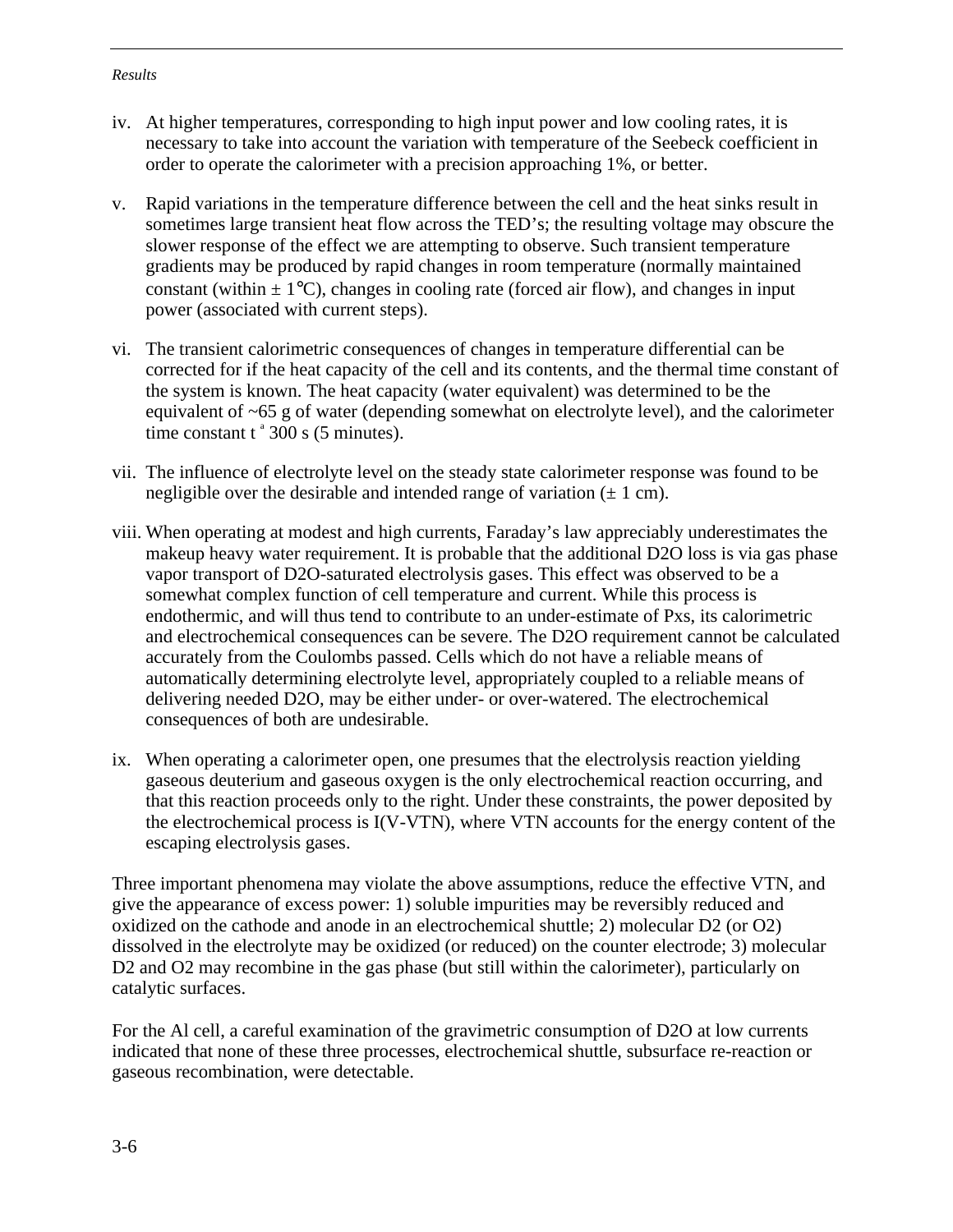A second current ramp was started on April 15, 1994, ~384 hours after current re-initiation. During this ramp the cell was observed to achieve a D/Pd loading of 0.94 at a current density of ~100 mA cm-2 (4/16/94). At somewhat reduced loading (D/Pd  $\geq$  0.90), at current densities  $\geq$  275 mA cm-2, this cathode also exhibited a small amount of excess power, reaching a maximum of  $\sim$ 350  $\pm$  30 mW, at a current density of 725 mA cm-2, on April 23, 1994. This excess power terminated with reduction in cathodic current density on April 26, 1994. The total integrated excess energy observed in this thermal excursion was 178 kJ or 7.4 MJ/Mole Pd.

Based on these observations and the possible indication of excess power during the second current ramp, the A1 cell and calorimeter were installed inside the NaI annulus, and on top of the Ge detector. As of May 12, 1994 and through July 8, 1994 the air cooled Seebeck heat flow calorimeter was operated in the environment of the gamma counter. Electrochemical current was re-initiated on 4/13/94 at 16:45.

Greater ease of operation was achieved with air cooling through a collar located under the table, on which was mounted the Pb passive shield, and at the opening for detector insertion into the shield. However, this advantage was somewhat offset by the fact that at higher air flow rates vibration became a problem. This manifested itself as a deterioration of the FWHM and a loss of the bottom end of the spectrum due to microphonic effects. Also of note is that even though the cooling fins are aluminum, the TED's themselves are made of semiconducting material and result in considerable gamma ray absorption.

In this configuration, the middle of the cathode is 7-cm above the detector. Coincidence peaks and all sum structures are less prominent in this spectrum than in the calibration spectra at the window of the detector.

On May 16, 1994 a series of current steps and ramps were initiated to confirm the calorimeter calibration and to attempt to re-load the cathode after the period of current interruption. On May 23, 1994 a loss of electrolyte event occurred due to high current and high temperature operation, in which the cathode was wholly, or largely, exposed to stoichiometric gas, instead of electrolyte. Analysis of the gamma spectra obtained leading up to, and immediately following the loss of electrolyte revealed no activity above background.

# **Possible Ag-111 Identification During the A1 Run**

Subsequent to the loss of electrolyte due to evaporation at higher temperatures, the decision was made to swap the EG&G loaner with our extra low background GMX detector. Counting commenced on May 27, at 17:41 h but without Compton suppression due to a difference in the gains at the outputs preamplifiers of the two Ge detectors.

Our GMX detector had not been used in this configuration with a DOL cell in a Seebeck air cooled calorimeter prior to this. However, due to the fact that at the time we were observing a live experiment, no background was taken.

A visual inspection of the spectrum indicated a possible peak at 342 keV. This weak signal grew over time, reaching almost a 5 sigma value on June 1, 1994 during the dump started at 9:51 am. The appearance of this peak is seen in **Figure 3-1**. The net counts in the peak are over 3 sigma and it satisfies in terms of FWHM for a small peak. The other peaks present are background peaks. Using the methodology mentioned earlier for predicting the development dynamics of small peaks, with data taken in intervals of equal length, it was concluded that there was cause to monitor the development of this peak.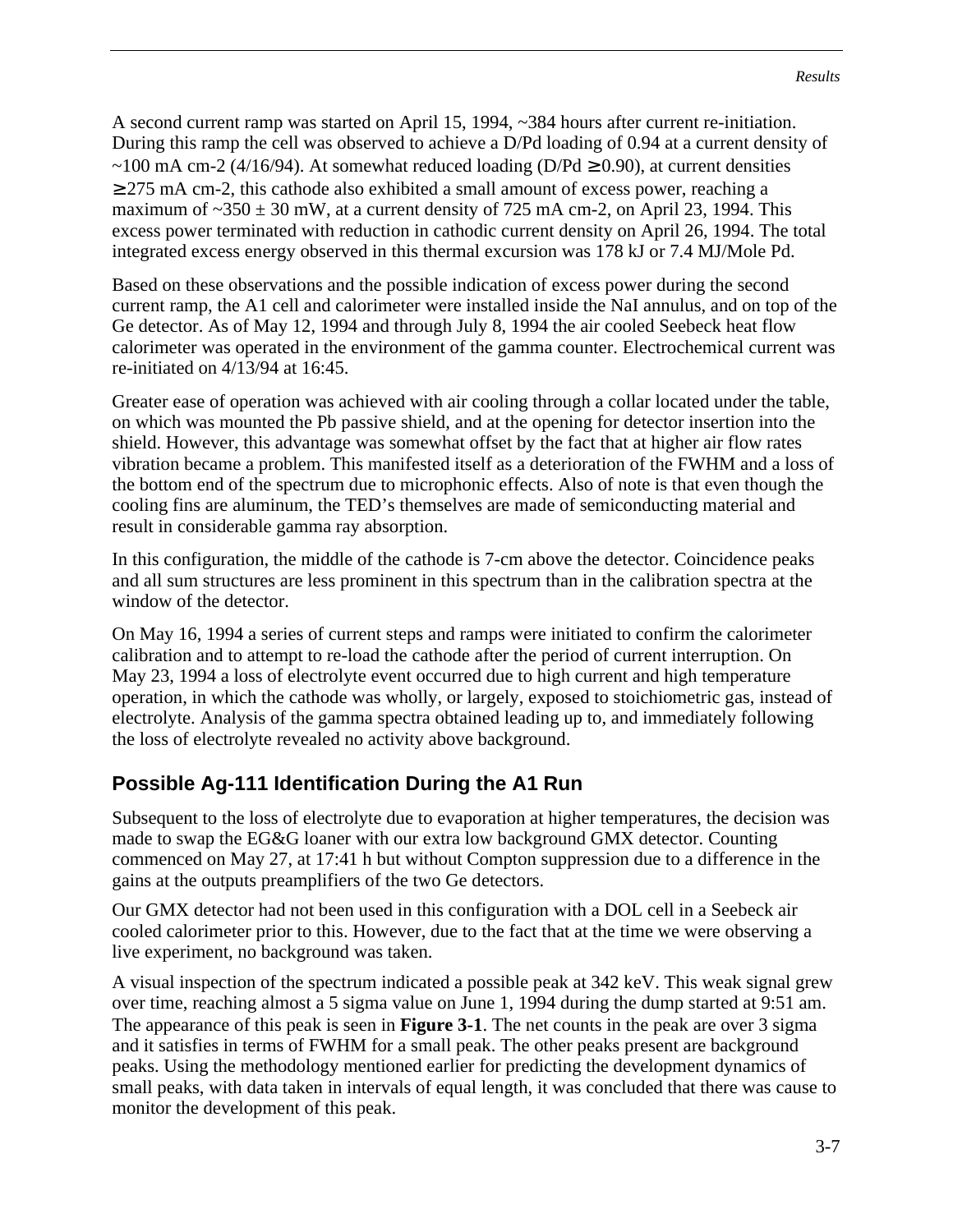



**Appearance of the 342 keV Gamma of Ag-111**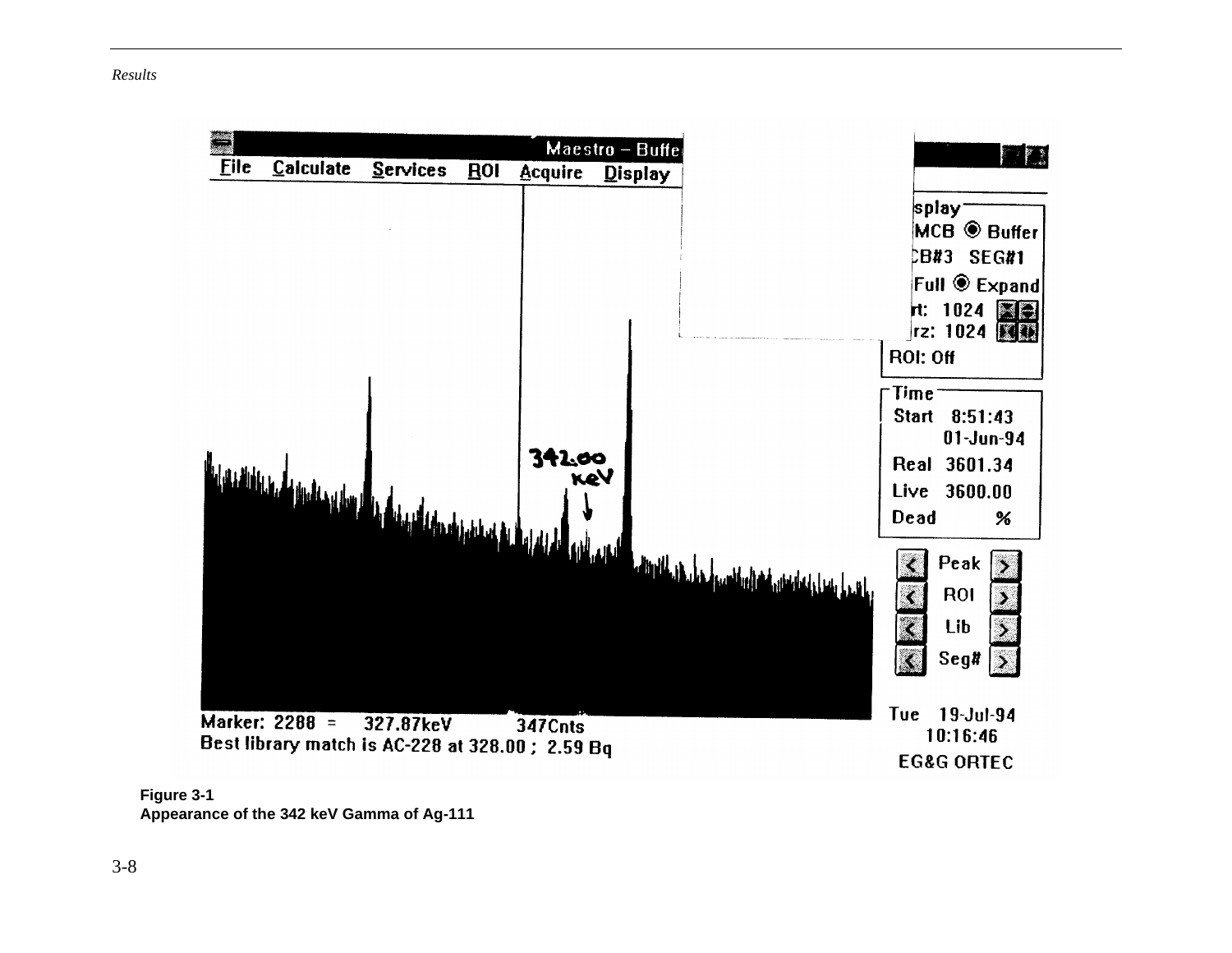The count balance in the ROI after 117 dumps of 1 hour or  $421200$  s reached 721 c  $+/-185$  or 4 sigma and was also identified by the Maestro II peak search routine at a sensitivity of 3. This corresponds to a count rate of 1.64 x 10-3 c/s  $+/- 4.08$  x 10-4 c/s. The detector efficiency at 342 keV is ~5%. In addition, the geometry factor and material absorption are estimated to result in an efficiency of at least .6 x 10-1%. Thus, with 6 gammas per 100 disintegrations, or  $((1.64 \times 10^{-3} \text{ c/s})/6 \times 10^{-3}) \times 16.67 = 4.55 \text{ d/s}$  (273 dis/min). Subsequently, this line sank into the background with a half-life of 8.5 days +/- 3.5 days due to the low statistics. This led us to search for a possible candidate.

Isotopes in the region around Pd were candidates. A possible candidate for this line is Ag-111. Ag-111 has two lines, the above at 342.1 keV at 6 gammas/100 disintegration's and a weaker line at 245.35 with 1 gamma/100 disintegrations. The half-life of this beta minus emitter is 7.45 days.

A possible production pathway for this isotope is Pd-110(d,n)Ag-111 and Ag-111m. This reaction has a positive Q of 4.97 +/- 0.5 MeV. However, the potential barrier is of the order of Bc = Zze\*\*2/R = Zz/A\*\*(1/3) = 5.36 MeV. Pd110 has a 11.72% abundance. The Q's of the natural Pd isotopes are as follows:

#### **Table 3-1 (d,n) reaction Q values for d on the natural Pd isotopes**

| Natural Abundance | Reaction          | Q Value           |
|-------------------|-------------------|-------------------|
| 11.8%             | Pd110 (d,n) Ag111 | 4.297 +/- 0.5 MeV |
| 26.7%             | Pd108 (d,n) Ag109 | 4.2023 Mev        |
| 27.3%             | Pd106 (d,n) Ag107 | 3.33922 MeV       |
| 22.2%             | Pd105 (d,n) Ag106 | 3.521 MeV         |
| 11.0%             | Pd104 (d,n) Ag105 | 1.966 MeV         |
| 1.0%              | Pd102 (d,n) Ag103 | 2.1603 MeV        |

The other possible channel through radioactive neutron capture on Pd-110(n,gamma)Pd-111 (beta emission)Ag-111 has a cross section of 6.9 barns. In our configuration, the thermalization probability is low and the absence of this channel is not unexpected. No Ag-111m or Pd-111 and Pd-111m lines were in evidence in the spectrum.

As a result of this observation, old spectra were inspected for the presence of this line. No lines at this energy of statistical significance were observed prior to this event. A background was also taken after this run. The 342 keV line was not observed. In addition, in view of the width of the observed line which is on the wide side for a line of such low statistics, the possibility of it being a doublet was entertained. The Maestro II smooth routine resulted in a peaked structure with two reasonably symmetric wings. This prompted us to send for a detailed FFT noise reduction analysis.

The result of this analysis indicated a doublet. The lines may be seen in **Figure 3-2**. No other lines were observed.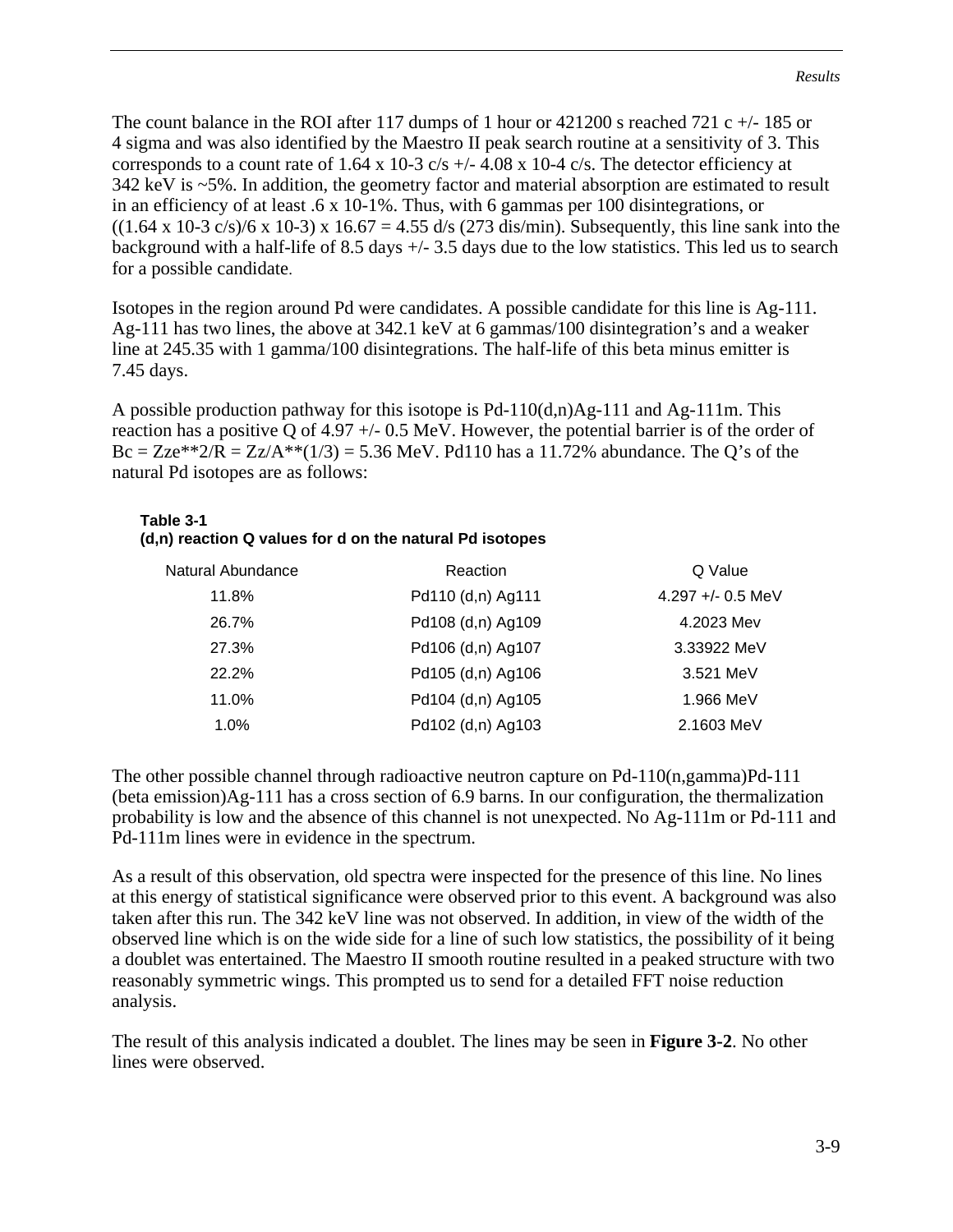In an attempt to interpret these results a sample was neutron irradiated to check the half-life given in the tables. In addition this was a good test of the energy of the line. A sample was from the same lot was irradiated in a flux of 2.82 x  $10<sup>5</sup>$  n/cm<sup>2</sup> for one week in a well thermalized neutron flux. A comparison of just the lines with the background subtracted out in the calorimeter run and the irradiated sample confirms that the line is in the right position and that indeed it may be a doublet. In view of the low counting statistics for this gamma ray it is evident that further confirmation of the existence of this line is warranted.

#### **Gamma Counting**

Following the May 23 rd loss of electrolyte during the first ramp performed inside the Ge detector, the A1 cell was again refilled with D2O and attempts were made to re-load the cathode with deuterium and to observe excess power again, this time in the vicinity of the Ge detector. These efforts were only partially successful.

A second ramp was attempted on June 2, 1994. The D/Pd loading reached a maximum of 0.90 at ~300 mA cm-2. This was accompanied by a possible indication of excess power, with a maximum Pxs  $\sim$ 70  $\pm$  30 mW occurring on June 5, 1994 at an electrical input power of 8W. A third ramp in the Ge detector was started on June 23, 1994, and again give the superficial appearance of positive excess power with a maximum Pxs<sup> $470 \pm 30$ </sup> mW. These observations of excess power during ramps 2 and 3 must, however, be treated with special caution for a number of reasons:

- i. The effect observed was very small, less than 1% of the electrochemical input power. While this percentage is larger than the measurement precision and calibration accuracy outside the Ge detector, no calibration had been performed in the constrained geometry of the detector.
- ii. The excess power observed for both ramps was the same, in each case closely paralleling the electrochemical input power. This suggests a systematic or calibration error.
- iii. Because of the confined geometry within the Ge detector and problems induced in the detector by microphonic effects, the flow of air cooling to the calorimeter was substantially less in the detector than outside. As a consequence, the cell operated at much higher temperatures inside the detector than outside, and the TED's were operated outside their calibration range. It is suggested, therefore, that the  $\sim$ 1% excess power apparently observed during ramps 2 and 3 inside the Ge detector, was due to miscalibration of the TED's and calorimeter. The gamma spectra were nevertheless analyzed in the intervals 6/2/94 - 6/18/94 and 6/24/94 - 7/3/94, corresponding to the time of the two ramps.

Though great attention was paid to the possible recurrence of the Ag111 line, the gamma spectra taken during this period did not differ from background. The Ag-111 line was not seen again nor did any new lines appear.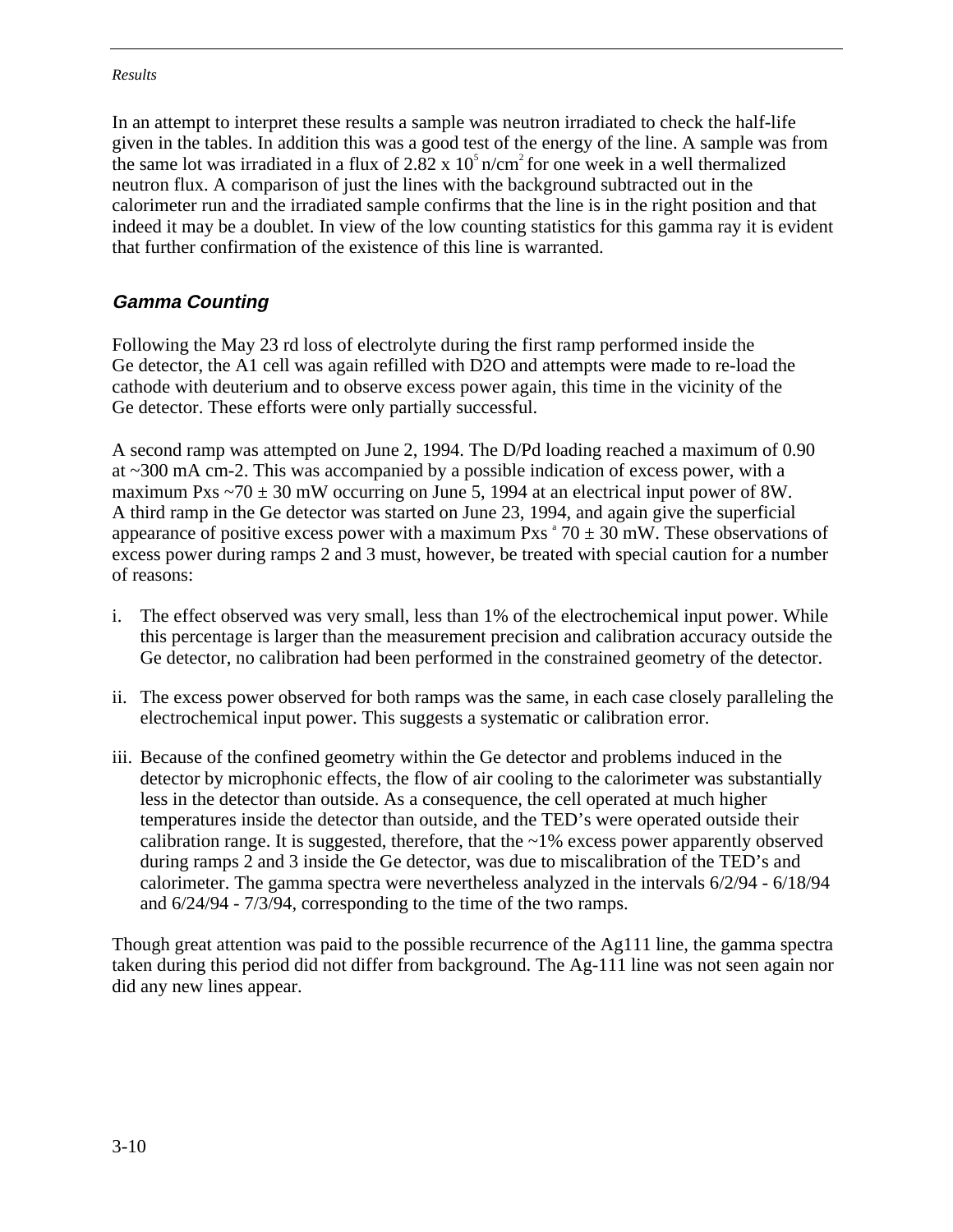

**Figure 3-2 Appearance of the Doublet Nature of the Ag-111 Peak**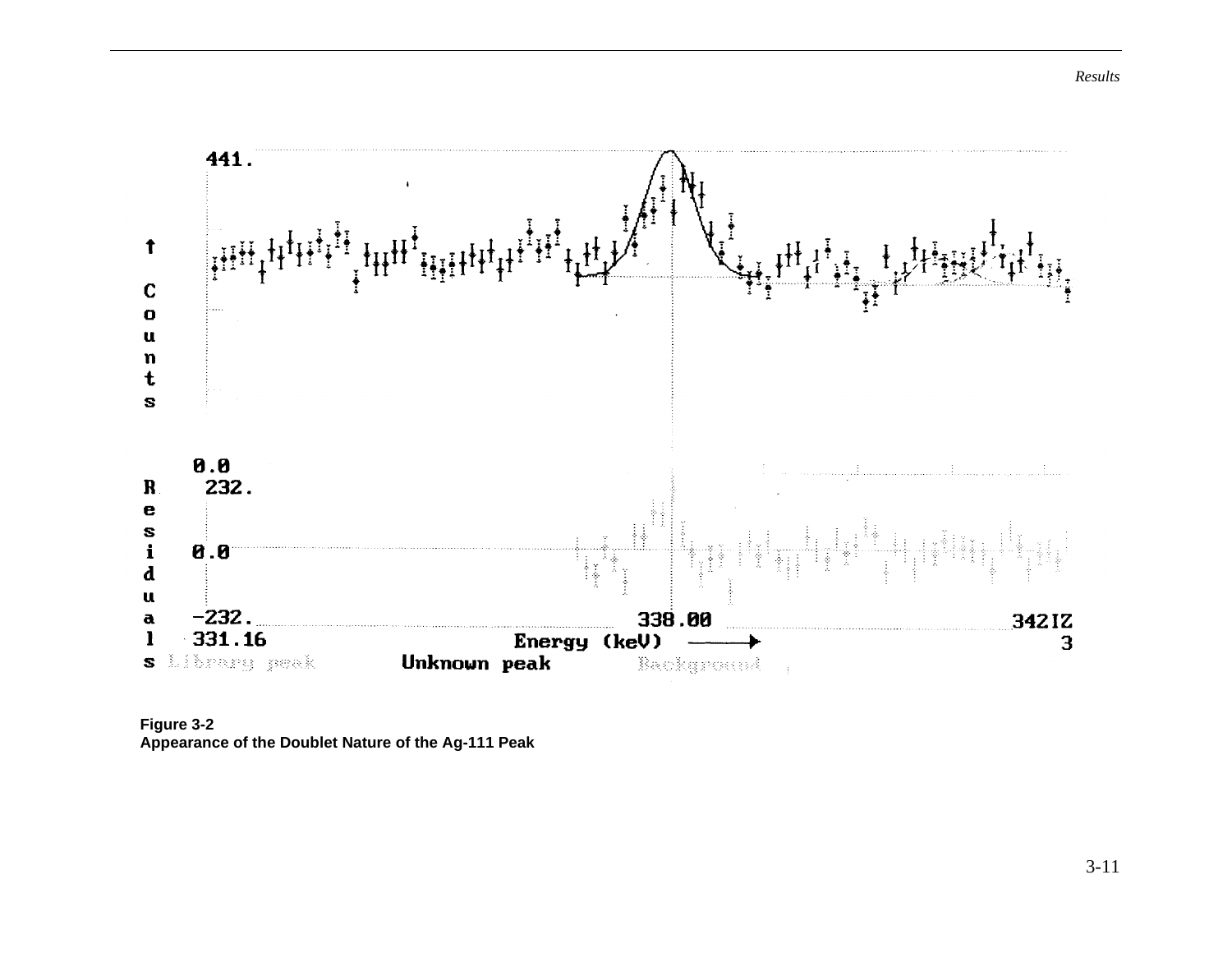Another problem was manifest in the Al cell while operating inside the Ge detector. No visible means of inspection or level sensor with reliable feedback was provided for the cell. When removed from the electronic balance and placed on the Ge detector, it became very difficult to define and maintain the cell electrolyte level. Towards the end of the A1 experiment, on July 1, 1994, the current was stepped from 0.425 to 2.0 A in an attempt to explore the effects of temperature and deuterium flux on gamma emission and/or excess heat production. At this point the cathode resistance ratio measured 1.5. This either indicates a very high loading,  $D/Pd^*1.0$  on the right side of the resistance maximum, or a very low loading,  $D/Pd^*0.4$  on the left hand side of the resistance maximum. Both values are implausible for the average loading of a Pd cathode under normal electrolysis conditions. Approximately two hours after the current step, the apparent excess power was observed to increase from  $0 \pm 50$  mW to  $\sim$ 3 W. This excess power persisted for nearly 12 hours at constant input power, causing the cell temperature to rise to nearly 80°C. Thus the heat source was real and substantial. The output power was in excess of the input power assuming that the cell was thermodynamically open;  $Pin = I^*(V - VTN)$ . However, the output power was equal to the input power for a thermodynamically closed cell;  $Pin = I^* V$ .

These two anomalies, the unusually low resistance ratio and the appearance of unexpected excess power, can both be explained if the electrolyte level was sufficiently low to expose a large fraction of the cathode length. Only that portion of the cathode below the electrolyte level and exposed to the electrochemical process, can attain a loading greater than the 1 Atmosphere equilibrium value (D/Pd<sup>a</sup> 0.7,  $R/R^{\circ}$ <sup>a</sup> 2). The portion of the cathode that is exposed, must have a lower loading and resistance ratio. Furthermore, the exposed cathode may act as a site for combination and recombination of D2 and O2 so that the cell is thermodynamically closed.

The problem of ensuring constant, precise, and completely reliable electrolyte level control in cells that cannot be monitored visually or gravimetrically, remains to be solved.

Throughout the remainder of the AG cell runs no activity above background was detected.

## **Stand-alone NaI(Tl) detection System**

#### **NaI(Tl) Detector**

NaI(Tl) detectors are the most efficient detectors of gamma radiation. Their drawbacks are a high FWHM making identification less reliable and a high lower end energy around 70-80 keV due to encapsulation to protect against moisture.

However, these detectors, being easy to use and portable are a first choice for monitoring bulky systems and systems to which access is limited.

The NaI plug and the square annulus were instrumented for just such experiments, the main problem being the high background of such detectors. The plug has been and will be used to monitor whole baths. The square annulus will be used for monitoring batteries of experiments position around it. In this case, when signals are taken of the PMT's individually, we have a measure of position resolution. This also applies to height.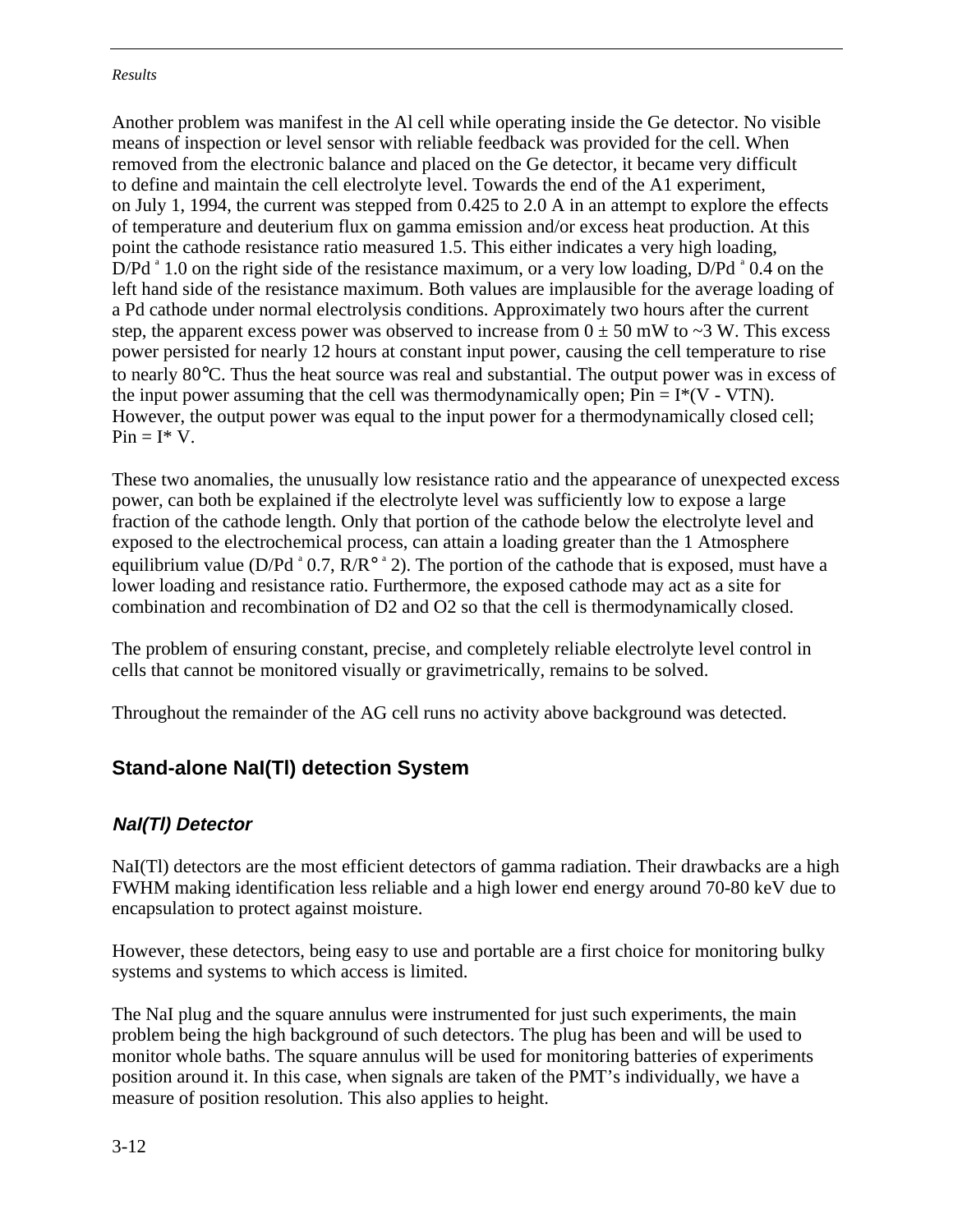# **Electronics, Data Acquisition and Handling**

The electronics used to run the NaI(Tl) detectors are:

- 1. EG&G Ortec 113 PMT preamplifier
- 2. Microace 1K PC supported MCA card
- 3-1. Wolf, K., Shoemaker, J., Coe, D., and Whitesell, L., "Neutron Emission from Deuterium-Loaded Metals", Proceedings of the Conference on Anomalous Nuclear Effects in Deuterium/Solid Systems, AIP Conference Proceedings 228, Provo, Ut. 1990.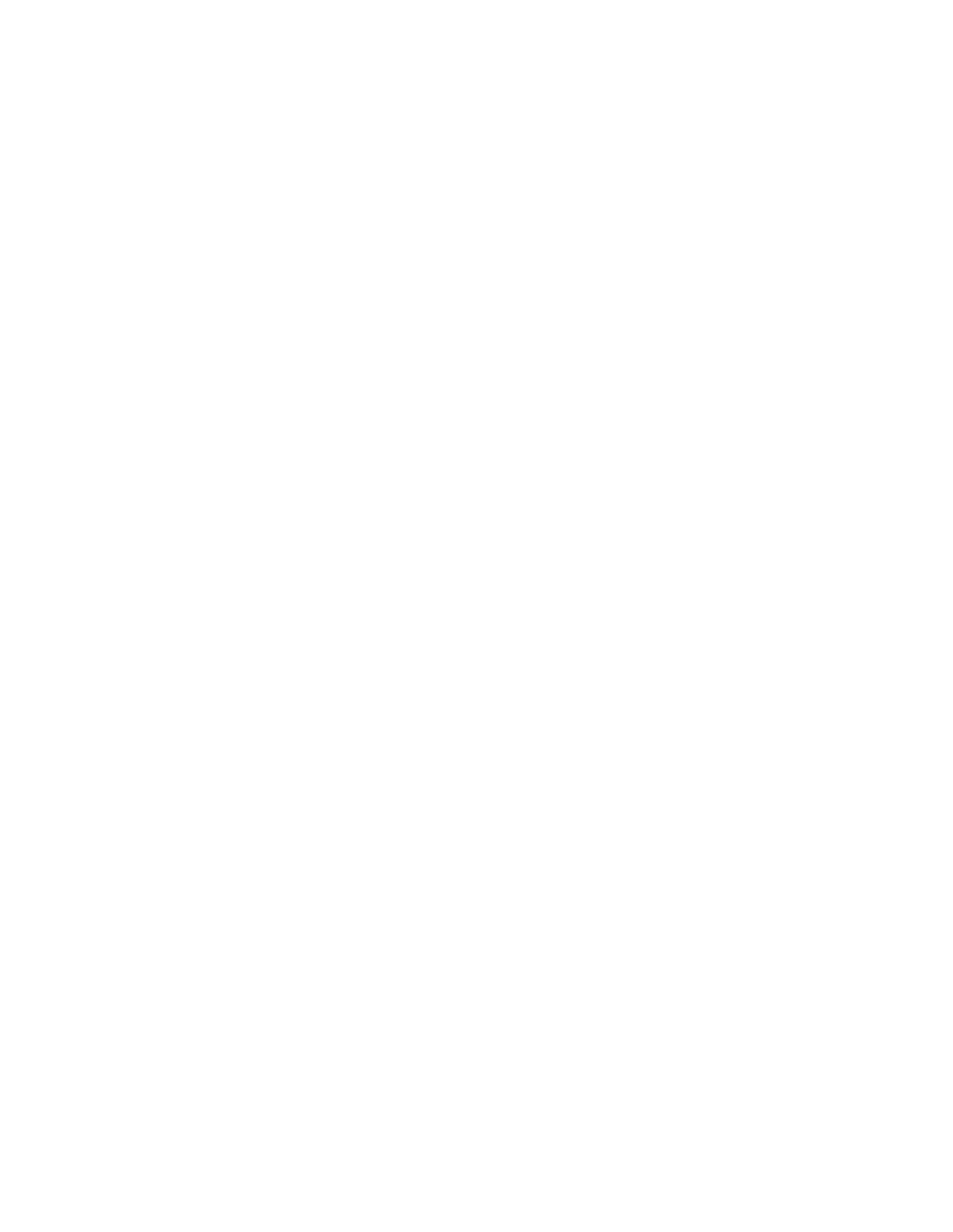# **4 FAST NEUTRON SPECTROMETER**

# **Detection System**

#### **Dual NE-213 Neutron Detectors**

Two liquid scintillator BC 501A 5" x 3" coupled to PMT's make up the detector part of our fast neutron spectrometer. These detectors have good time resolution and high signal to noise ratios. Their resolution is however low, making them a spectrometer in the limited sense. However, they can satisfactorily differentiate 1 MeV, 2.5 MeV and 14 MeV neutrons.

These detectors are sensitive to both gamma rays and neutrons via the electronic and proton recoil signals. Due to the different time behavior of these signals, the gamma signals can be gated out using pulse shape discrimination.

#### **Active Cosmic Ray Suppression**

Though PSD allows us to gate out a considerable fraction of the gamma ray background, about 10% of the overall count rate will nevertheless seep through. In order to diminish this fraction of the gamma ray background, active gamma ray shields are used. These shields in effect also halve the neutron background because CR neutrons are entrained in gamma ray showers.

Six 60 cm x 40 cm plastic scintillator shields made of BC416 1/4" thick coupled to photomultiplier tubes are used to generate a signal that is then used to veto the neutron counter system.

#### **Passive Shielding (Thermalization)**

Passive shielding in the form of hydrogenous material is used to protect the experiment from external neutron sources by way of thermalizing them out of the range of detection.

#### **NIM-CAMAC Electronics and Power Supplies**

The electronics for the neutron station are a CAMAC-NIM hybrid, all the modules except the independent gate charge sensitive ADC are NIM. The ADC is supported by a Kinetic Systems CAMAC crate and crate controller. The signal is passed through a Canberra 2160A. Pulse Shape Discriminator and processed until it is fed to the Le Croy model 2249A 12 channel ADC. The signal from the CR paddles gates this ADC.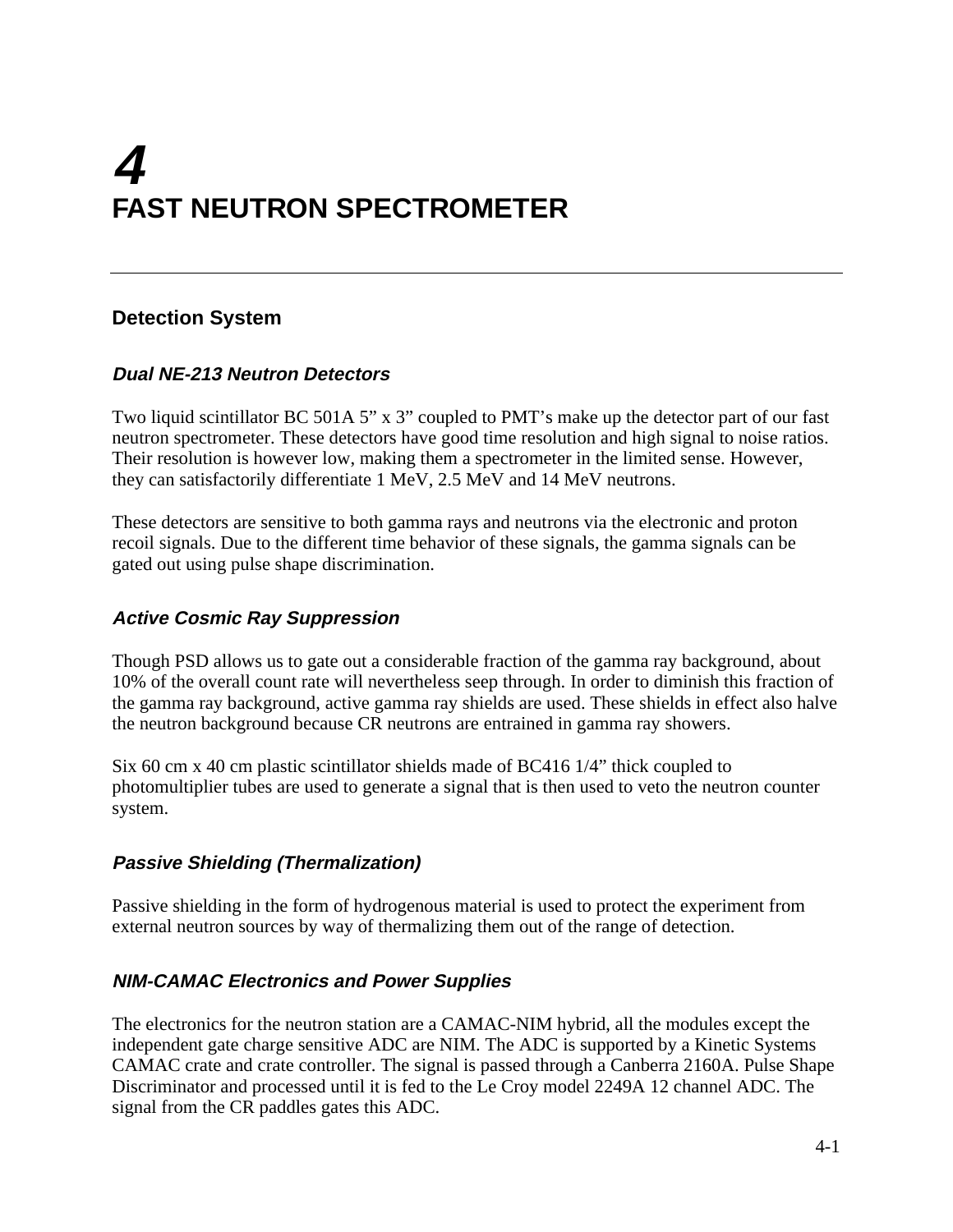# **Data Acquisition and Software**

An Apple computer is used for data acquisition. MAC supported K - Max software allows for event by event data taking and spectrum acquisition.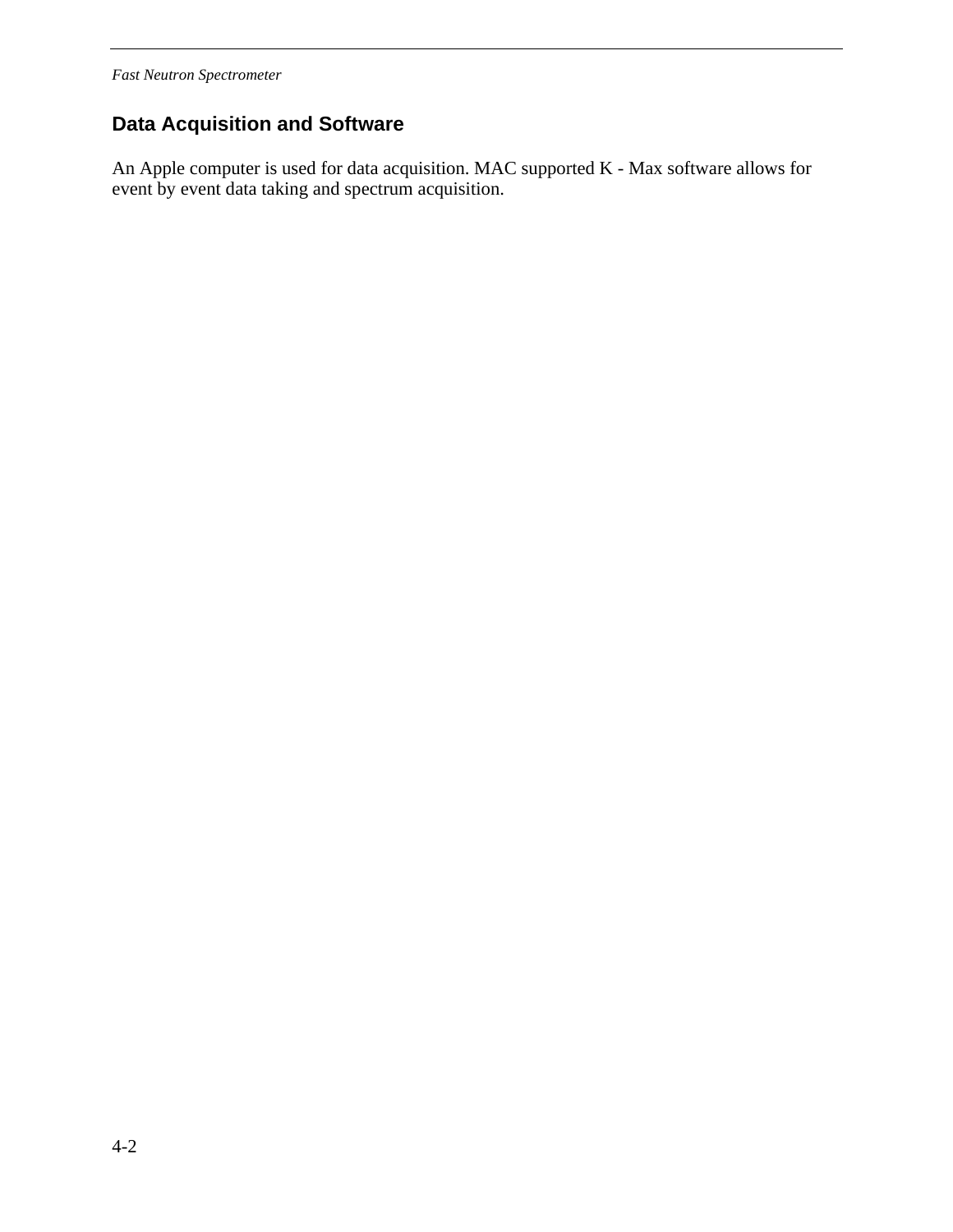# **5 CONCLUSIONS**

The primary goal of the nuclear effort at SRI is to search for the nuclear signature of cold fusion. This incorporates the establishment of a correlation between excess heat and a nuclear signature. In the absence of nuclear events, upper limits to the nuclear radiation vs. excess heat relationship were attempted to be established.

During the period of this contract, a major an excellent nuclear detection facility was built and instrumented. The systems were designed to monitor calorimeters while they were producing excess heat. During this time, however, though they occurred elsewhere in the laboratory, no excess heat events occurred while under surveillance in the nuclear detection systems. This precluded the search for the correlation between excess heat and its nuclear signature. The only possible nuclear event occurred at a time of no excess heat. Furthermore, the search for activation on old cathodes did not yield a positive result.

Thus, the correlation of excess heat and a nuclear signature awaits the reliable reproduction of excess heat of sufficient magnitude to justify and warrant a nuclear source.

The reports of substantial gamma ray activity from other laboratories and our own possible identification of Ag-111, however, prompt us to consider how to best reproduce these results either within the effort to establish a correlation with excess heat or as a separate effort.

It is curious that the event apparently triggering the appearance of the 342 keV gamma ray of Ag-111 was a loss of electrolyte in which the highly loaded palladium cathode was exposed to the vapor phase of the cell. This event results in rapid deloading of the exposed part of the cathode accompanied by a rise in temperature from recombination of electrolysis gases at the cathode surface. This transient may be related to the transient to which Wolf exposed his cell cathodes from a cryogenic episode followed by gradual warmup. Wolf apparently observed a number of nuclear reactions interpretable as deuteron and proton reactions with each of the stable palladium isotopes - reactions previously seen only with high energy accelerated deuterons and protons.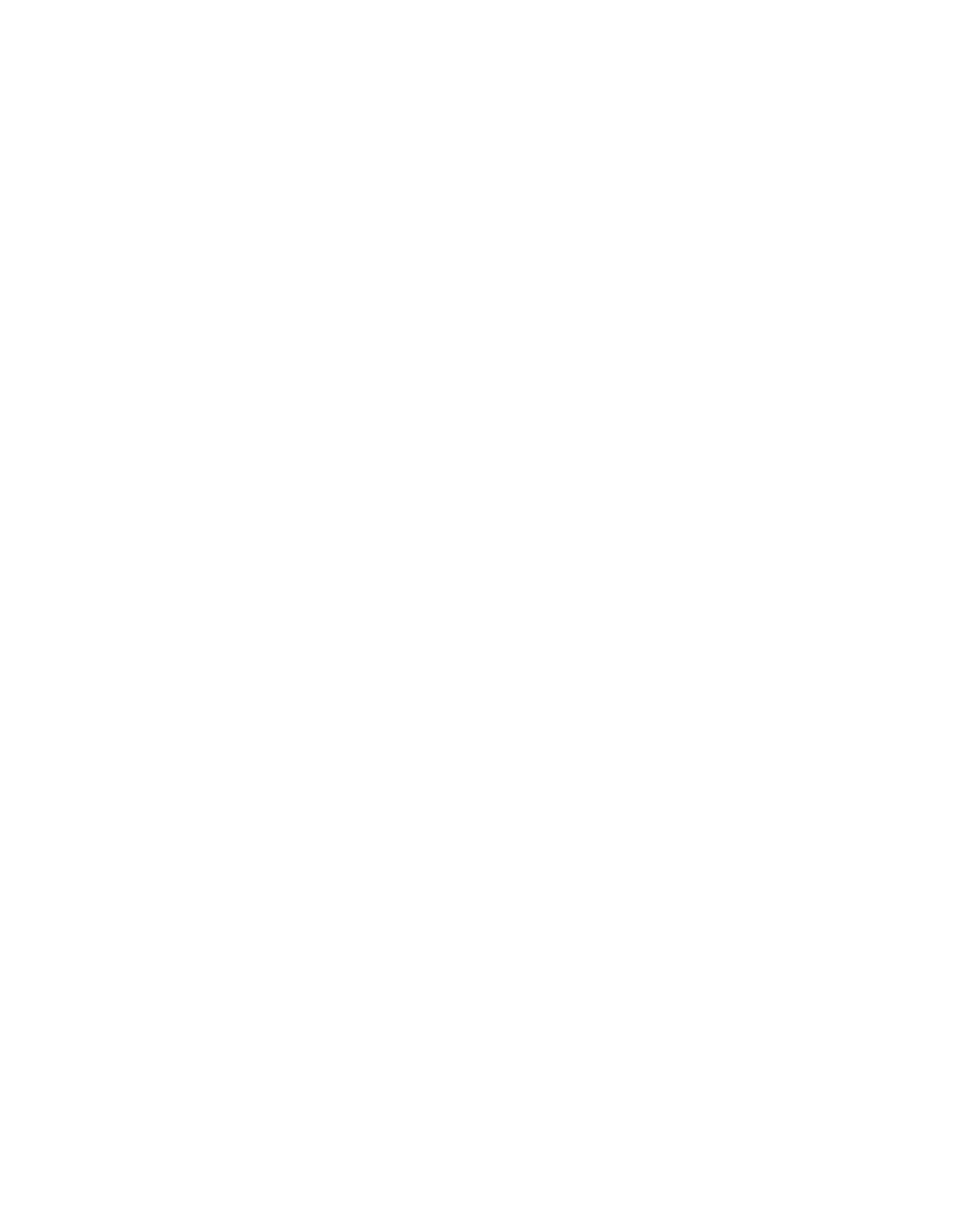# **6 GLOSSARY AND DEFINITION OF ACRONYMS**

**HPGe** - High purity germanium, often called intrinsic germanium.

**Efficiency** - is a measure of how many pulses occur for a given number of gamma rays.

- a. Absolute efficiency The ratio of the number of counts produced by the detector to the number of gamma rays emitted by the source in all directions.
- b. Intrinsic efficiency The ratio of the number of pulses produced by the detector to the number of gamma rays striking the detector.
- c. Relative efficiency The efficiency of the germanium detector relative to a 3 in. diameter 3 in. long NaI crystal each at 25 cm from a point source at 1.33 MeV.
- d. Full-Energy (Photopeak) Efficiency The efficiency for producing full-energy peak pulses only.

**POP-TOP** - EG&G brand name for transplantable detector capsules.

**GMX** - EG&G brand name for a thin-window coaxial detector used from 3 keV to 10 MeV.

**FWHM** - Full Width at Half Maximum.

The full width of an energy peak measured at one-half of its maximum amplitude with the continuum removed. It defines the resolution of a spectroscopy system, e.g. the ability of a system to differentiate or resolve two close peaks.

**Resolution -** The energy resolution **R** of a detector is defined as the FWHM divided by the location of peak centroid.

**ROI** - Region of interest is a user defined area of the histogram which contains data of interest.

**Peak area** - The data displayed by Maestro II are net area, gross area and the error of the net area for the ROI peak that is marked. The background on the low channel side of the peak is the average of the first three channels of the ROI. The channel number for this background point is the middle channel of the three points. The same applies for the background on the high side. These two points on each side of the peak form the end points of the straight line background. The background is given by the following: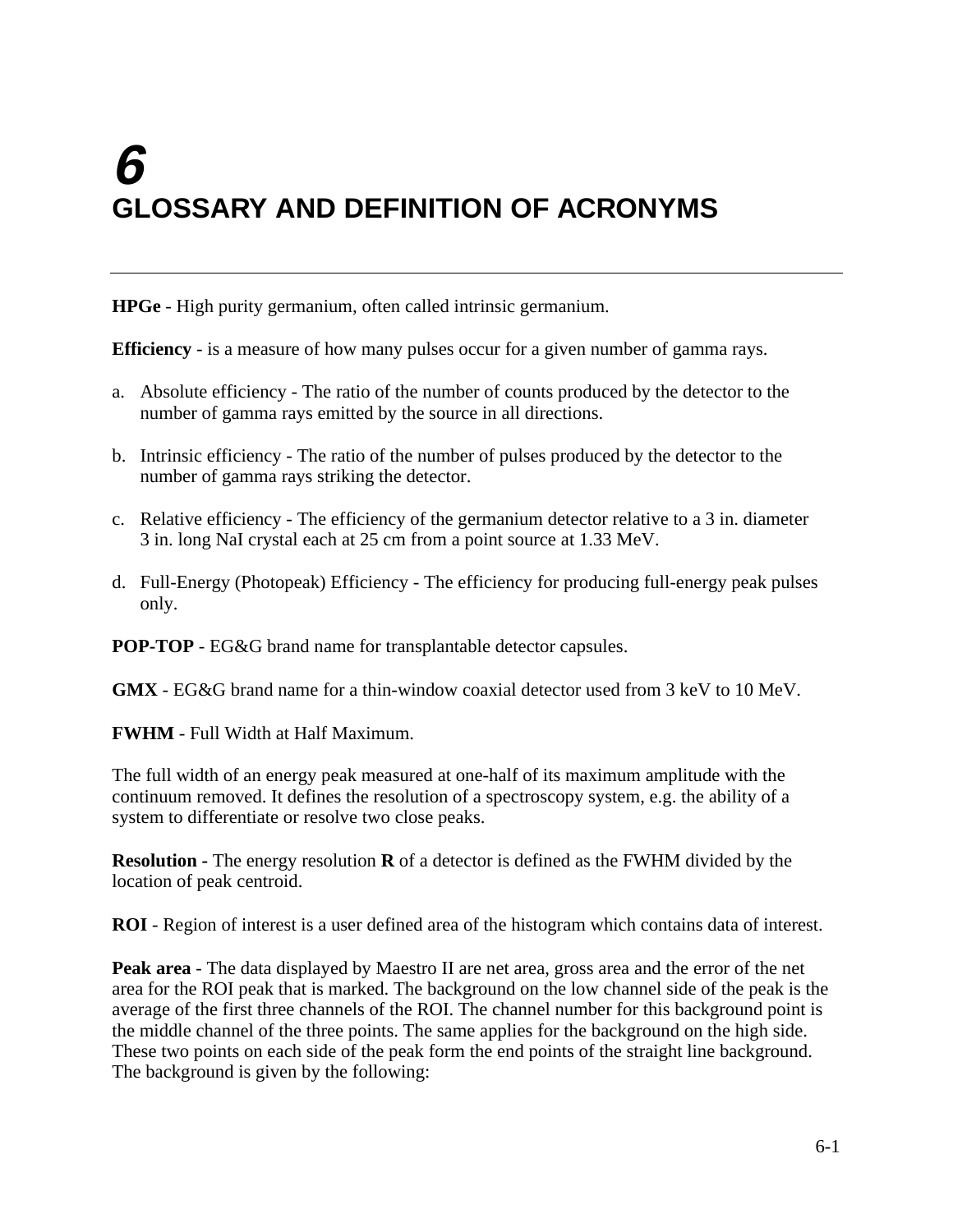#### where

B - background area

l - the ROI low limit

h - the ROI high limit

Ci - the contents of channel i

6 - the number of data channels used (3 at each end)

The gross area is the sum of all channels marked by the ROI according to the following: Ag- where

Ag - the gross counts in the ROI

l.h and Ci - as above.

The adjusted gross area is the sum of all the channels marked by the ROI but not used in the background according to the following:  $Aag = where$ 

Aag - adjusted gross counts in the ROI and the rest of the nomenclature as above. The net area is the adjusted gross area minus the adjusted calculated background  $An = Aag -$ 

The error in the net area is the square root of the sum of the squares of the errors in the adjusted gross area and the weighted error of the adjusted background. The background error is weighted by the ratio of the adjusted peak width to the number of channels used to calculate the adjusted background.

**CS** - Compton suppression

**Peak-to-Compton** - A measure of the fraction of gamma quanta absorbed by the detector and defined as the ratio of the mean number of counts in a region of the Compton continuum (away from the Compton edge) and the number of counts in the peak channel. For a Cs-137 source the Compton continuum region is between 358 and 382 keV and the relevant number is the total number of counts in this region divided by the number of channels into which it falls.

**NIM** - Nuclear Instrumentation Module standard.

**PC** - IBM or clone personal computer

**MCA** - Multichannel analyzer

**PMT** - Photomultiplier tube

**HV** - high voltage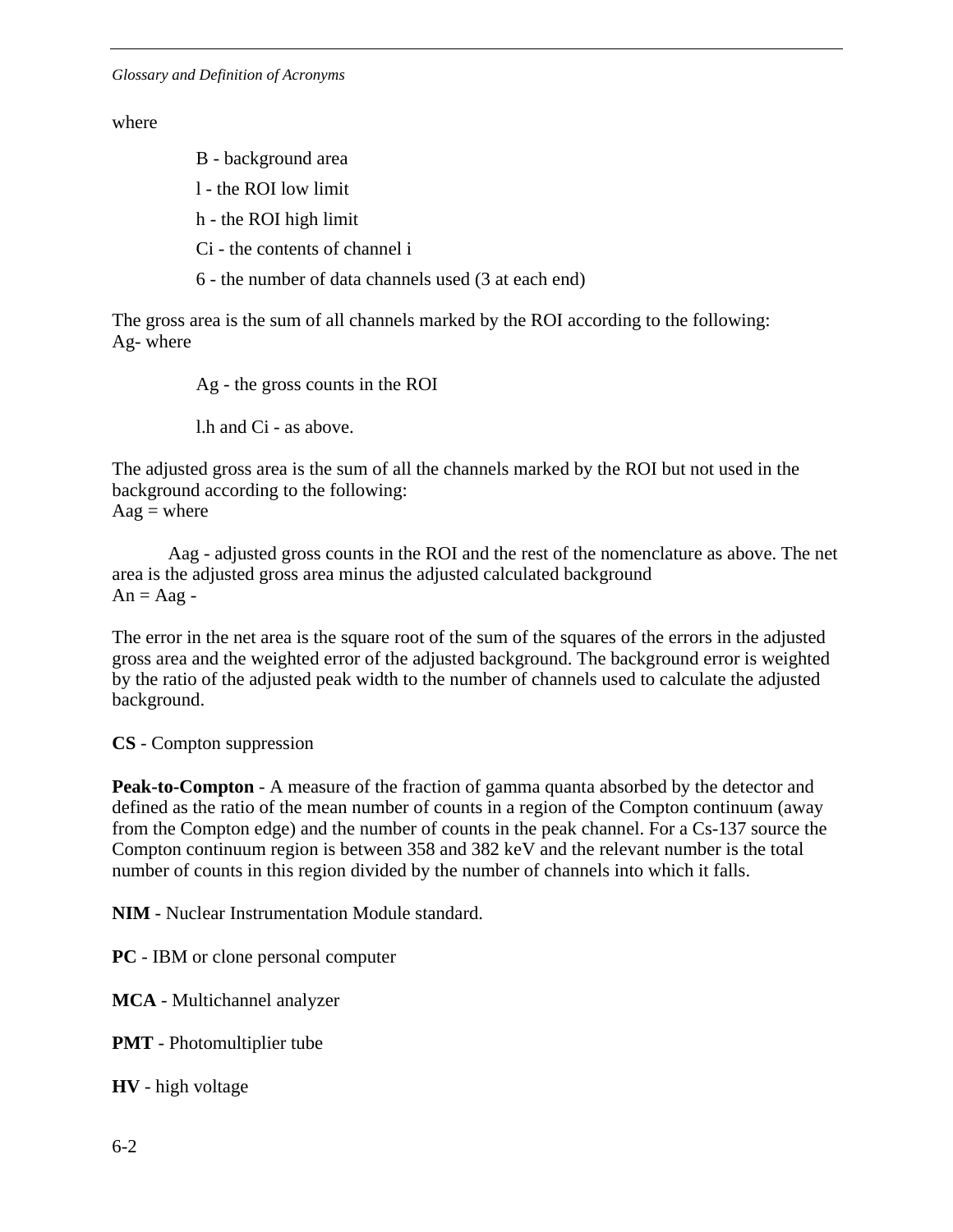*Glossary and Definition of Acronyms*

- **ADC** Analog to digital converter
- **TAC/SCA**  Time-to-amplitude converter/single channel analyzer combination
- **FFA-CFD** Fast filter amplifier Constant fraction discriminator combination
- **CAMAC** Computer Automated Measurement and Control Standard
- **DoL** Degree of Loading Cell
- **TED**  Thermoelectric device, refers to Seebeck heat flow calorimeter elements
- **CAMAC** Computer Automated Measurement and Control Standard
- **PSD**  Pulse shape discrimination
- **CR** cosmic ray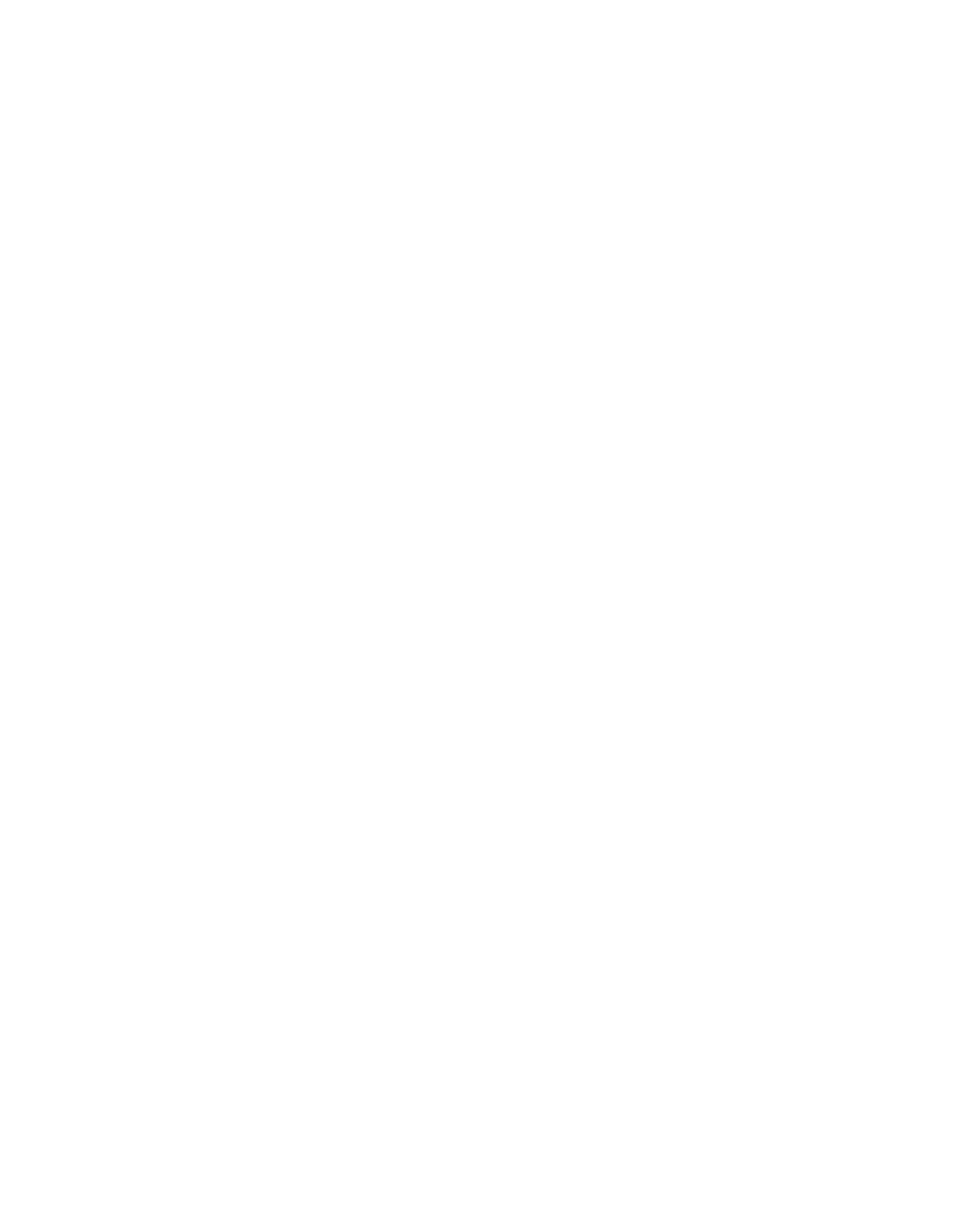# **A APPENDIX A: SUMMARY OF THE OBSERVATIONS AT TEXAS A&M BY KEVIN WOLF**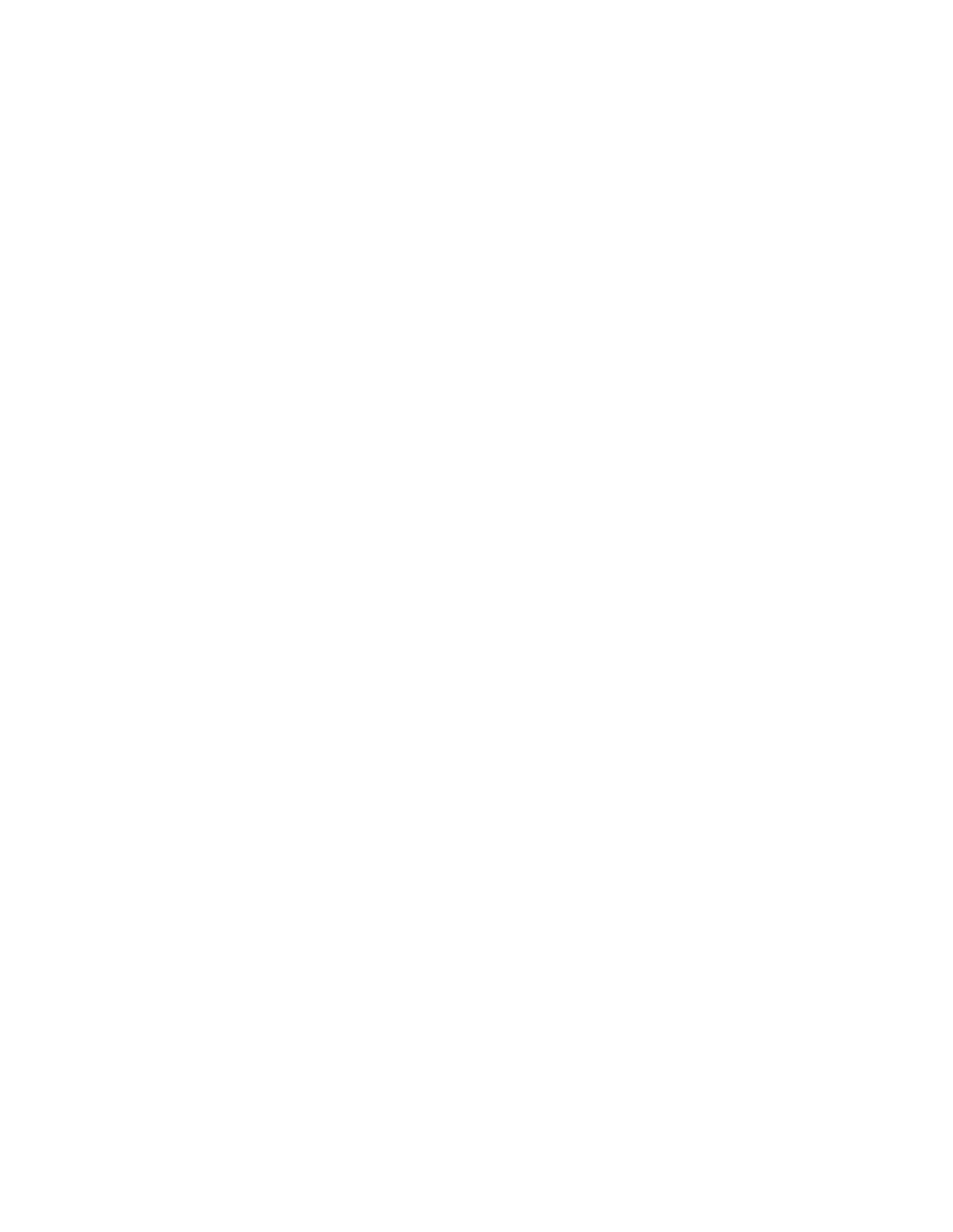*Appendix A: Summary of the Observations at Texas A&M by Kevin Wolf*

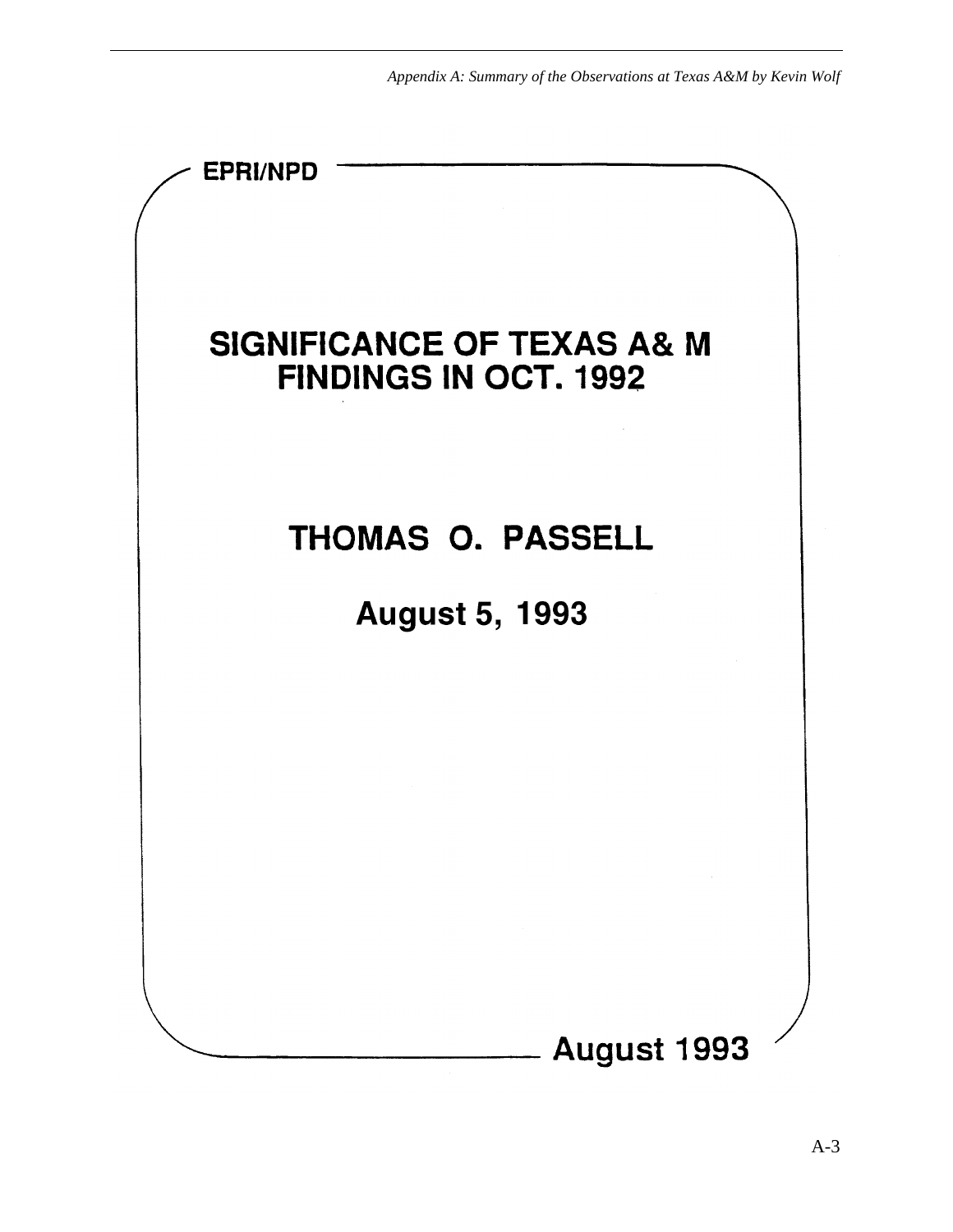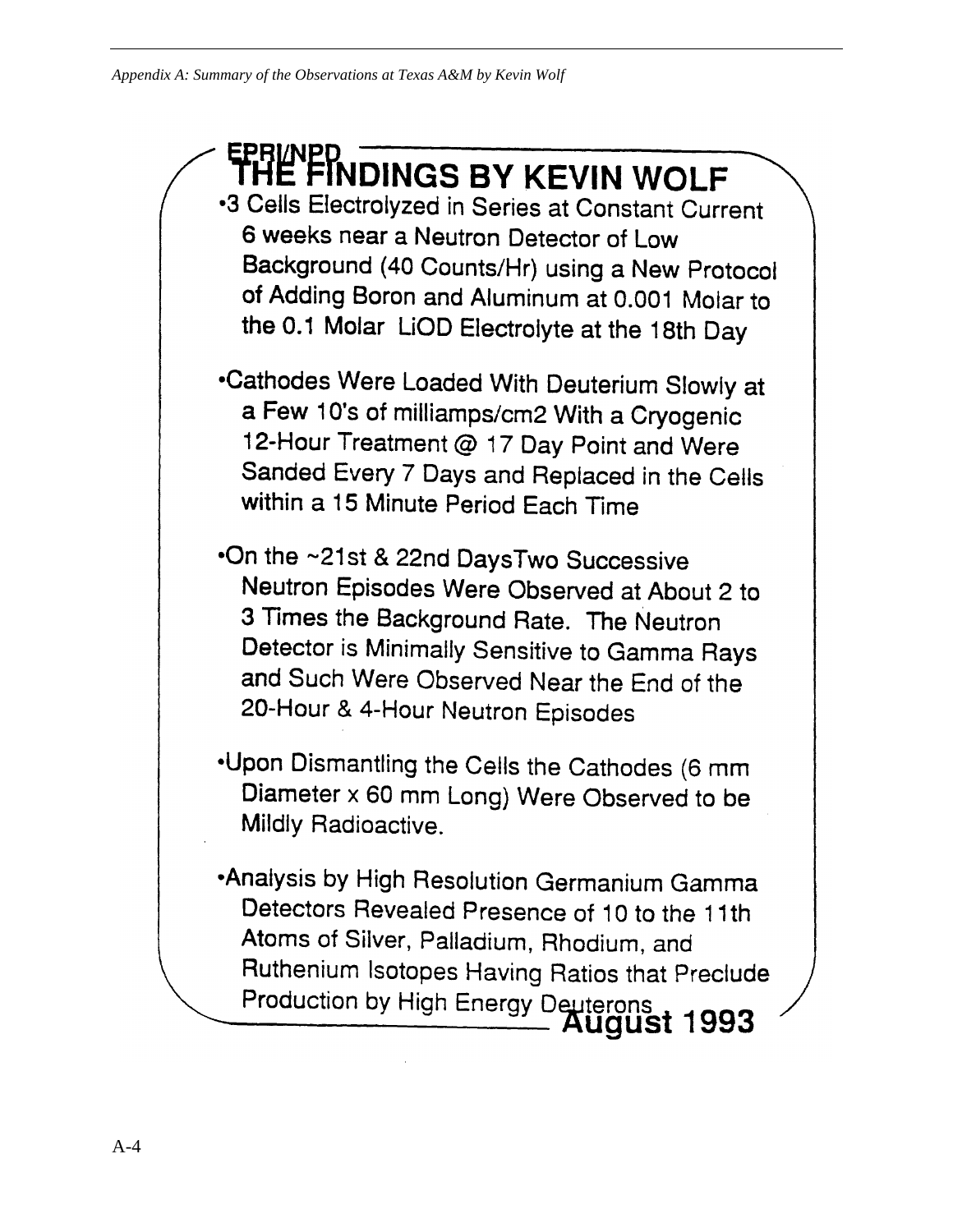# **EPRI/NPD Tentative Conclusions if Wolf's Findings are Confirmed**

.Neutron Capture is Precluded as the Primary Mechanism Because Beta Decay Cannot Produce these Particular Isotopes by Neutrons on Palladium

•Deuterons or Protons Must Have Entered the Palladium Nuclei with the Subsequent Emission of Alpha (Helium-4) Particles and Possibly Particles of Higher Mass and Atomic Number

•Since the Protocol for Achieving this Phenomena was Similar to that Found at SRI for Producing Excess Heat, There May be Some Connection With Excess Heat Production

.Wolf's Cells Not Instrumented to Observe Excess Heat

•Since All 3 Cathodes Were Activated to Degrees Varying by no more than a Factor of 3 and Since 2 Neutron Episodes Were Noted, It should be Possible to Replicate the Events - Now Under Way - However the First Two Replication Attempts Have Failed to Show the Effect

# **August 1993**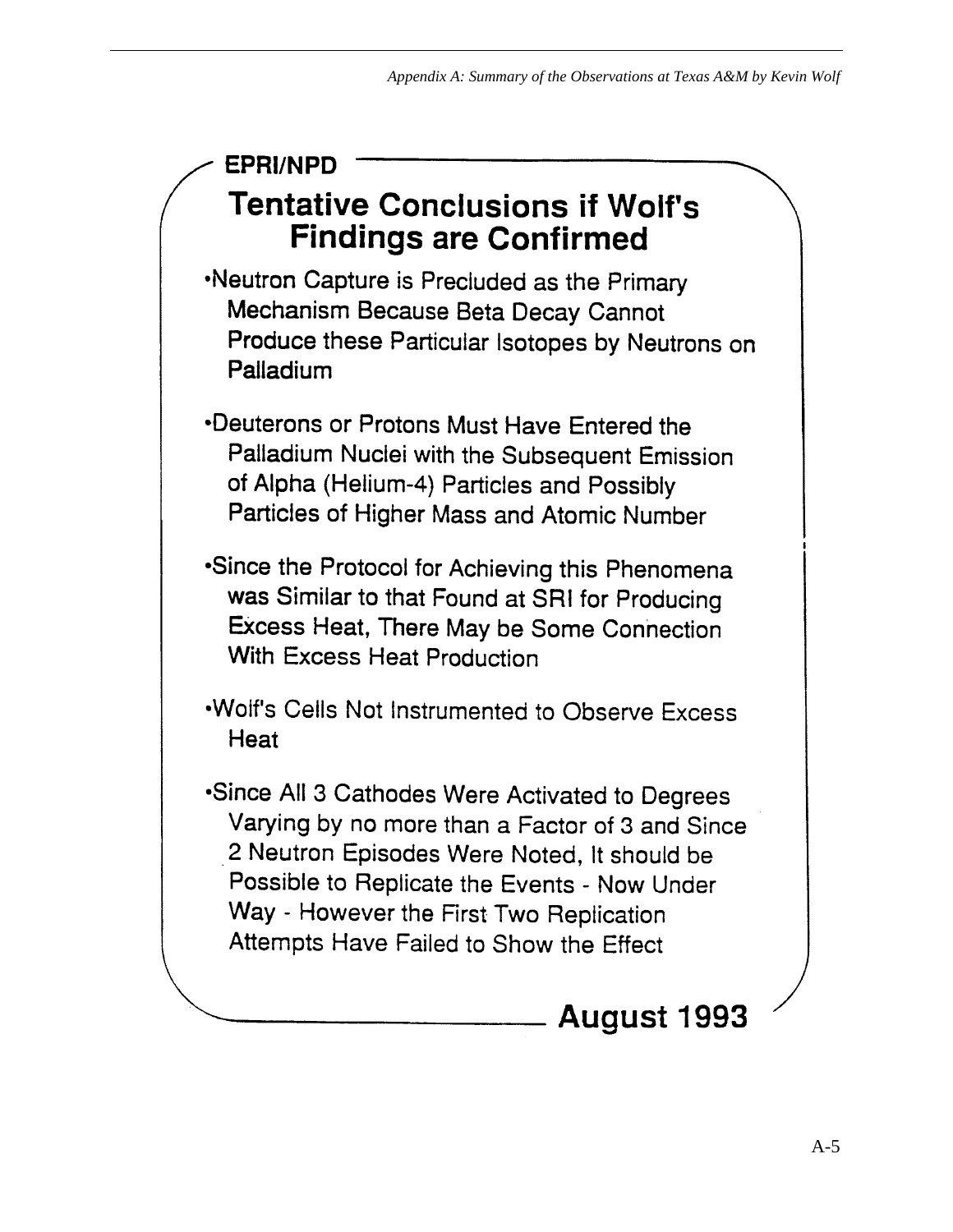| EPRI/NPD                                                                                                                    |                        |     |  |
|-----------------------------------------------------------------------------------------------------------------------------|------------------------|-----|--|
|                                                                                                                             | <b>Wolf's Findings</b> |     |  |
| . Isotopes Seen in Most Active One of Three<br>Cathodes ~9-7-92 at Texas A&M                                                |                        |     |  |
| ISOTOPE NO. of ATOMS RELATIVE NO.                                                                                           |                        |     |  |
| ·Silver-110m                                                                                                                | 0.8 Billion            | 1   |  |
| <b>-Rhodium-99</b>                                                                                                          | 2.7 Billion            | 3.4 |  |
| •Ruthenium-103 3.7 Billion                                                                                                  |                        | 4.6 |  |
| •Silver-106m                                                                                                                | 4.5 Billion            | 5.6 |  |
| •Rhodium-102m                                                                                                               | 6.3 Billion            | 8   |  |
| ·Palladium-100                                                                                                              | 7.7 Billion            | 9.6 |  |
| •Rhodium-102                                                                                                                | 12 Billion             | 15  |  |
| •Rhodium-101                                                                                                                | 12 Billion             | 15  |  |
| •Rhodium-101m                                                                                                               | 22 Billion             | 28  |  |
| •Silver-105                                                                                                                 | 26 Billion             | 32  |  |
| Note: Atom Numbers are those present at the<br>time of production $\sim$ 9-7-92 (Total is 98 Billion)<br><b>August 1993</b> |                        |     |  |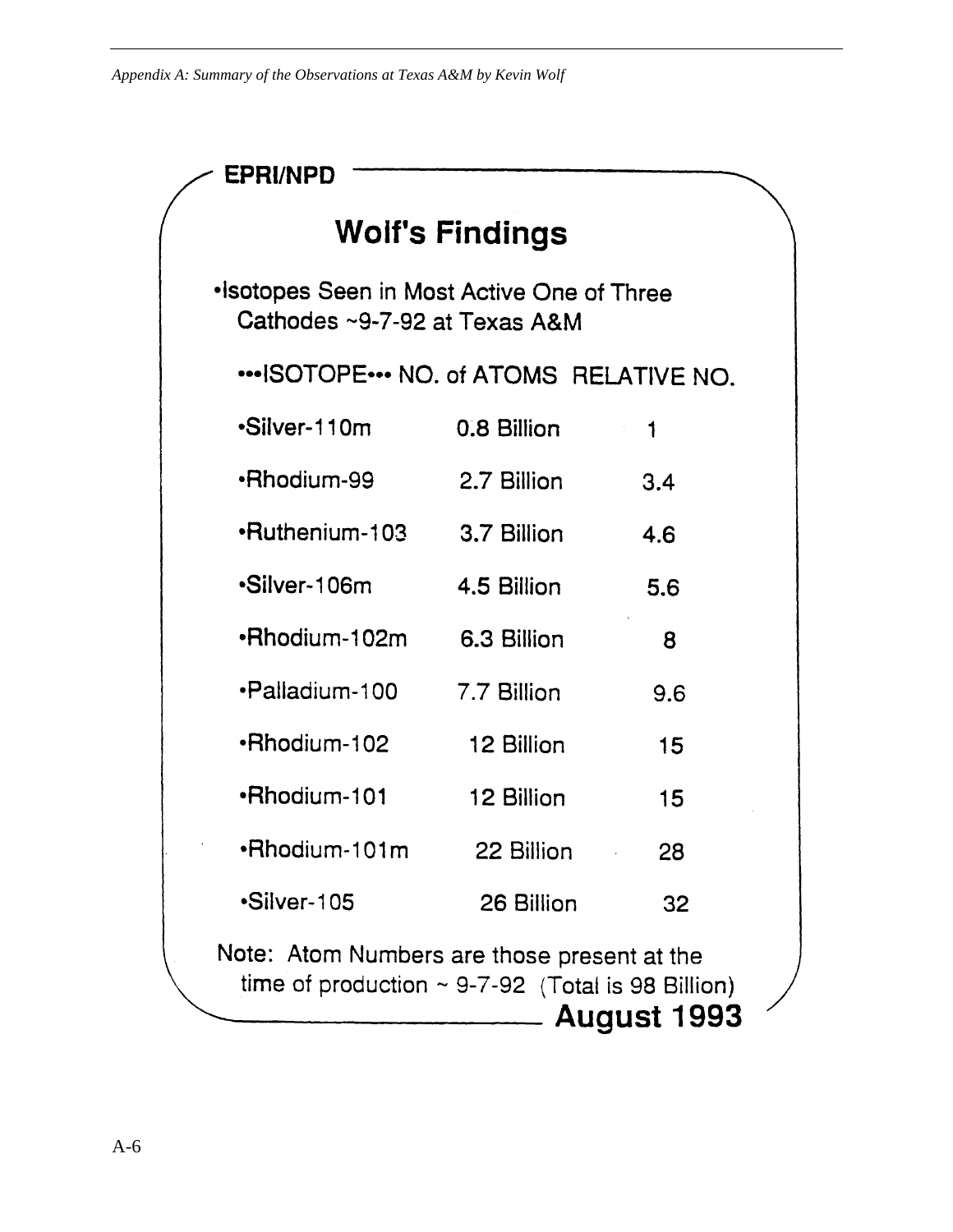```
EPRI/NPD
    Postulated Reactions toProduce
         The Observed Isotopes
 PRODUCT
                  REACTION
•Silver-110m
               Pd-108 (d, Gamma) (Q=+10.9 Mev)
 or on Impuritiy Silver -Ag-109 (d,p) (Q=+4.5 Mev)
•Rhodium-99
               Pd-102(p, Alpha) (Q=+3.2 \text{ MeV})•Ruthenium-103 Pd-106(d,pAlpha) (Q=+1.2 Mev) or
 Ru-102(d,p)Ru-103 (Q=4.14 Mev) on Impurity Ru
·Silver-106m
               Pd-105(d,n) (Q=+3.5 Mev) or
 Pd-105(p,gamma) (Q= +5.8 Mev)
•Rhodium-102
               Pd-104(d,Alpha) (Q=+8.1 Mev) or
 Pd-105(p,alpha) Q = +3.6 Mev
·Rhodium-101
                Pd-104(p, Alpha) (Q=+3.2 \text{ MeV})•Silver-105
                Pd-104(d,n) (Q=+2.0 Mev) or
 Pd-104(p, gamma) (Q=+4.2 \text{ MeV})August 1993
```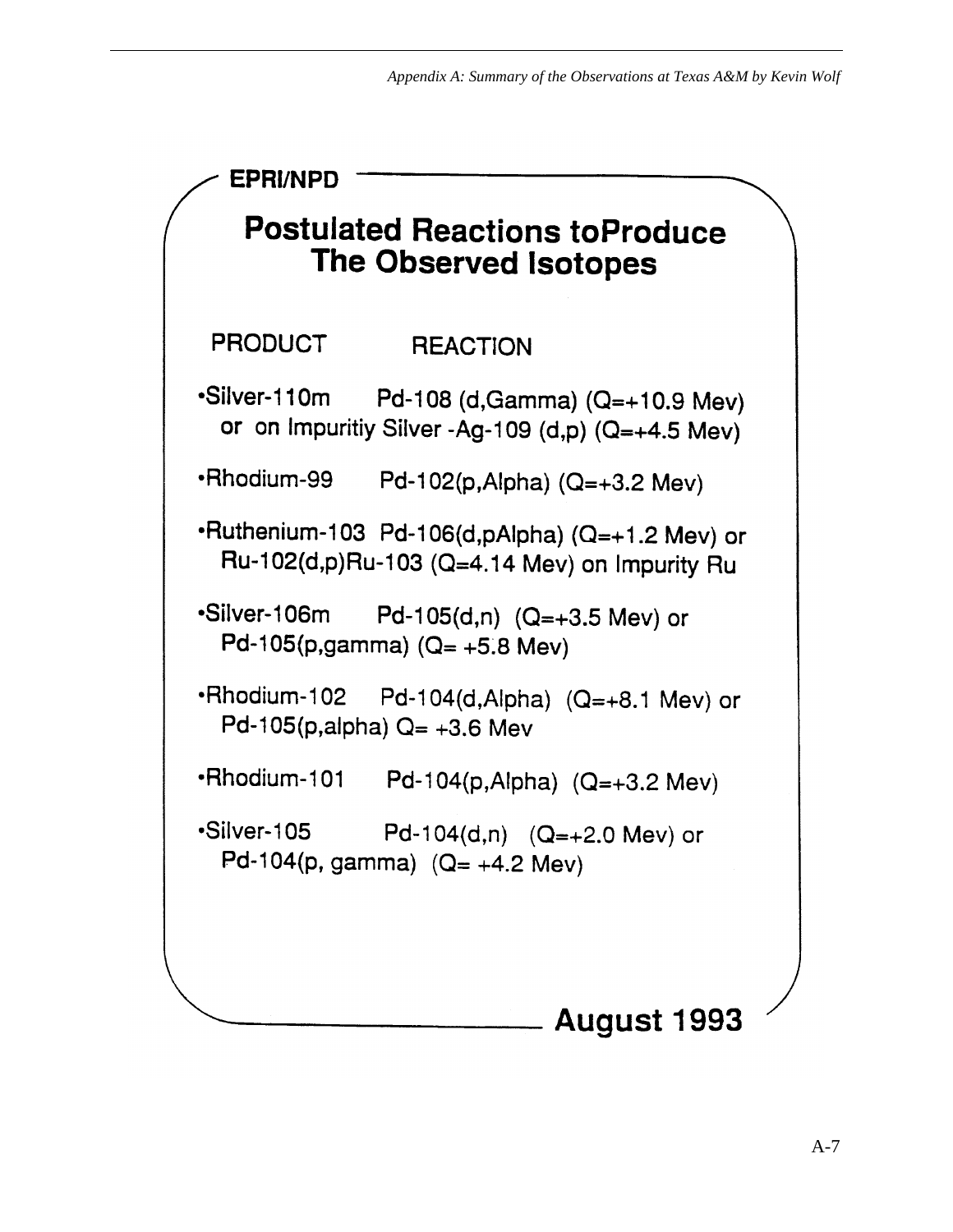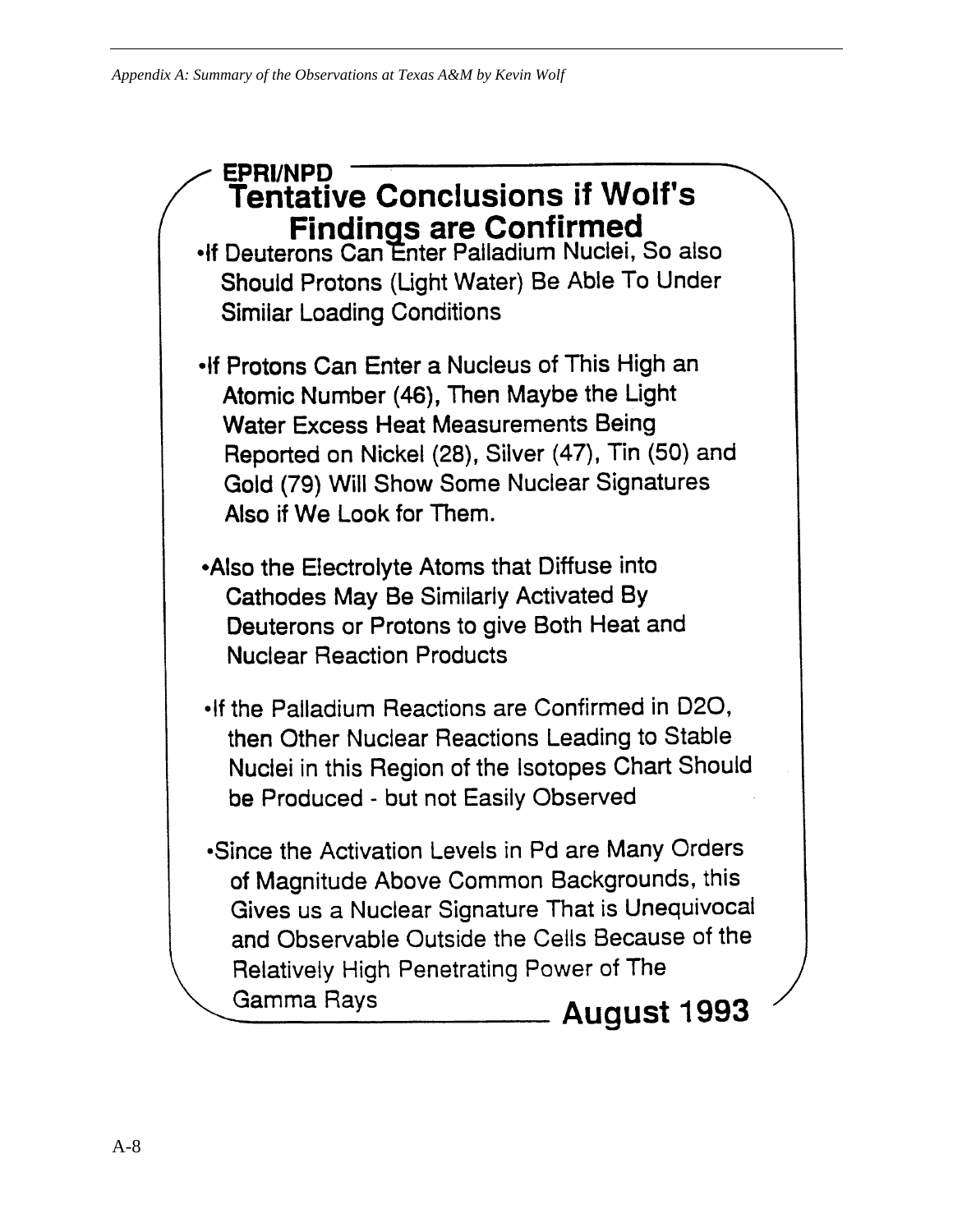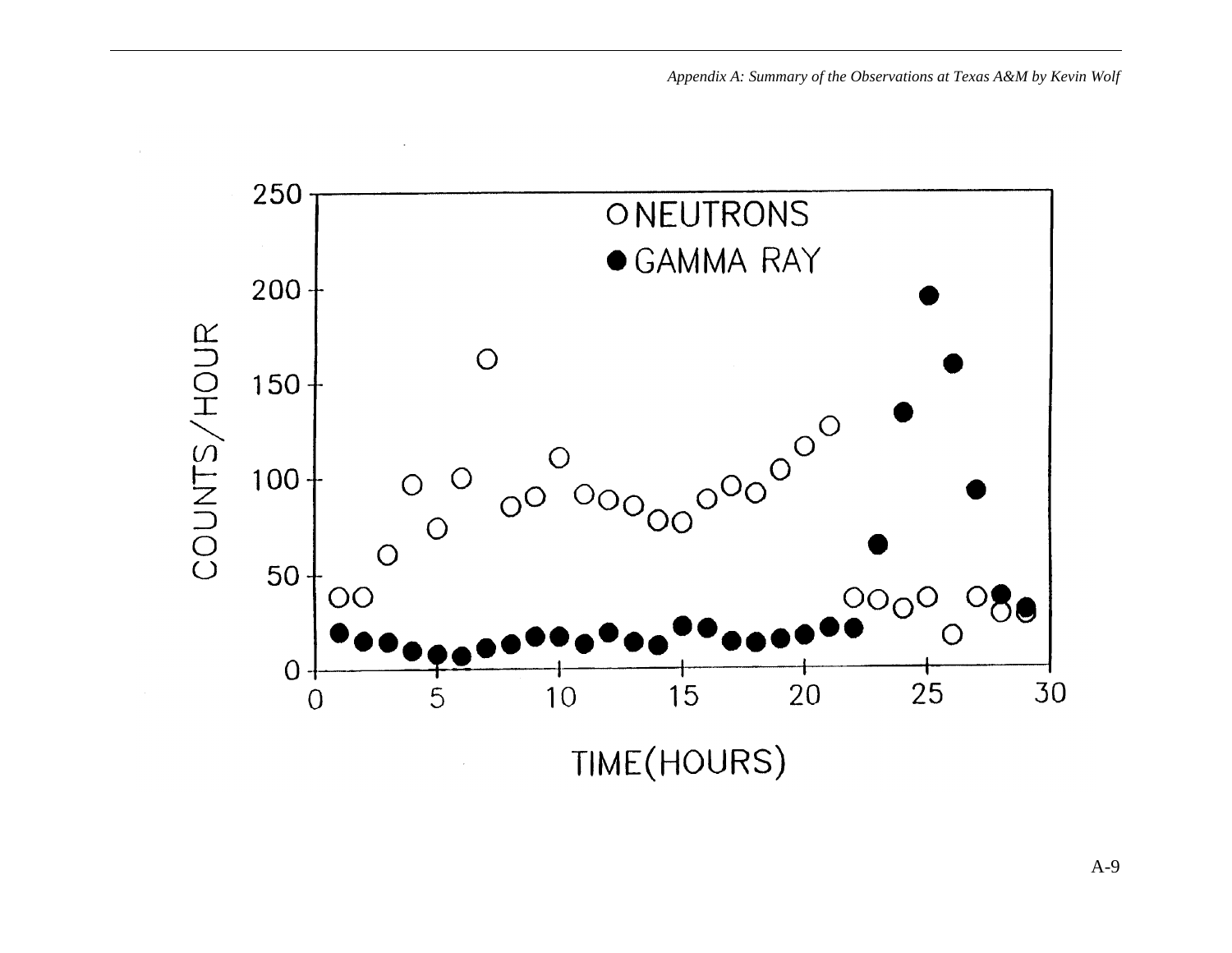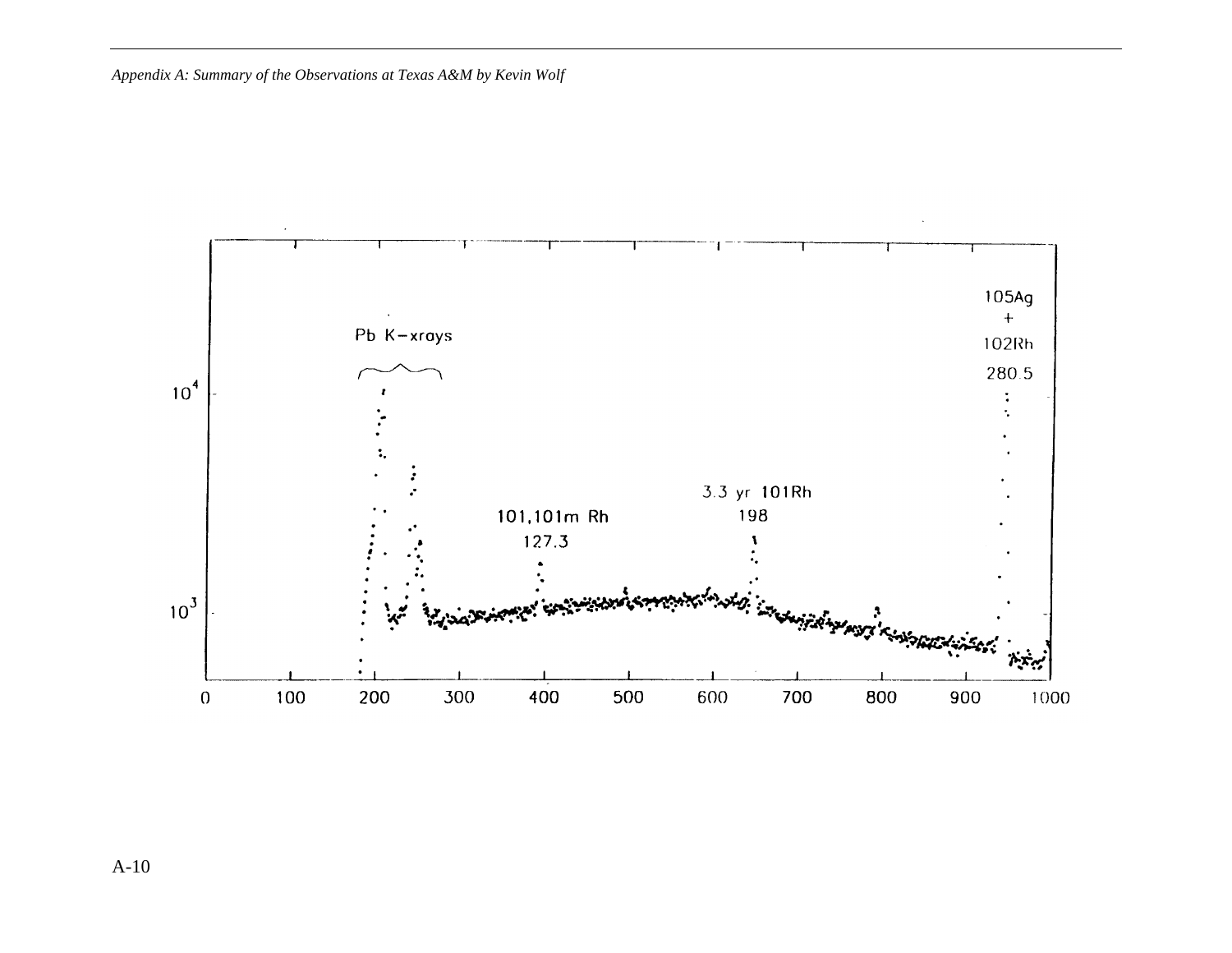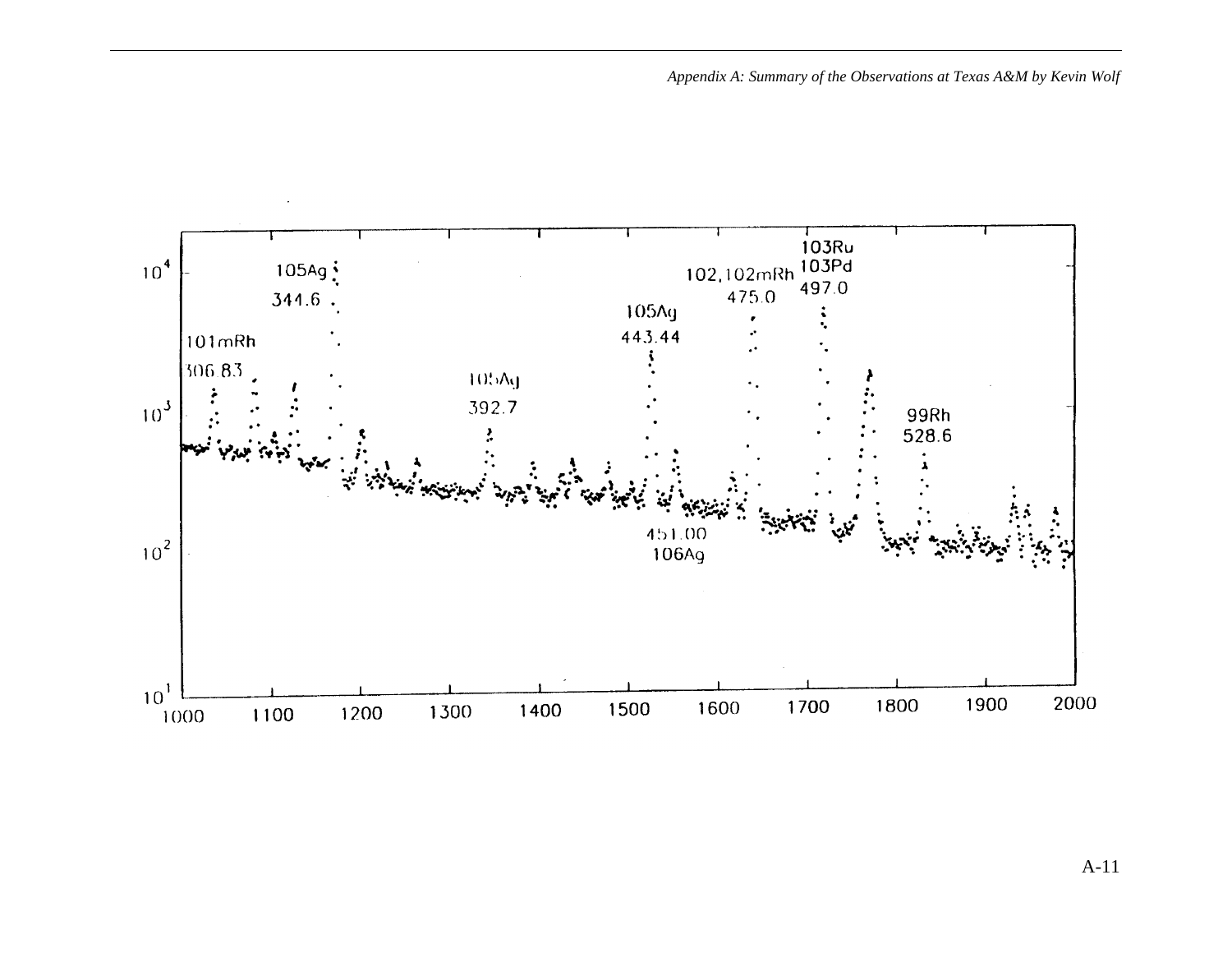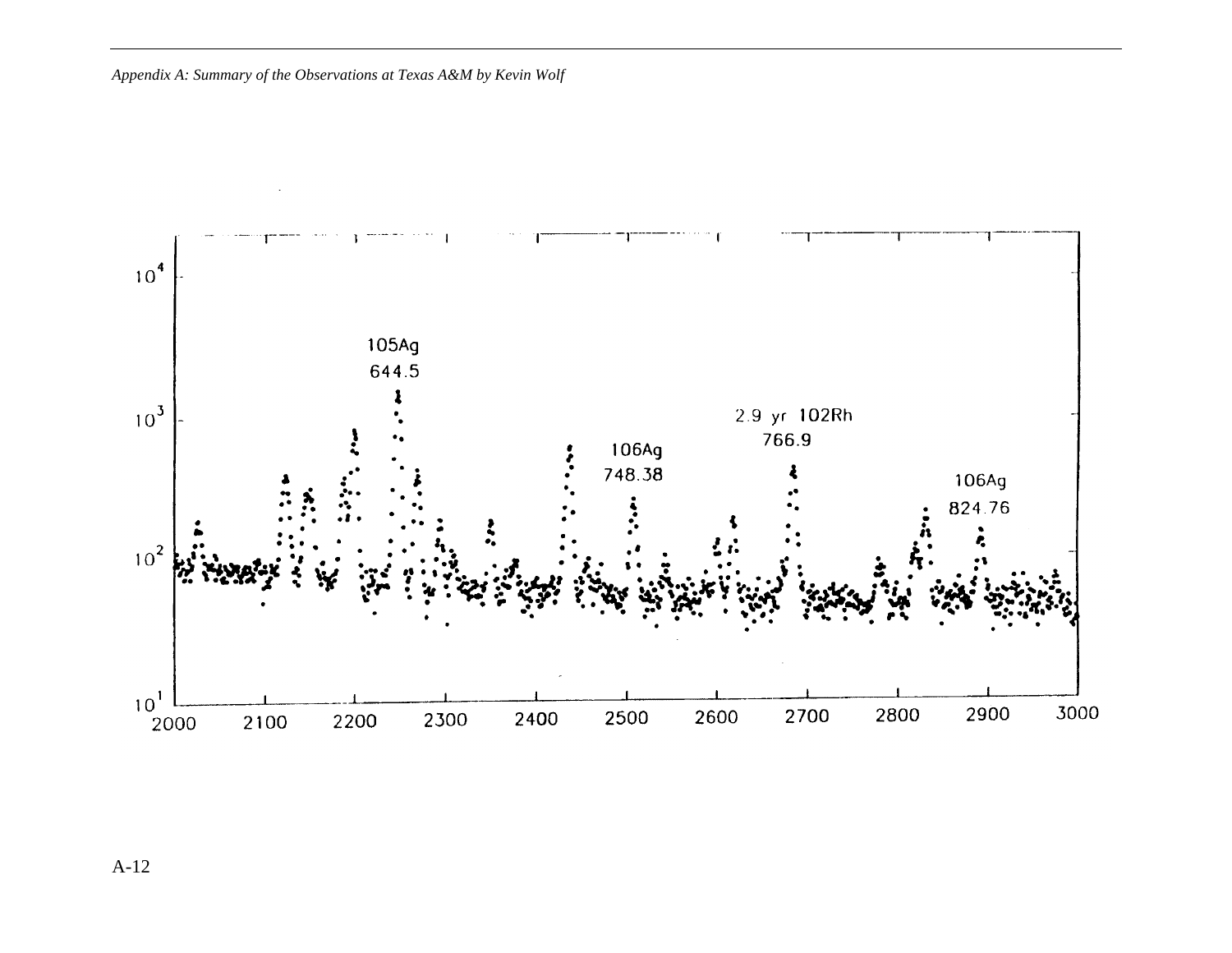

A-13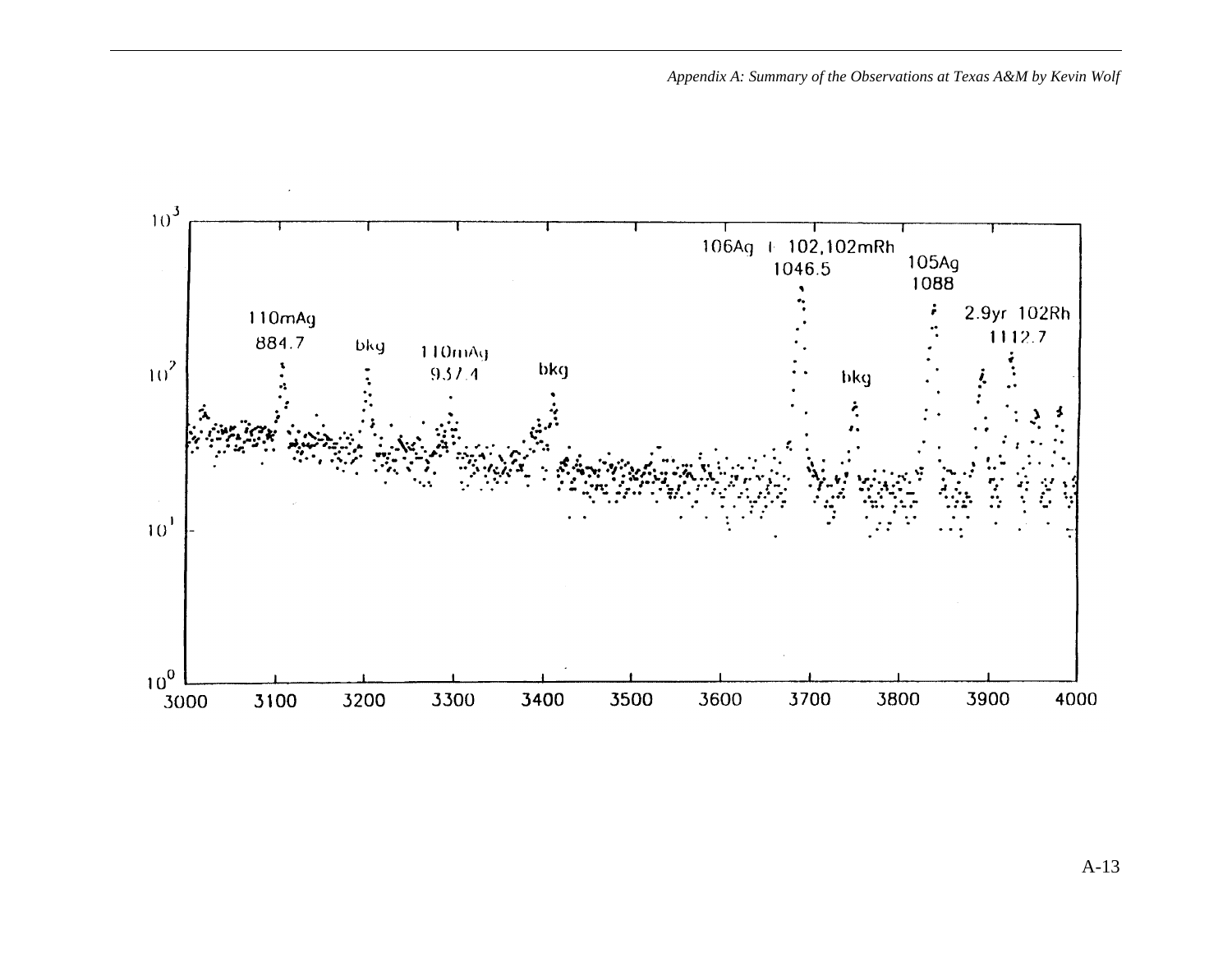